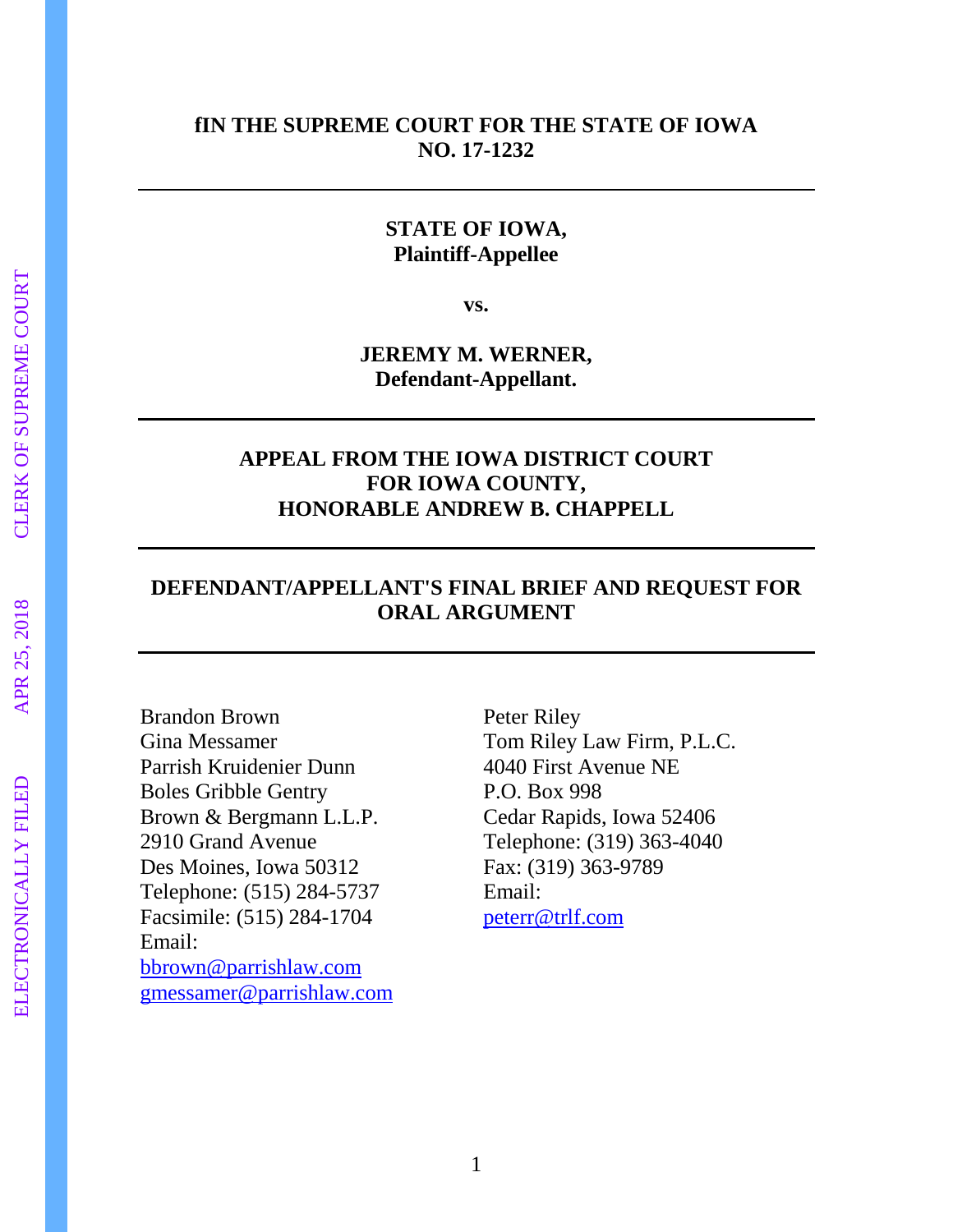# **TABLE OF CONTENTS**

<span id="page-1-0"></span>

| Ι.                                                                      |
|-------------------------------------------------------------------------|
| IDOT Officer Glade Acted beyond His Statutory Authority When<br>$\Pi$ . |
| 1.                                                                      |
| Merchants Motor and the Plain Language of Iowa Code § 321.477<br>2.     |
| III. Iowa Code Chapter 804 Did Not Authorize IDOT Officer Glade's       |
| Plain Language of Chapter 804 Did Not Authorize IDOT Officer<br>1.      |
| Merchants Motor Rejected Citizen's Arrest Defense  37<br>2.             |
| 3.                                                                      |
| IDOT's Interpretation of Chapter 804 Renders Superfluous<br>4.          |
| Recent Amendment of Iowa Code § 321.477 Demonstrates IDOT<br>5.         |
|                                                                         |
|                                                                         |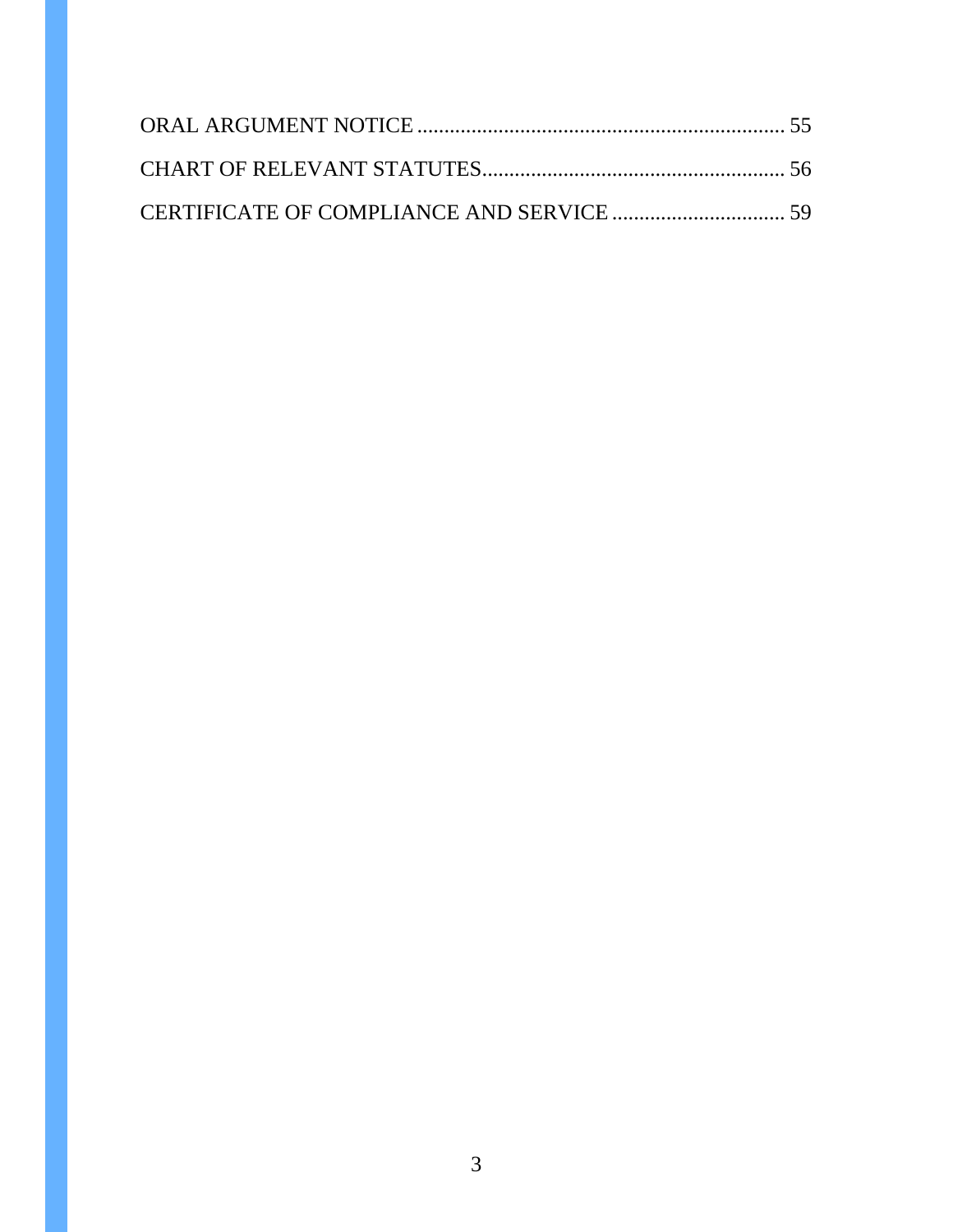# **TABLE OF AUTHORITIES**

<span id="page-3-0"></span>

| <b>Constitutions</b> |  |
|----------------------|--|
|                      |  |
|                      |  |
| <b>Code Sections</b> |  |
|                      |  |
|                      |  |
|                      |  |
|                      |  |
|                      |  |
|                      |  |
|                      |  |
|                      |  |
|                      |  |
|                      |  |
|                      |  |
|                      |  |
|                      |  |
|                      |  |
|                      |  |
|                      |  |
|                      |  |
|                      |  |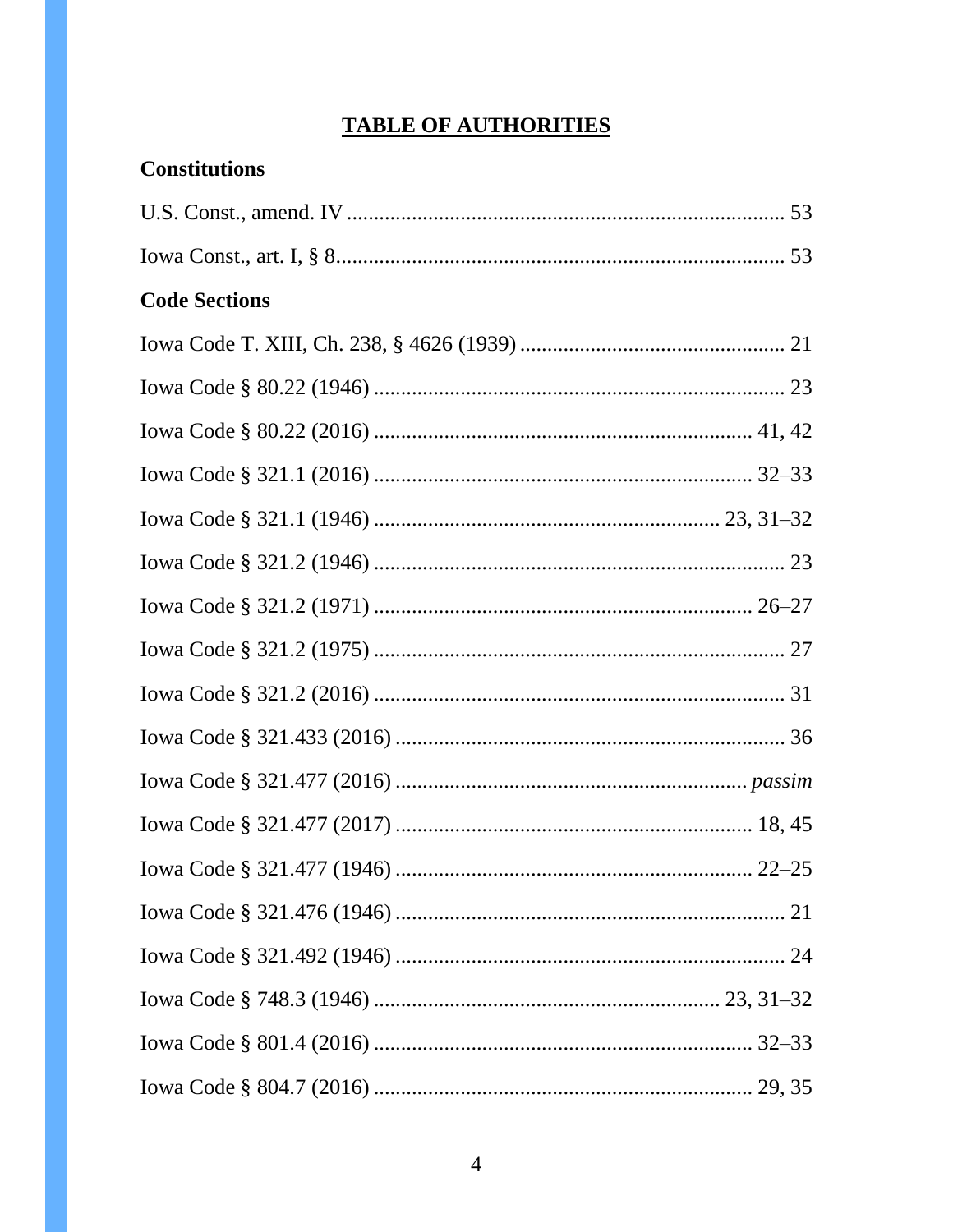| <b>Cases</b>                                                               |
|----------------------------------------------------------------------------|
| <i>Martin v. Waterloo Cmty. Sch. Dist.</i> , 518 N.W.2d 381 (Iowa 1994) 50 |
| Merchants Motor Freight v. State Highway Comm'n,                           |
|                                                                            |
|                                                                            |
|                                                                            |
|                                                                            |
| Star Equip., Ltd. v. State, Iowa Dep't of Transp., 843 N.W.2d 446 (Iowa    |
| State v. A-1 Disposal, 415 N.W.2d 595 (Iowa 1987)  28-29, 34               |
|                                                                            |
|                                                                            |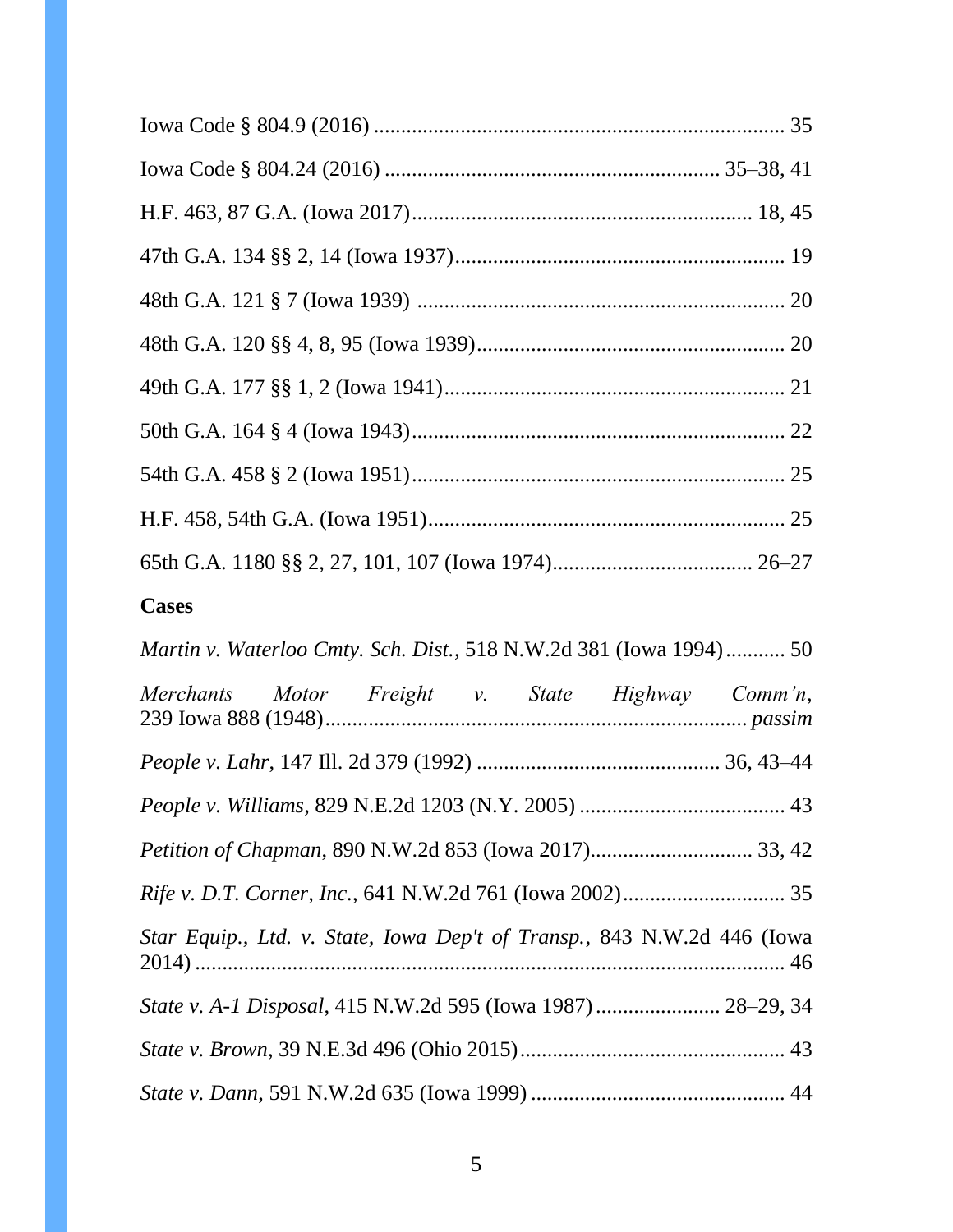# **Other Authorities**

| Representative Baudler, Iowa House of Representatives public comment on |
|-------------------------------------------------------------------------|
| Senator Danielson, Iowa Senate public comment on House File 473 at      |
| Senator Johnson, Iowa Senate public comment on House File 473 at        |
| Representative Gaskill, Iowa House of Representatives public comment on |
| Representative Baudler, Iowa House of Representatives public comment on |
| Senator Danielson, Iowa Senate public comment on House File 473 at      |
| Representative Taylor, Iowa House of Representatives public comment on  |
| Senator Breitbach, Iowa Senate public comment on House File 473 at      |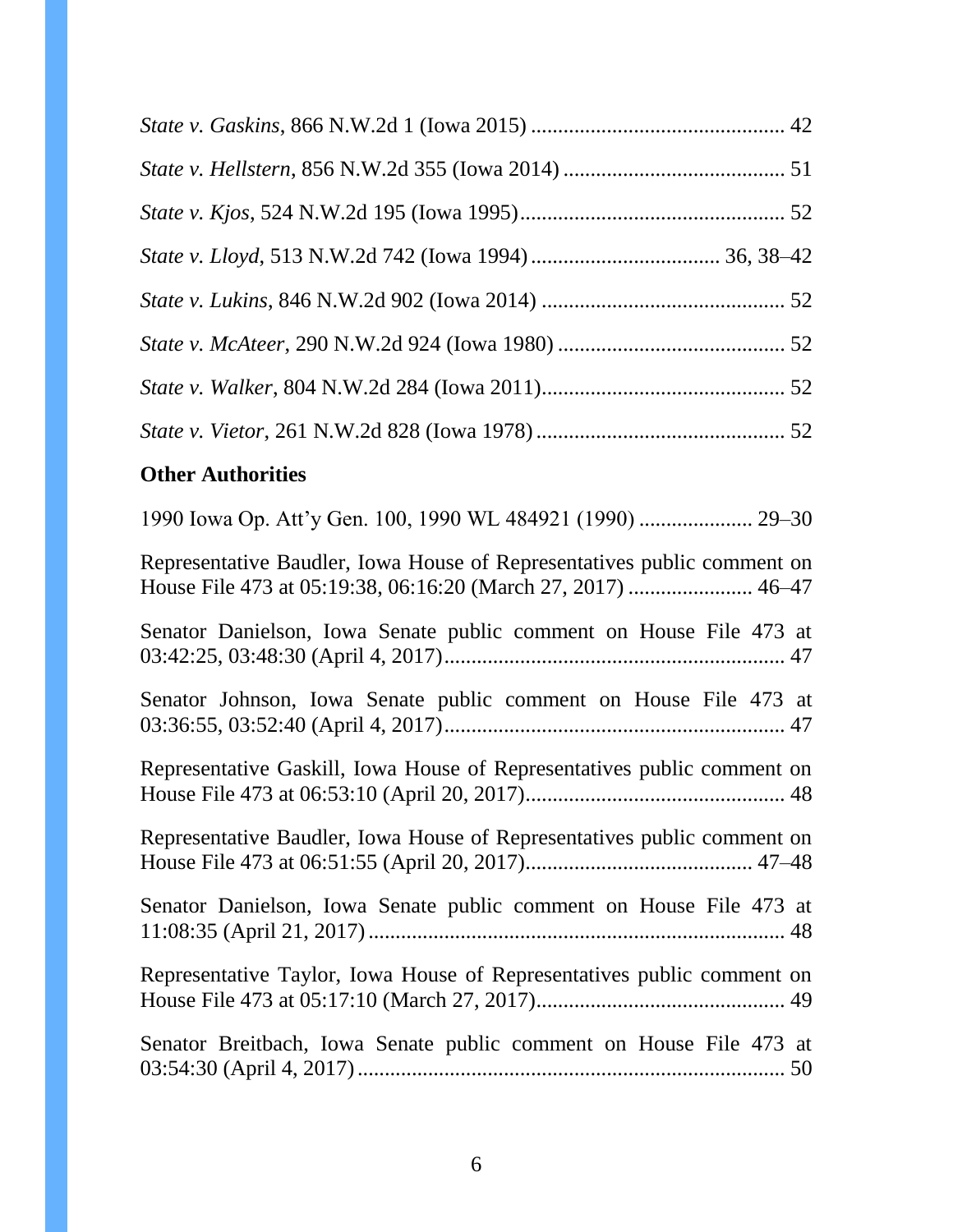|  |  | Iowa House of Representatives public comment on House File 473 at                                                           |  |
|--|--|-----------------------------------------------------------------------------------------------------------------------------|--|
|  |  | Amendment H-1206, available at<br>https://www.legis.iowa.gov/legislation/BillBook?ga=87&ba=H-1206  48                       |  |
|  |  | Bill History for House File 463, available at<br>https://www.legis.iowa.gov/legislation/billTracking/billHistory?billName=H |  |
|  |  |                                                                                                                             |  |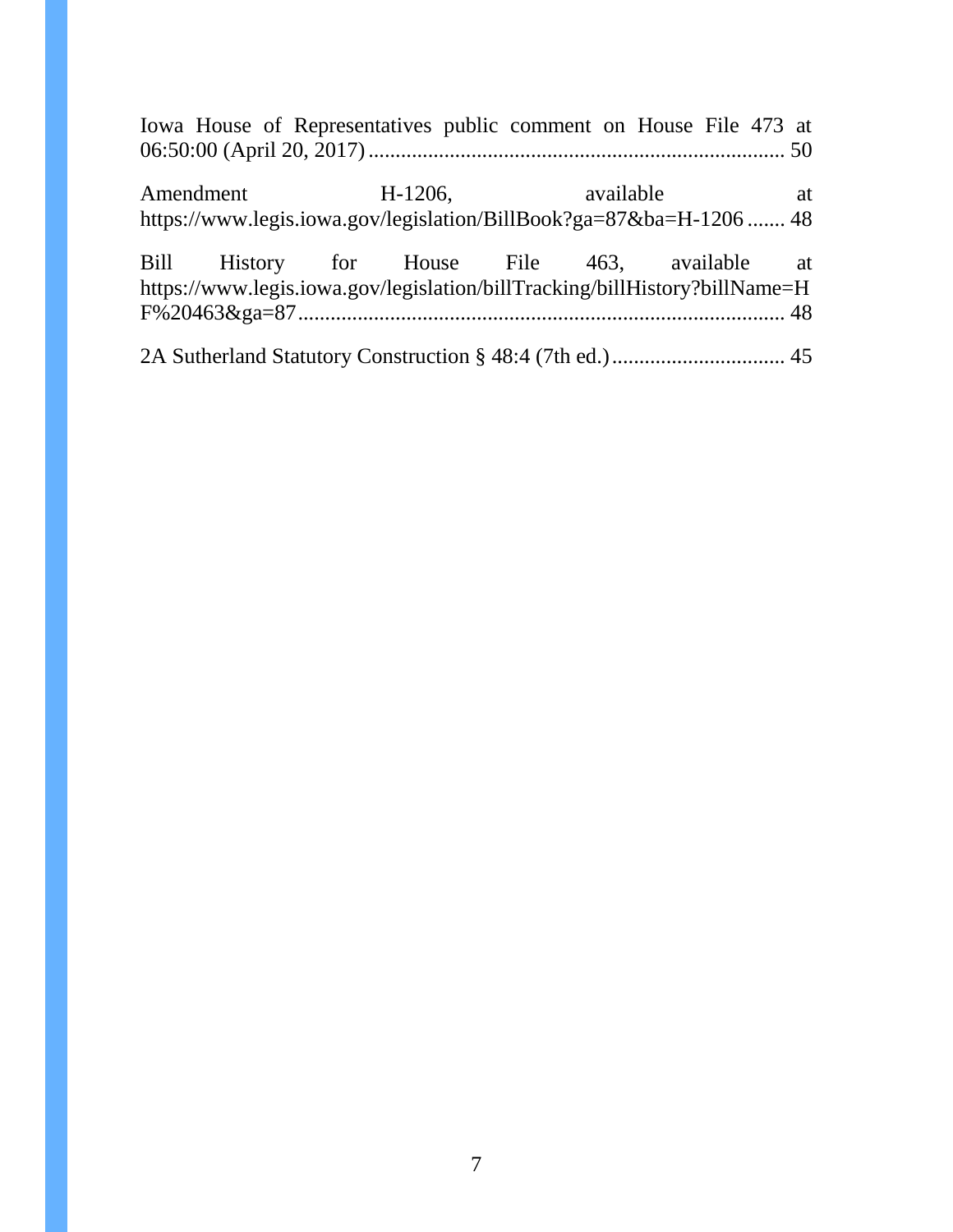#### **STATEMENT OF ISSUES**

## <span id="page-7-0"></span>**I. IDOT Officer Glade Acted beyond His Statutory Authority When He Stopped Mr. Werner for Speeding.**

Iowa Code T. XIII, Ch. 238, § 4626 (1939)

Iowa Code § 80.22 (1946) Iowa Code § 80.22 (2016) Iowa Code § 321.1 (2016) Iowa Code § 321.1 (1946) Iowa Code § 321.2 (1946) Iowa Code § 321.2 (1971) Iowa Code § 321.2 (1975) Iowa Code § 321.2 (2016) Iowa Code § 321.477 (2016) Iowa Code § 321.477 (1946) Iowa Code § 321.492 (1946) Iowa Code § 321.492 (2016) Iowa Code § 321.476 (1946) Iowa Code § 748.3 (1946) Iowa Code § 801.4 (2016) Iowa Code § 804.7 (2016)

```
H.F. 463, 87 G.A. (Iowa 2017)
47th G.A. 134 § 2, 14 (Iowa 1937)
48th G.A. 121 § 7 (Iowa 1939) 
48th G.A. 120 §§ 4, 8, 95 (Iowa 1939)
49th G.A. 177 §§ 1, 2 (Iowa 1941)
50th G.A. 164 § 4 (Iowa 1943)
54th G.A. 458 § 2 (Iowa 1951)
54th G.A. 458 § 2 (Iowa 1951)
H.F. 458, 54th G.A. (Iowa 1951)
65th G.A. 1180 §§ 2, 27 (Iowa 1974)
65th G.A. 1180 §§ 101, 107 (Iowa 1974)
```
*Merchants Motor Freight v. State Highway Comm'n,* 239 Iowa 888 (1948) *State v. A-1 Disposal*, 415 N.W.2d 595 (Iowa 1987) *Petition of Chapman*, 890 N.W.2d 853 (Iowa 2017)

1990 Iowa Op. Att'y Gen. 100, 1990 WL 484921 (1990)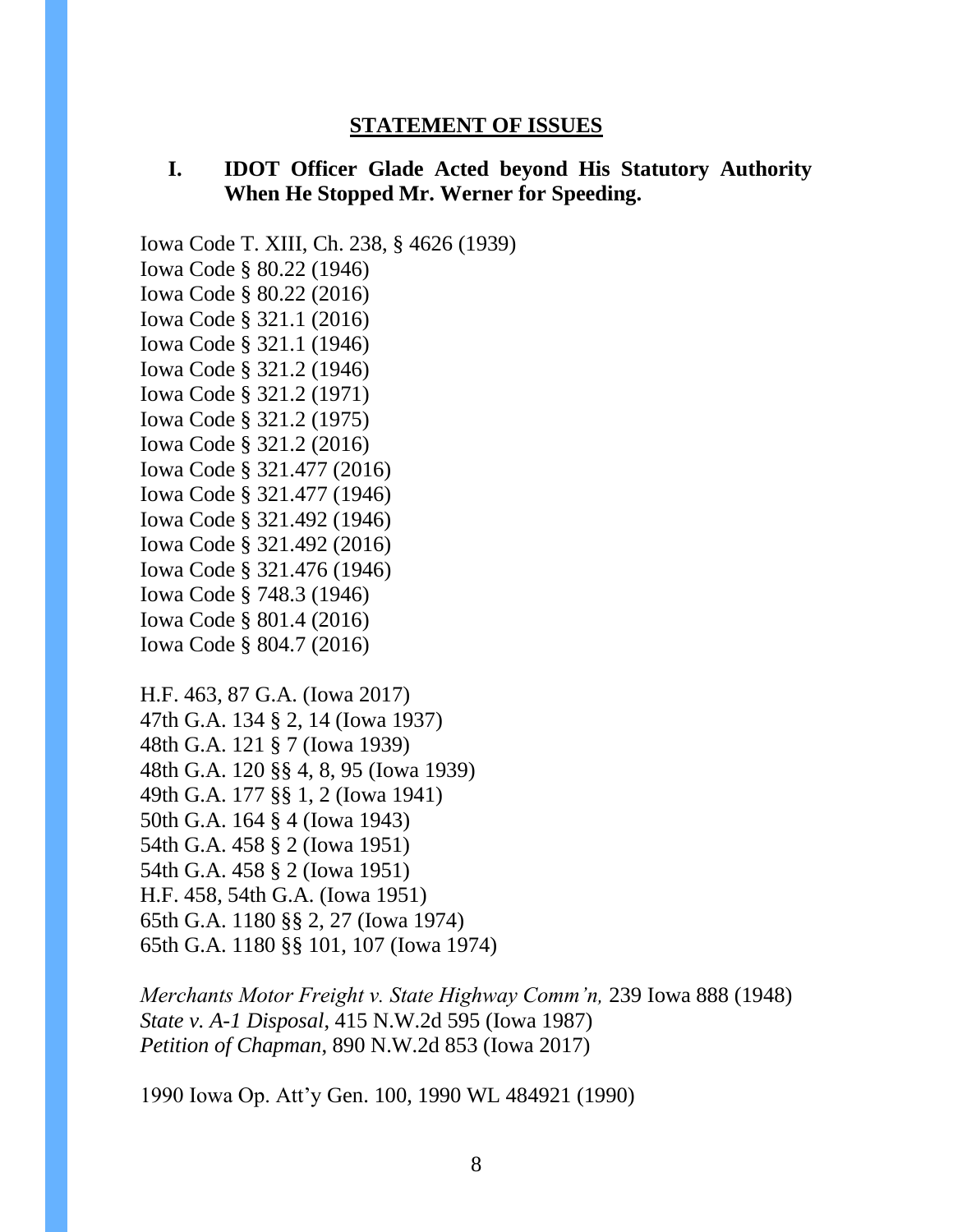## **II. Iowa Code Chapter 804 Did Not Authorize IDOT Officer Glade's Actions.**

U.S. Const., amend. IV Iowa Const., art. I, § 8

Iowa Code § 80.22 (2016) Iowa Code § 321.2 (2016) Iowa Code § 321.433 (2016) Iowa Code § 321.477 (2017) Iowa Code § 804.7 (2016) Iowa Code § 804.9 (2016) Iowa Code § 804.24 (2016)

*Petition of Chapman*, 890 N.W.2d 853, 857 (Iowa 2017) *State v. Gaskins*, 866 N.W.2d 1, 13 (Iowa 2015) *Star Equip., Ltd. v. State, Iowa Dep't of Transp.*, 843 N.W.2d 446 (Iowa 2014) *State v. Hellstern*, 856 N.W.2d 355, 364 (Iowa 2014) *State v. Lukins*, 846 N.W.2d 902, 911 (Iowa 2014) *State v. Walker*, 804 N.W.2d 284, 296 (Iowa 2011) *Rife v. D.T. Corner, Inc.*, 641 N.W.2d 761, 770 (Iowa 2002) *State v. Dann*, 591 N.W.2d 635, 638 (Iowa 1999) *State v. Kjos*, 524 N.W.2d 195, 196 (Iowa 1995) *Martin v. Waterloo Cmty. Sch. Dist.*, 518 N.W.2d 381 (Iowa 1994) *State v. Lloyd*, 513 N.W.2d 742, 745 (Iowa 1994) *State v. McAteer*, 290 N.W.2d 924, 925 (Iowa 1980) *State v. Vietor*, 261 N.W.2d 828, 832 (Iowa 1978) *Merchants Motor Freight v. State Highway Comm'n,* 239 Iowa 888 (1948) *People v. Lahr*, 147 Ill. 2d 379, 383 (1992) *People v. Williams*, 829 N.E.2d 1203 (N.Y. 2005) *State v. Brown*, 39 N.E.3d 496, 502 (Ohio 2015)

H.F. 463, 87 G.A. (Iowa 2017)

Representative Baudler, Iowa House of Representatives public comment on House File 473 at 05:19:38, 06:16:20 (March 27, 2017), *available at*  [http://www.legis.state.ia.us/dashboard?view=video&chamber=H&clip=H20](http://www.legis.state.ia.us/dashboard?view=video&chamber=H&clip=H20170327163935379&dt=2017-03-27&offset=1911&bill=HF%20463&status=i) [170327163935379&dt=2017-03-](http://www.legis.state.ia.us/dashboard?view=video&chamber=H&clip=H20170327163935379&dt=2017-03-27&offset=1911&bill=HF%20463&status=i) [27&offset=1911&bill=HF%20463&status=i](http://www.legis.state.ia.us/dashboard?view=video&chamber=H&clip=H20170327163935379&dt=2017-03-27&offset=1911&bill=HF%20463&status=i)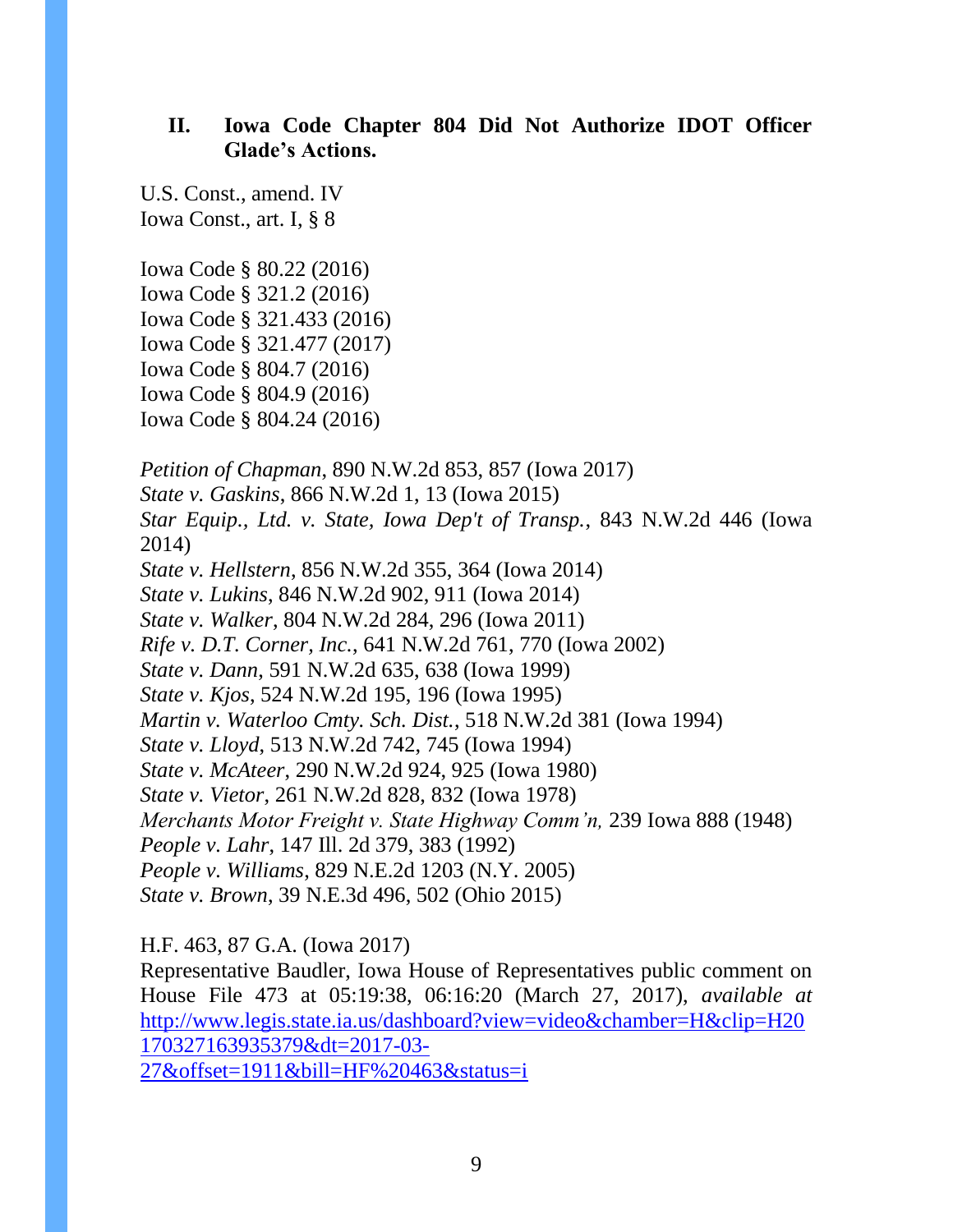Senator Danielson, Iowa Senate public comment on House File 473 at 03:42:25, 03:48:30 (April 4, 2017), *available at*  [http://www.legis.state.ia.us/dashboard?view=video&chamber=S&clip=s201](http://www.legis.state.ia.us/dashboard?view=video&chamber=S&clip=s20170404144554820&dt=2017-04-04&offset=2739&bill=HF%20463&status=r) [70404144554820&dt=2017-04-04&offset=2739&bill=HF%20463&status=r](http://www.legis.state.ia.us/dashboard?view=video&chamber=S&clip=s20170404144554820&dt=2017-04-04&offset=2739&bill=HF%20463&status=r) Senator Johnson, Iowa Senate public comment on House File 473 at 03:36:55, 03:52:40 (April 4, 2017) , *available at*  [http://www.legis.state.ia.us/dashboard?view=video&chamber=S&clip=s201](http://www.legis.state.ia.us/dashboard?view=video&chamber=S&clip=s20170404144554820&dt=2017-04-04&offset=2739&bill=HF%20463&status=r) [70404144554820&dt=2017-04-04&offset=2739&bill=HF%20463&status=r](http://www.legis.state.ia.us/dashboard?view=video&chamber=S&clip=s20170404144554820&dt=2017-04-04&offset=2739&bill=HF%20463&status=r)

Representative Baudler, Iowa House of Representatives public comment on House File 473 at 06:51:55 (April 20, 2017), *available at*  [http://www.legis.state.ia.us/dashboard?view=video&chamber=H&clip=H20](http://www.legis.state.ia.us/dashboard?view=video&chamber=H&clip=H20170420184516016&dt=2017-04-20&offset=107&bill=HF%20463&status=r) [170420184516016&dt=2017-04-20&offset=107&bill=HF%20463&status=r](http://www.legis.state.ia.us/dashboard?view=video&chamber=H&clip=H20170420184516016&dt=2017-04-20&offset=107&bill=HF%20463&status=r)

Senator Danielson, Iowa Senate public comment on House File 473 at 11:08:35 (April 21, 2017), *available at* 

[http://www.legis.state.ia.us/dashboard?view=video&chamber=S&clip=s201](http://www.legis.state.ia.us/dashboard?view=video&chamber=S&clip=s20170421085655450&dt=2017-04-21&offset=7737&bill=HF%20463&status=r) [70421085655450&dt=2017-04-21&offset=7737&bill=HF%20463&status=r](http://www.legis.state.ia.us/dashboard?view=video&chamber=S&clip=s20170421085655450&dt=2017-04-21&offset=7737&bill=HF%20463&status=r)

Representative Taylor, Iowa House of Representatives public comment on House File 473 at 05:17:10 (March 27, 2017), *available at*  [http://www.legis.state.ia.us/dashboard?view=video&chamber=H&clip=H20](http://www.legis.state.ia.us/dashboard?view=video&chamber=H&clip=H20170327163935379&dt=2017-03-27&offset=1911&bill=HF%20463&status=i) [170327163935379&dt=2017-03-](http://www.legis.state.ia.us/dashboard?view=video&chamber=H&clip=H20170327163935379&dt=2017-03-27&offset=1911&bill=HF%20463&status=i)

[27&offset=1911&bill=HF%20463&status=i](http://www.legis.state.ia.us/dashboard?view=video&chamber=H&clip=H20170327163935379&dt=2017-03-27&offset=1911&bill=HF%20463&status=i)

Senator Breitbach, Iowa Senate public comment on House File 473 at 03:54:30 (April 4, 2017), *available at*  [http://www.legis.state.ia.us/dashboard?view=video&chamber=S&clip=s201](http://www.legis.state.ia.us/dashboard?view=video&chamber=S&clip=s20170404144554820&dt=2017-04-04&offset=2739&bill=HF%20463&status=r) [70404144554820&dt=2017-04-04&offset=2739&bill=HF%20463&status=r](http://www.legis.state.ia.us/dashboard?view=video&chamber=S&clip=s20170404144554820&dt=2017-04-04&offset=2739&bill=HF%20463&status=r) Iowa House of Representatives public comment on House File 473 at 06:50:00 (April 20, 2017), *available at*  [http://www.legis.state.ia.us/dashboard?view=video&chamber=H&clip=H20](http://www.legis.state.ia.us/dashboard?view=video&chamber=H&clip=H20170420184516016&dt=2017-04-20&offset=107&bill=HF%20463&status=r) [170420184516016&dt=2017-04-20&offset=107&bill=HF%20463&status=r](http://www.legis.state.ia.us/dashboard?view=video&chamber=H&clip=H20170420184516016&dt=2017-04-20&offset=107&bill=HF%20463&status=r) Amendment H-1206, *available at* <https://www.legis.iowa.gov/legislation/BillBook?ga=87&ba=H-1206> Bill History for House File 463, *available at*  [https://www.legis.iowa.gov/legislation/billTracking/billHistory?billName=H](https://www.legis.iowa.gov/legislation/billTracking/billHistory?billName=HF%20463&ga=87) [F%20463&ga=87](https://www.legis.iowa.gov/legislation/billTracking/billHistory?billName=HF%20463&ga=87)

2A Sutherland Statutory Construction § 48:4 (7th ed.)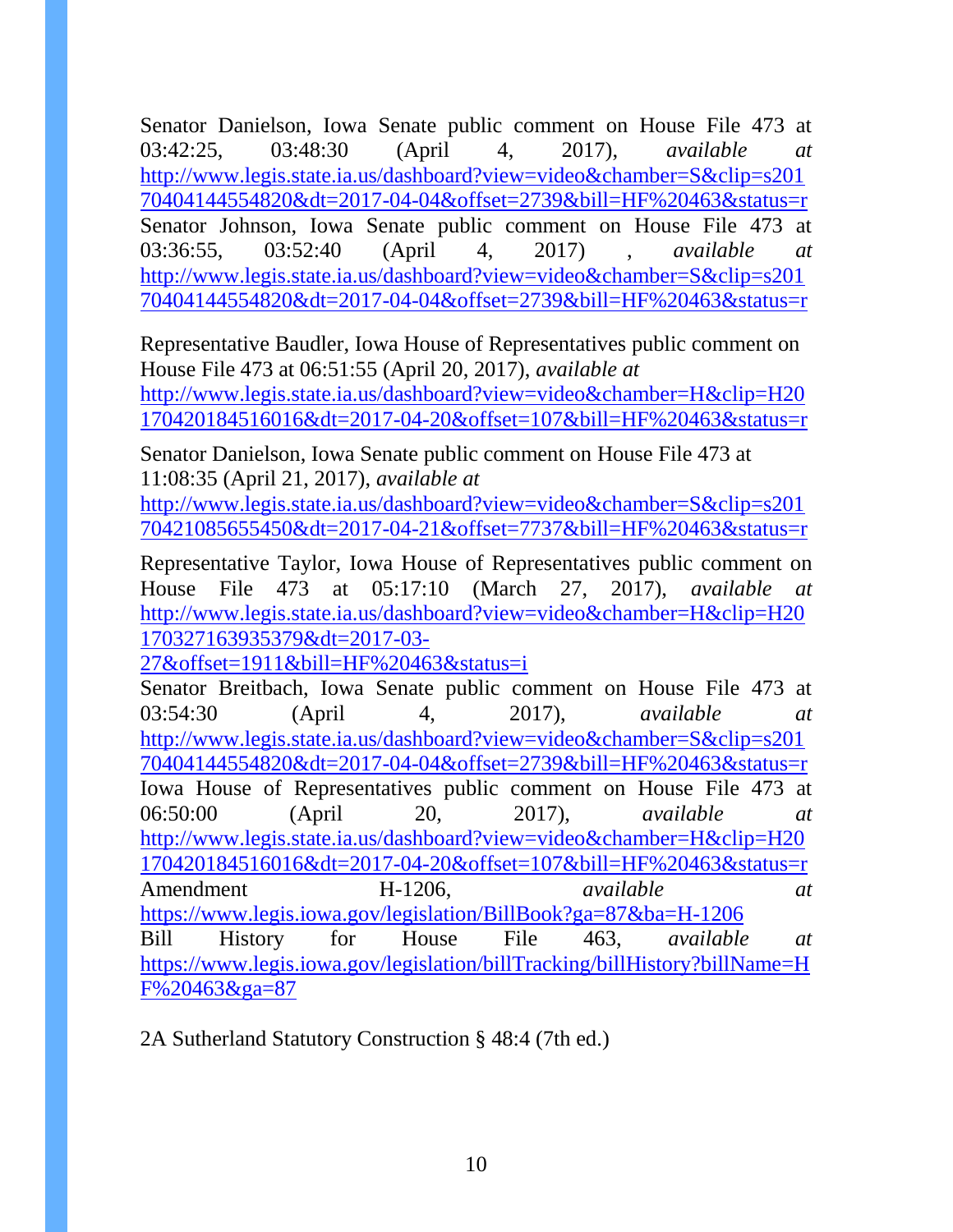#### **ROUTING STATEMENT**

<span id="page-10-0"></span>The district court ruled in this case that IDOT employees possess the authority to enforce Iowa's speed laws. This appeal should be retained by the Supreme Court because, for over a year, the issue of whether IDOT employees are allowed to stop noncommercial motorists for speeding has been confronting and dividing district courts across the state.<sup>1</sup> This case presents the first appeal on that issue. Whether IDOT officers are cabined by Iowa Code § 321.477 and allowed only to enforce "laws relating to the operating authority, registration, size, weight, and load of motor vehicles and trailers and registration of a motor carrier's interstate transportation service with the department" is a substantial issue of first impression. The resolution of this issue will impact the validity of thousands of citations issued by IDOT employees. Iowa R. App. P. 6.1101(2)(c), (d).

Although the Iowa Supreme Court ruled in *Merchants Motor Freight v. State Highway Comm'n*, 239 Iowa 888 (1948) that IDOT employees' authority to act as peace officers is limited by Iowa Code § 321.477, the IDOT now advances arguments for why *Merchants Motor* does not control the outcome of this case. The Iowa Supreme Court should retain this appeal

 $\overline{a}$ 

<sup>1</sup> *See, e.g.,* Jason Clayworth, Second judge says Iowa DOT can't issue tickets*,* Des Moines Register (3/1/17), *available at*  https://www.desmoinesregister.com/story/news/investigations/2017/03/01/se cond-judge-says-iowa-dot-cant-issue-tickets/98593988/.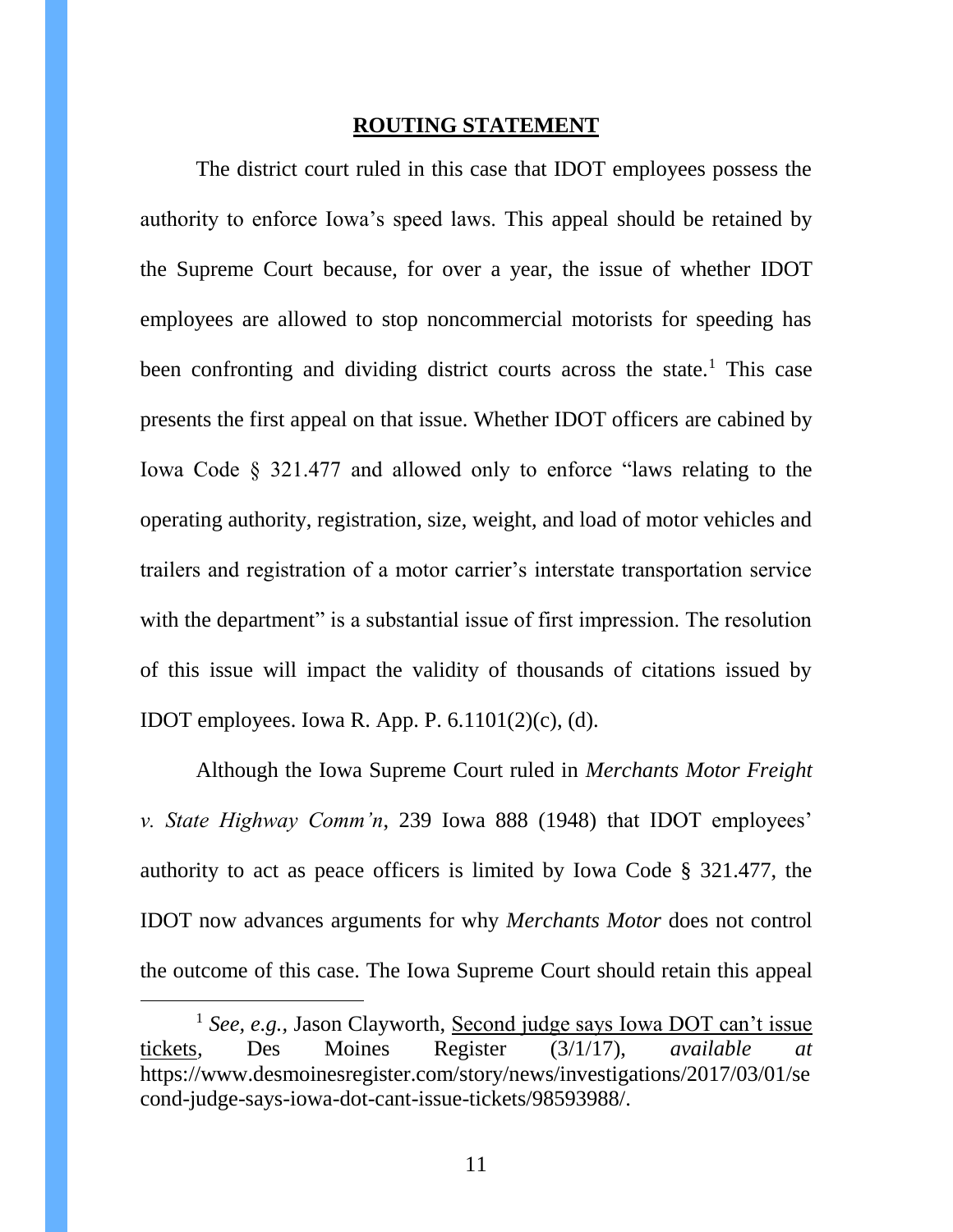to consider whether those arguments warrant deviating from the *Merchants Motor* holding. Iowa R. App. P. 6.1101(2)(f).

### **CASE STATEMENT**

<span id="page-11-0"></span>On August 30, 2016, the State charged Mr. Werner with Operating a Motor Vehicle while License Revoked, in violation of Iowa Code § 321J.21. Mr. Werner filed a Motion to Suppress Evidence and Dismiss because his vehicle was stopped for speeding by an officer with the Iowa Department of Transportation's Motor Vehicle Enforcement Unit. (App. 17). The district court denied the motion, (App. 53), and Mr. Werner thereafter waived his right to a trial by jury and stipulated to a trial on the Minutes of Testimony. (App. 57). The district court ultimately found Mr. Werner guilty as charged and imposed a sentence of two days in jail, a \$1,000 fine, and applicable surcharges and costs. (App. 57; App. 62).

#### **FACTS**

<span id="page-11-1"></span>On August 18, 2016, Ryan Glade, a Motor Vehicle Enforcement Officer (MVE) with the Iowa Department of Transportation (IDOT), was on patrol in Iowa County when he observed Mr. Werner traveling on Interstate 80 in a noncommercial vehicle. (App. 10, 53, 59; Supp. Trans. 4:17–5:3). IDOT Officer Glade was driving a white Chevrolet Tahoe bearing an IDOT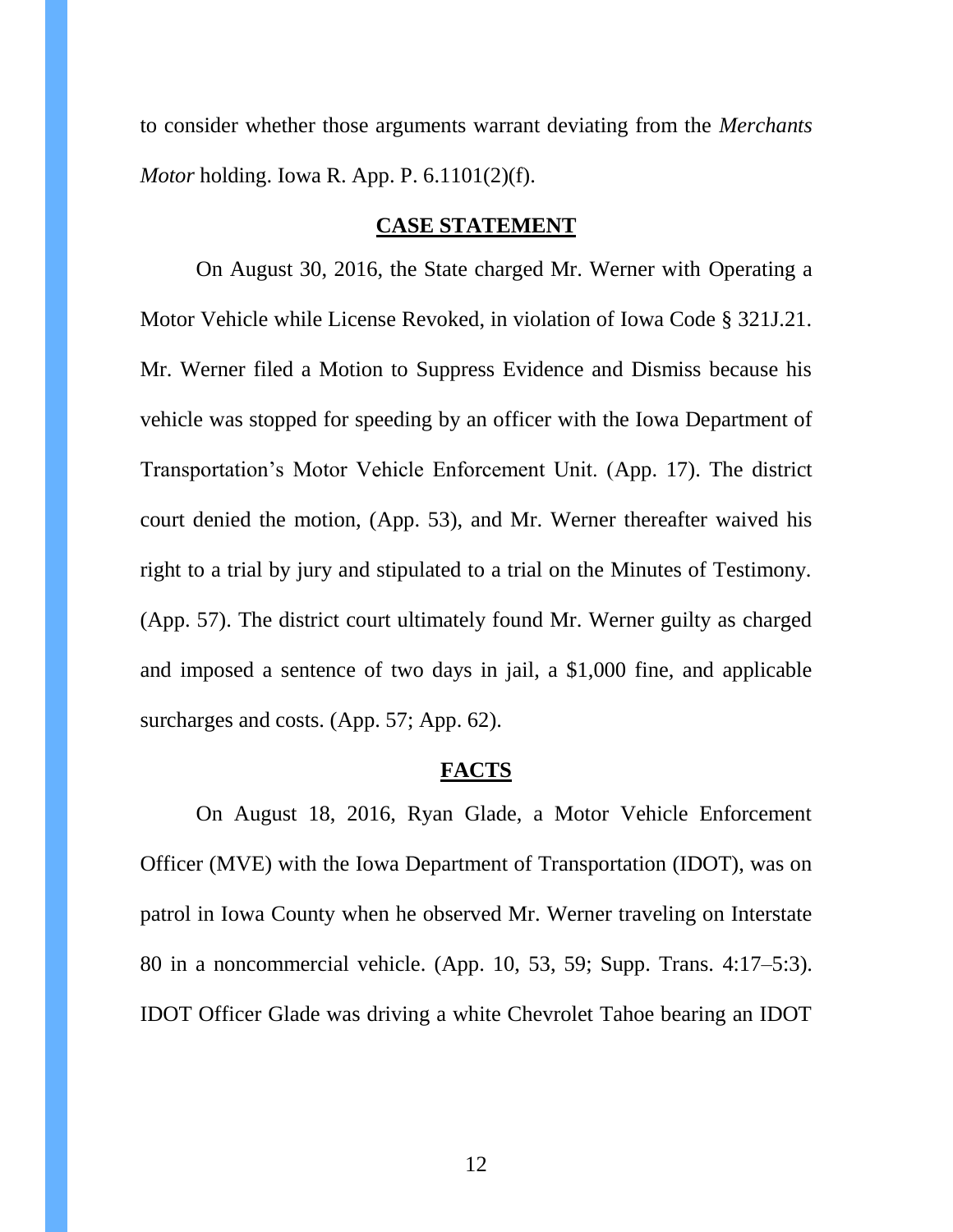MVE insignia. (App. 19). IDOT Officer Glade used his vehicle's LIDAR<sup>2</sup> equipment to measure Mr. Werner's speed and determined Mr. Werner was traveling 72 mph in a 55 mph zone. (App. 59). IDOT Officer Glade pursued Mr. Werner's vehicle and pulled him over. (App. 59). IDOT Officer Glade then "ran [Mr. Werner's] driver's license on MACH and with State Radio" and determined Mr. Werner's driving privileges were revoked. (App. 22, 59). IDOT Officer Glade placed Mr. Werner under arrest and filed a Complaint against Mr. Werner for Operating a Motor Vehicle while License Revoked, in violation of Iowa Code § 321J.21.<sup>3</sup>

Mr. Werner filed a Motion to Suppress Evidence and Dismiss, citing *Merchants Motor Freight v. State Highway Comm'n*, 239 Iowa 888 (1948) for the proposition that the Iowa Code does not empower IDOT officers to enforce speed laws. (App. 19). Mr. Werner argued IDOT Officer Glade thus lacked authority to stop his vehicle for speeding. (App. 17). Because IDOT Officer Glade's actions were in violation of the IDOT enabling statutes, Mr.

 $\overline{a}$ 

<sup>&</sup>lt;sup>2</sup> LIDAR "is a surveying method that measures distance to a target by illuminating that target with a pulsed laser light, and measuring the reflected pulses with a sensor." Lidar, https://en.wikipedia.org/wiki/Lidar.

<sup>&</sup>lt;sup>3</sup> IDOT Officer Glade also issued Mr. Werner a citation for speeding. (Iowa County Case No. STA0030721; *see also* Supp. Trans. 2:17–3:25). This speeding citation is scheduled for trial on June 5, 2018.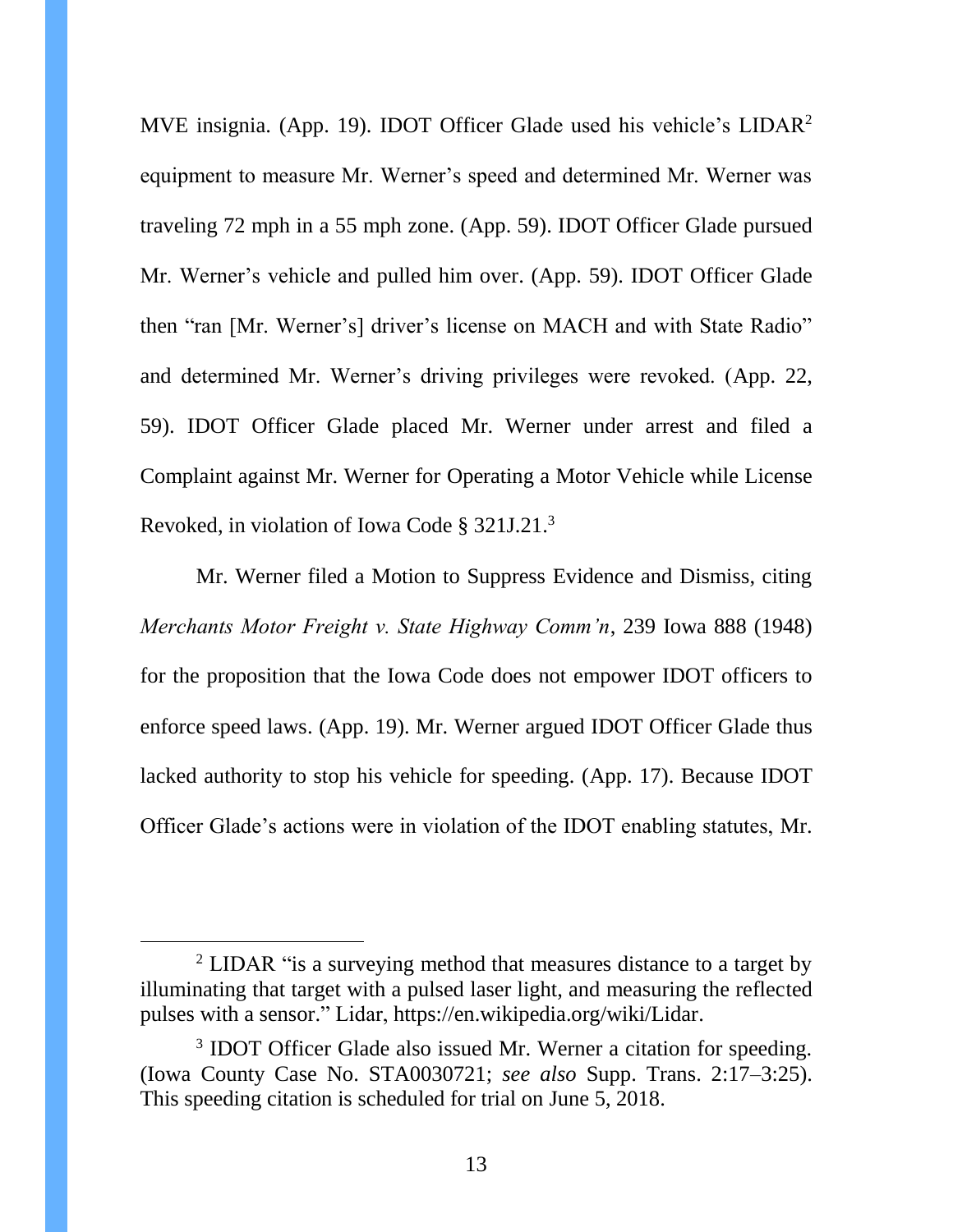Werner asked the district court to suppress the evidence gathered as a result of the illegal stop and dismiss the prosecution. (App. 20).

In support of this argument, Mr. Werner provided the district court with a similar motion and ruling from *State v. Atzen*, Polk County Case No. STA0733477. (App. 37-41). In *Atzen*, IDOT MVE Officer Wittkowski, while driving an IDOT-issued vehicle bearing IDOT MVE insignia, stopped a noncommercial vehicle for speeding "based on his authority as a Department of Transportation peace officer." (App. 26). The *Atzen* ruling recounted the IDOT officer's testimony regarding the IDOT policy for stopping noncommercial vehicles:

Officer Wittkowski testified that it was his understanding that at the time he was hired, his authority to stop non-commercial vehicles for traffic violations was limited to traffic stops for reckless driving, operating while intoxicated, and for speeding violations in excess of 25 miles per hour over the posted speed limit. Officer Wittkowski further testified that a couple of years ago the Department of Transportation changed its internal, administrative policy to allow its motor vehicle enforcement officers to enforce all traffic laws, irrespective of the type of vehicle.

(12/20/16 Motion 10–11).

Mr. Atzen argued the evidence gathered by IDOT Officer Wittkowski must be suppressed lest Mr. Atzen's right to due process, guaranteed by article 1, § 9 of the Iowa Constitution, and his right to be free of unreasonable searches and seizures, guaranteed by article I, § 8 of the Iowa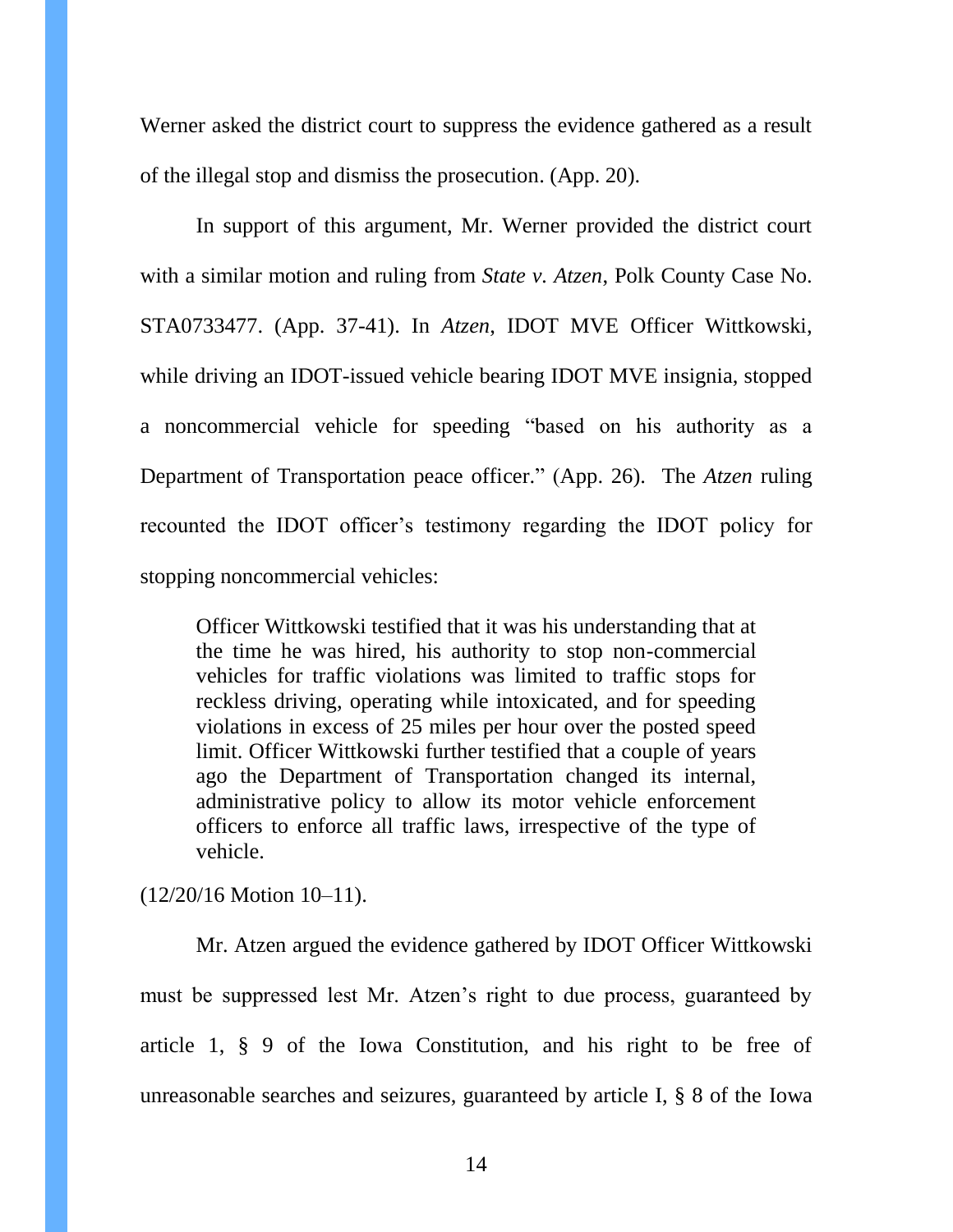Constitution, be violated. (App. 38, 40). Mr. Atzen further asserted the appropriate remedy for a statutory violation is suppression. (App. 39-40). Mr. Werner likewise argued, "as noted in Atzen's Motion to Suppress, evidence must be suppressed when [a] state agent violates statutory provisions." (App. 20).

Applying *Merchants Motor*, the Polk County district court concluded in *Atzen* that the Iowa Code does not allow IDOT officers to enforce speeding laws and accordingly dismissed the speeding ticket issued by IDOT Officer Wittkowski. (App. 25-36). Mr. Werner asked the district court to adopt this same analysis: "Based upon the aforementioned facts, and giving weight to the Court's recent Order in Atzen's matter, Glade's alleged traffic stop, and any evidence collected thereafter must be suppressed." (App. 20).

In its resistance, the State correctly recognized the question presented as "whether DOT MVE officers acting as such are limited by statute in their traffic violation enforcement authority." (App. 43). The State did not dispute that IDOT Officer Werner had been acting in his official capacity at the time he stopped Mr. Werner, but instead argued *Merchants Motor* had been abrogated by legislative amendments. (App. 45-46). The State pointed to Iowa Code §§ 801.4(11)(h), 321.492, and 321.1 as authority for IDOT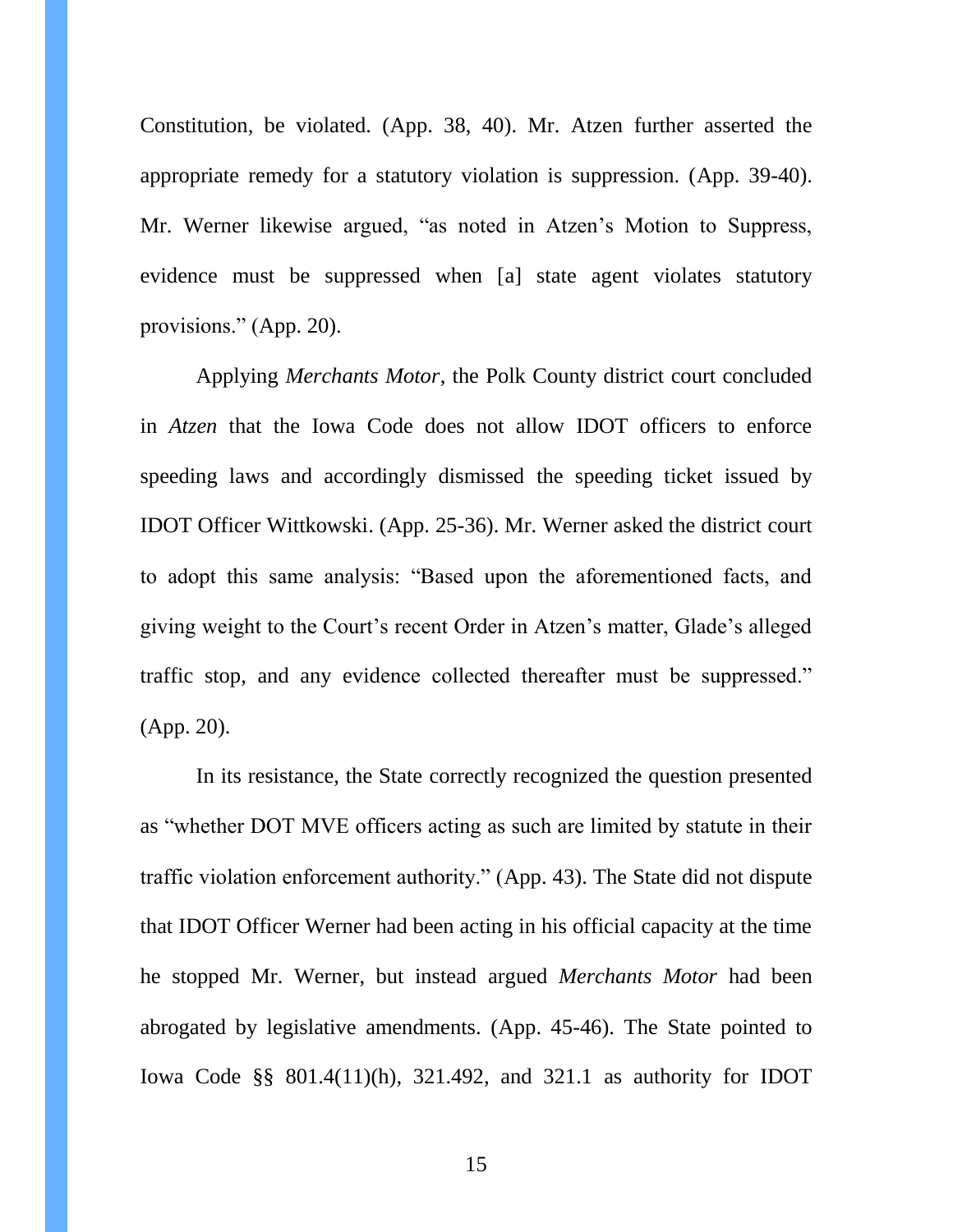Officer Glade's actions. (App. 45-46). The State alternatively argued IDOT Officer Glade possessed citizen's arrest authority to stop Mr. Werner, even though he was acting as an IDOT employee at the time. (App. 50-51).

The district court held a hearing on the matter on March 6, 2017. At the hearing, Defense Counsel and the State alerted the district court to another district court ruling finding IDOT officers are not authorized to enforce speed restrictions.<sup>4</sup> (Supp. Trans. 7:16–21, 8:9–14, 12:1–7). Defense Counsel further argued citizen's arrest did not excuse IDOT Officer Glade's actions:

[T]he *Merchants* case specifically talks about and rejects the argument that the DOT officer could have made a citizen's arrest because they point out that would require filing . . . a citation in an area where they had not been authorized to file citations. And, in addition, if they were exercising that power as a citizen, an individual in a private vehicle would not be able to command somebody to pull over, only an individual who is vested with not only the appearance of authority but also lights, siren, et cetera.

(Supp. Trans. 12:17–13:1).

 $\overline{a}$ 

The district court concluded Iowa Code § 801.4, read in tandem with Iowa Code § 321.1(5), authorized IDOT Officer Glade to stop Mr. Werner for speeding. (App. 55). The district court further ruled, "even if Glade did

<sup>&</sup>lt;sup>4</sup> The parties referred to that case as "Roder" but the correct spelling is Roeder. *State v. Roeder*, Warren County Case No. STA0063067 (March 1, 2017 order dismissing speeding citation).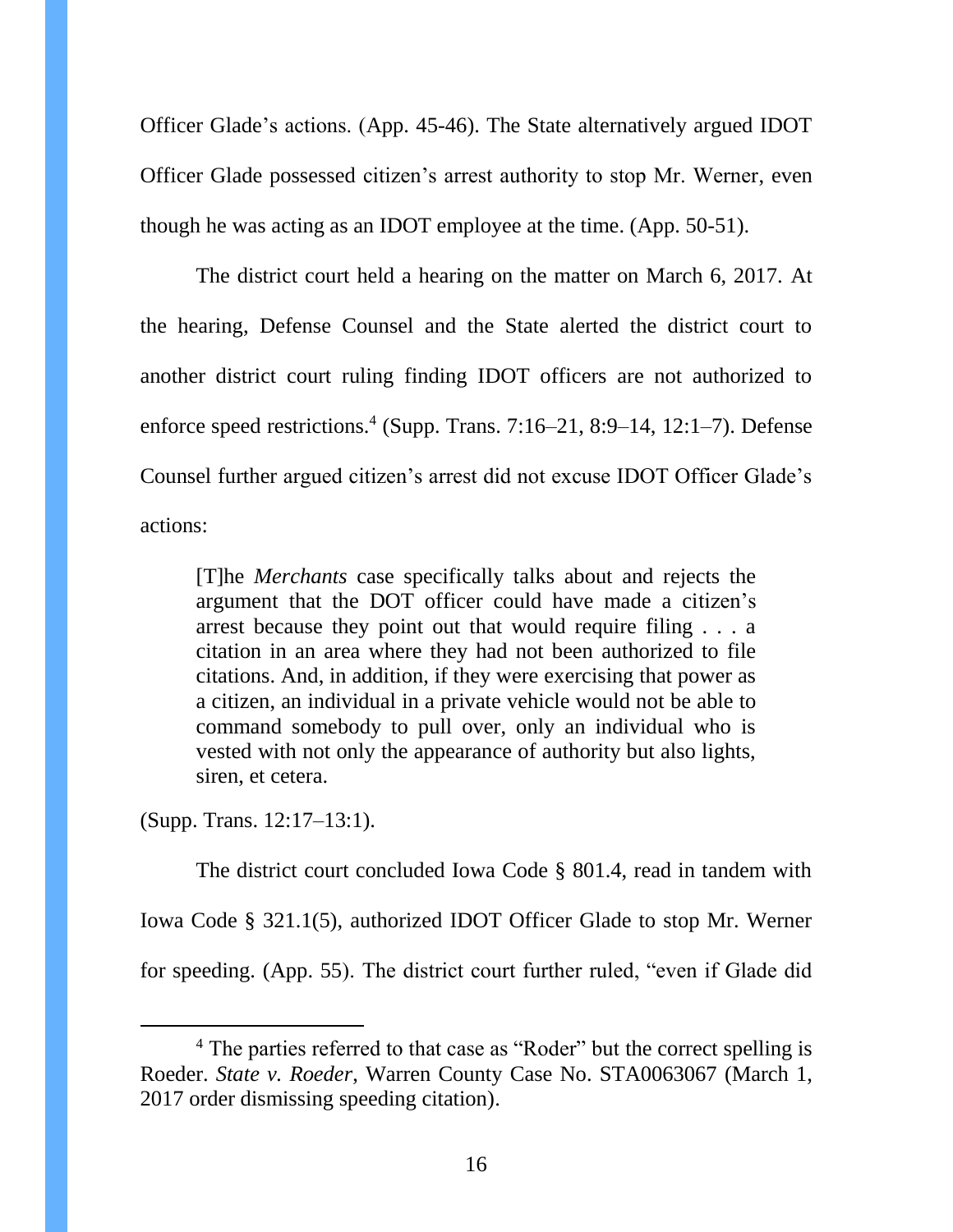not have the authority as an IDOT officer to stop Werner's vehicle, his conduct still resulted in a valid citizen's arrest under Iowa Code §804.6." (App. 55). The district court accordingly denied Mr. Werner's Motion to Suppress Evidence and Dismiss.

After the district court denied his motion, Mr. Werner proceeded to a trial on the minutes and was found guilty as charged. (App. 57).

#### **ARGUMENT**

#### <span id="page-16-1"></span><span id="page-16-0"></span>**I. Preservation & Standard of Review.**

Each of the following issues are preserved by Mr. Werner's Motion to Suppress Evidence and Dismiss. The Court reviews questions of statutory construction for corrections of errors at law. *State v. Iowa Dist. Court for Scott Cty.*, 889 N.W.2d 467, 470 (Iowa 2017).

## <span id="page-16-2"></span>**II. IDOT Officer Glade Acted beyond His Statutory Authority When He Stopped Mr. Werner for Speeding.**

The authority to enforce the laws of Iowa necessary must derive from the Iowa Code. This is no less true when speed restrictions are involved: "All Iowa rules and regulations governing motor traffic on the state highways are based upon statutes." *Merchants Motor*, 239 Iowa at 890. The IDOT itself is a "creature[] of statute" with authority to act only as authorized by statute. *Id.*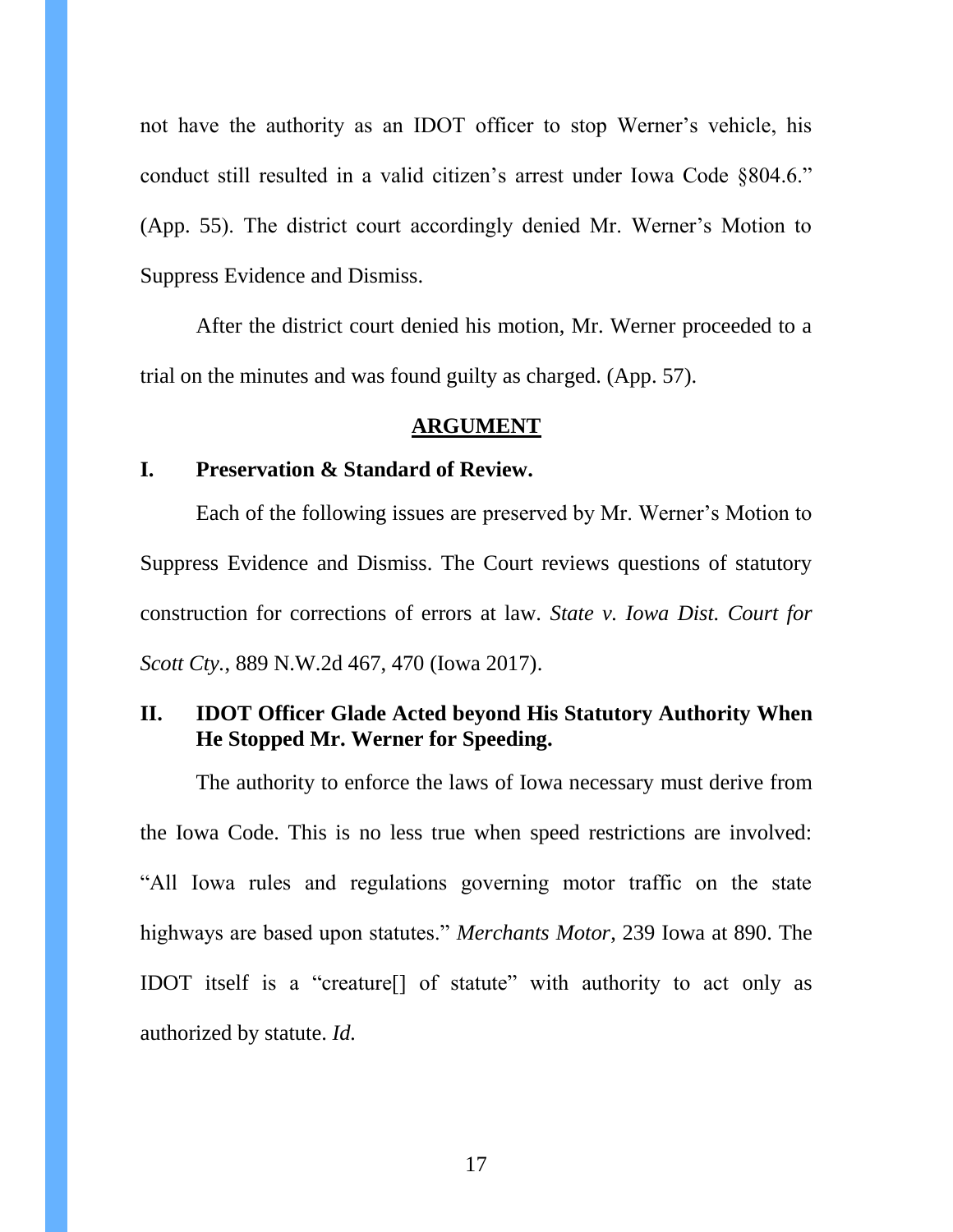The district court concluded that IDOT officers have the statutory authority to enforce speed restrictions. The district court's ruling, however, is diametrically opposed to the Iowa Supreme Court's holding in *Merchants Motor*. In *Merchants Motor*, the Iowa Supreme Court explained that Chapter 321 does not confer authority on the IDOT to enforce statutes unrelated to the purposes delineated in Iowa Code § 321.477. Pursuant to Iowa Code § 321.477 (2016), 5 the IDOT

may designate by resolution certain of its employees upon each of whom there is hereby conferred the authority of a peace officer to control and direct traffic and weigh vehicles, and to make arrests for violations of the motor vehicle laws *relating to the operating authority, registration, size, weight, and load of motor vehicles and trailers and registration of a motor carrier's interstate transportation service with the department*.

(Emphasis added). Because IDOT Officer Glade was acting outside the scope of Iowa Code § 321.477 when he stopped Mr. Werner, his exercise of authority was invalid.

#### <span id="page-17-0"></span>*1. Legislative and Judicial History.*

 $\overline{a}$ 

Understanding the scope of the IDOT's statutory authority requires an

examination of legislative history. When the IDOT was formed in 1974 to

<sup>5</sup> The Iowa legislature amended Iowa Code § 321.477 effective May 11, 2017. This amendment gives IDOT employees authority to enforce all state laws. H.F. 463, 87 G.A. (Iowa 2017). Unless otherwise noted, this brief's citation to Iowa Code § 321.477 refers to the law as it existed on August 18, 2016, the date of Mr. Werner's stop.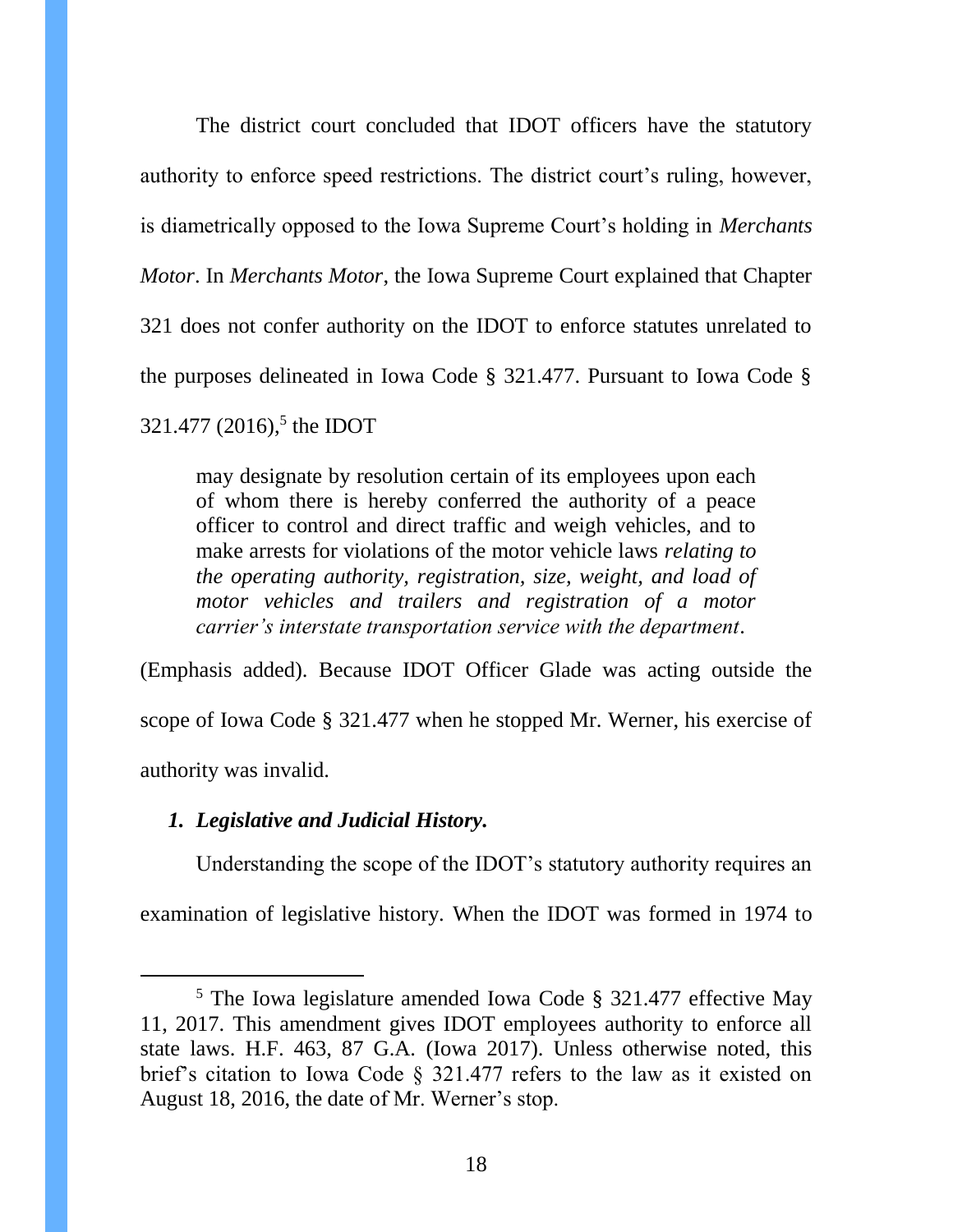manage transportation-related administrative functions, it was not created from whole cloth. Rather, pre-existing governmental divisions were reorganized and emerged consolidated as the IDOT. It thus is necessary to understand the authority of those precursor departments—and how the Iowa Supreme Court interpreted the relevant statutes governing those departments—in order to understand the modern-day statutory scheme. The following outlines the applicable statutes and traces the development of the law over time. Though the governing statutes have evolved since the time of *Merchants Motor*, none of those legislative developments have bestowed upon the IDOT any authority to enforce speed restrictions.

*A. 1937: Motor Vehicle Department & Highway Safety Patrol Established*

In 1937, the Motor Vehicle Department, a predecessor to the IDOT, was created within the Secretary of State's office and split into two divisions: 1) the Division of Registration and 2) the Division of Highway Safety and Patrol. 47th G.A. 134 § 2, 14 (Iowa 1937). Thus, the legislature established Highway Safety Patrol under the Motor Vehicle Department's purview. *Id.* § 30. The Highway Safety Patrol Division was tasked with enforcing motor vehicle laws but was further empowered to arrest individuals who violated any law. *Id.* § 36.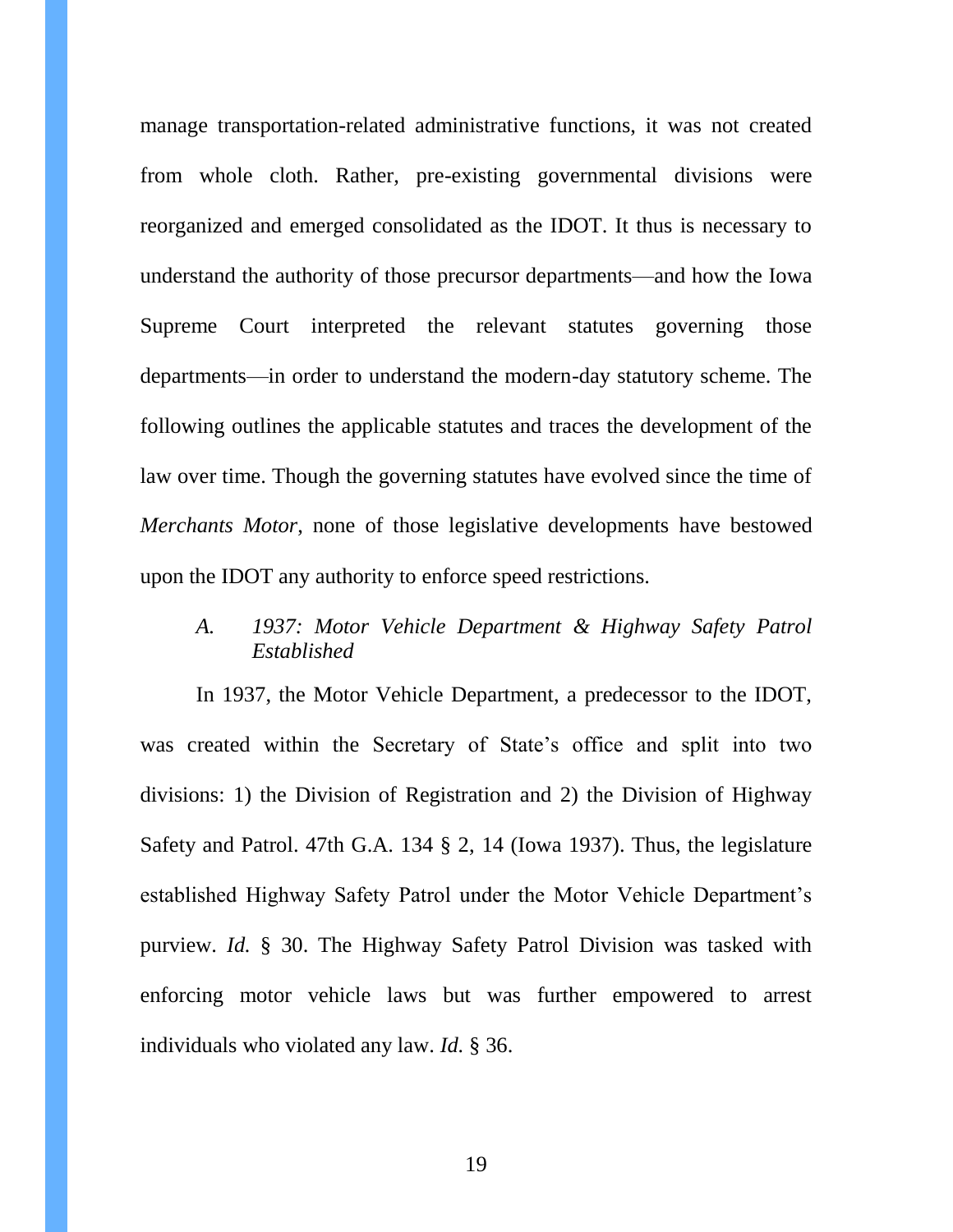*B. 1939: Department of Public Safety Established and Given Exclusive Enforcement Authority*

Then in 1939, the legislature created the Department of Public Safety (DPS) and centralized all of the state peace officers under that umbrella. 48th G.A. 120 (Iowa 1939) (codified at Iowa Code T. V, Ch. 67.1 (1939)). As part of that reorganization, the legislature moved the Motor Vehicle Department from under the Secretary of State and into the newly-created DPS. 48th G.A. 121 § 7 (Iowa 1939) (codified at Iowa Code T. XIII, Ch. 251.1, § 5000.02 (1939)).

At the same time, the legislature removed the Highway Safety Patrol Division from under the umbrella of the Motor Vehicle Department and located it within the DPS. 48th G.A. 120 § 4 (Iowa 1939) (codified at Iowa Code T. V, Ch. 67.1, § 1225.09 (1939)). The 1939 legislation further placed traffic enforcement under the DPS's control, independent of the Motor Vehicle Department. *See id.* § 8 (stating peace officer duties include enforcing "all laws relating to traffic on the public highways of the state, including those relating to the safe and legal operation of passenger cars, motorcycles, motor trucks and busses").

Having centralized all of the state police powers under one department, the 1939 legislation explicitly forbid "[a]ll other departments and bureaus of the state . . . from employing special peace officers or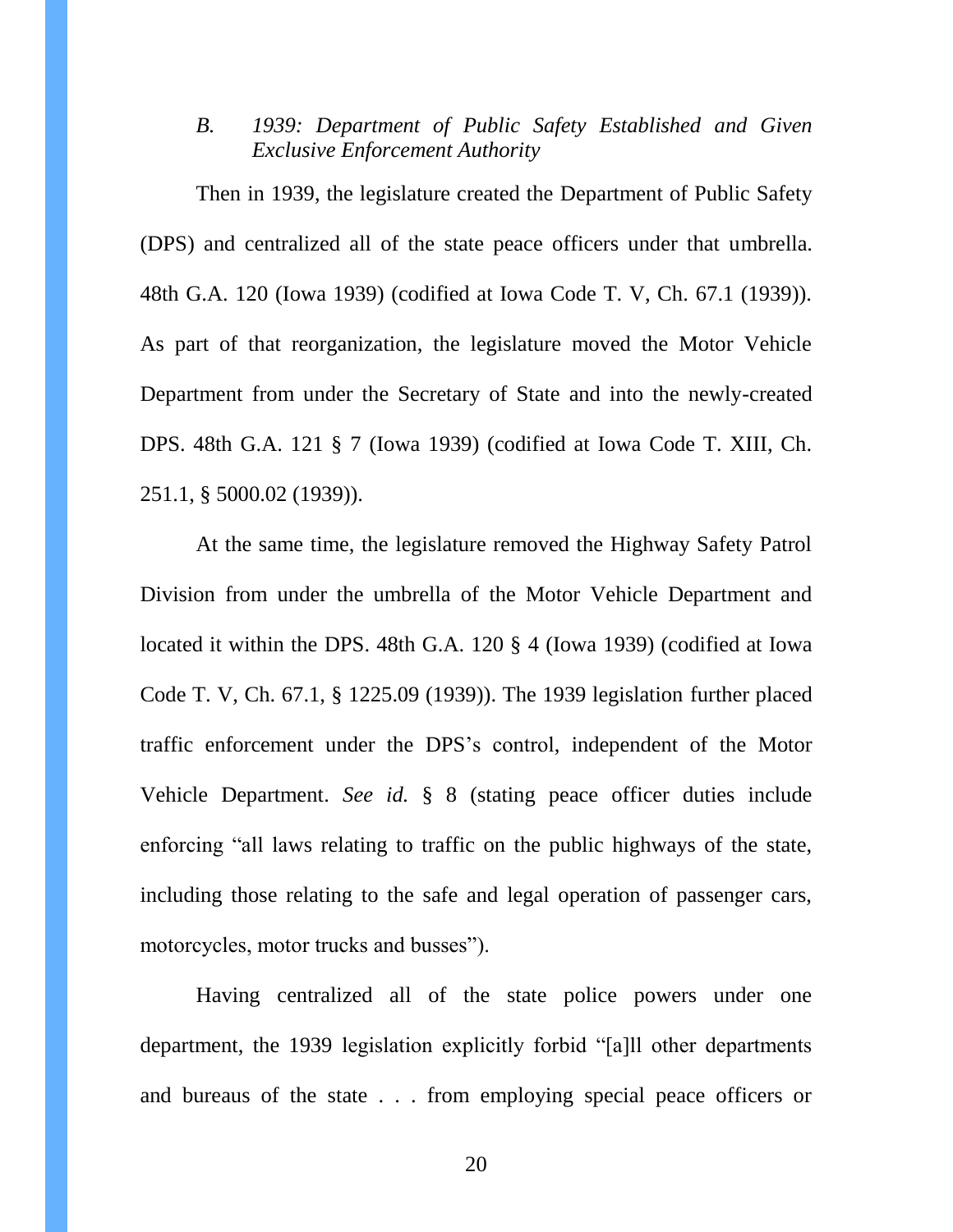conferring upon regular employees, and policy powers to enforce provisions of the statutes, which are specifically reserved by this act to the [Department of Public Safety]." *Id.* § 95 (codified at Iowa Code T. V, Ch. 67.1, § 1225.26 (1939)).

### *C. 1941: Limited Police Power to State Highway Commission*

A separate commission, the State Highway Commission, existed independent of the DPS and bore responsibility for constructing and maintaining Iowa's roads. Iowa Code T. XIII, Ch. 238, § 4626 (1939) (describing duties of the State Highway Commission).

In 1941, the legislature adopted legislation to grant the State Highway Commission limited police powers. 49th G.A. 177 (Iowa 1941). The 1941 Act expanded the State Highway Commission's authority by "confer[ing] the authority of peace officer on certain employees of the State Highway Commission in the enforcement of motor vehicle laws relating to the size, weight and load of motor vehicles." *Id.* (introduction to Act). The legislature granted the State Highway Commission authority

to stop any motor vehicle or trailer on the highways for the purposes of weighing and inspection, to weigh and inspect the same and to enforce the provisions of the motor vehicle laws relating to the size, weight and load of motor vehicles and trailers.

*Id.* § 1 (codified at Iowa Code T. XIII, Ch. 321, § 321.476 (1946)).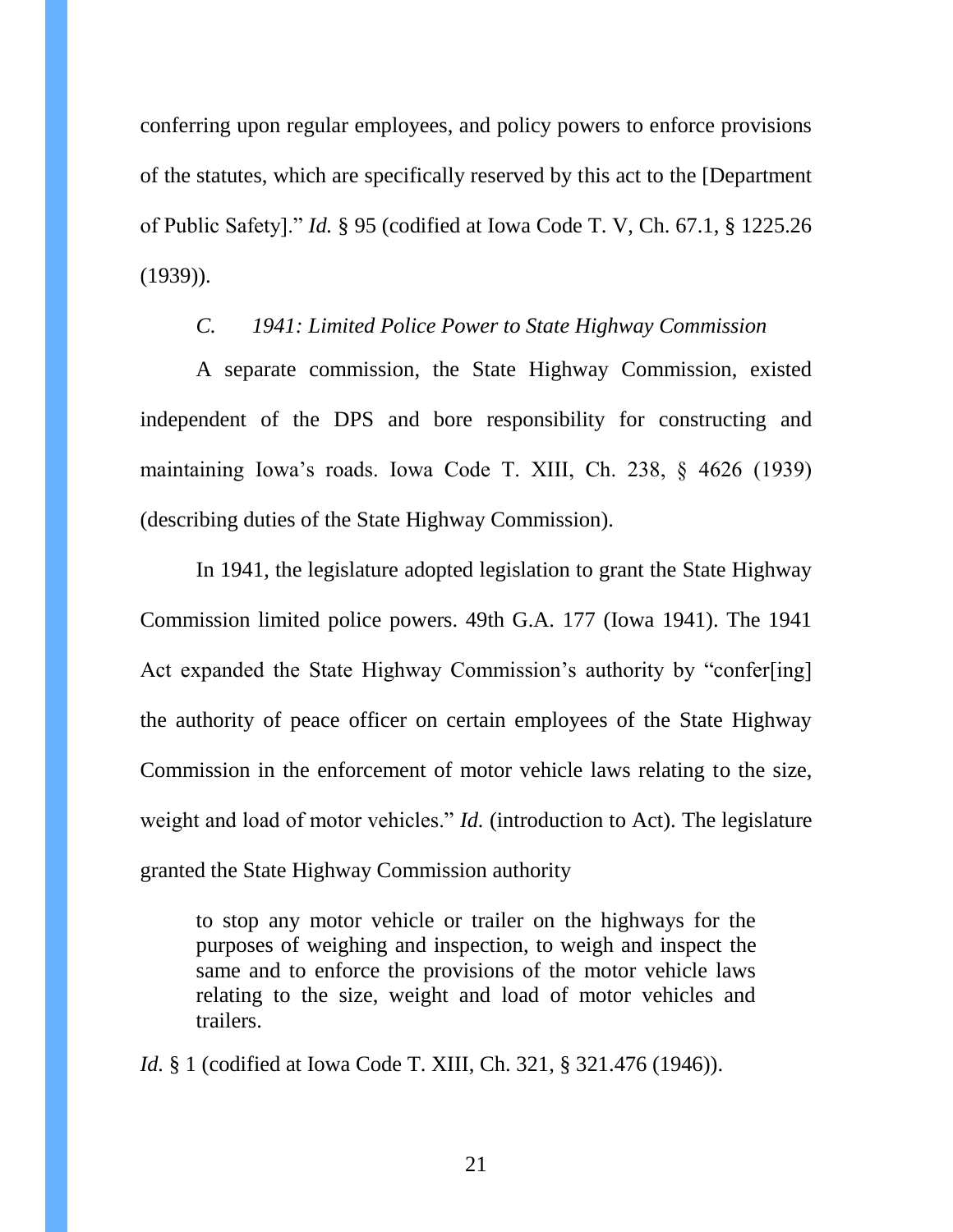To that end, the legislature further empowered the State Highway Commission to confer on certain employees "the authority of a peace officer to control, direct, and weigh traffic on the highways, and to make arrests for violations of the motor vehicle laws relating to the size, weight and load of motor vehicles and trailers." *Id.* § 2 (codified at Iowa Code T. XIII, Ch. 321, § 321.477 (1946)).

In 1943, the legislature re-enforced the State Highway Commission's enforcement authority by enacting a new section stating:

Any peace officer is authorized to stop any vehicle to require exhibition of the driver's operator or chauffeur license, to serve a summons or memorandum of traffic violation, to inspect the condition of the vehicle, to inspect the vehicle with reference to size, weight, cargo, bills of lading or other manifest of employment, and safety equipment, or to inspect the registration certificate, the compensation certificate, travel order, or permit of such vehicle.

50th G.A. 164 § 4 (Iowa 1943) (codified at Iowa Code § 321.492 (1946)).

*D. 1948: Iowa Supreme Court interprets Iowa Code § 321.477*

In the 1948 case of *Merchants Motor*, The Iowa Supreme Court held that Chapter 321 does not confer authority to enforce statutes unrelated to the purposes delineated in Iowa Code § 321.477. In *Merchants Motor*, a corporation sought a ruling declaring that the State Highway Commission's authority under Iowa Code § 321.477 was "limited to size, weight and load"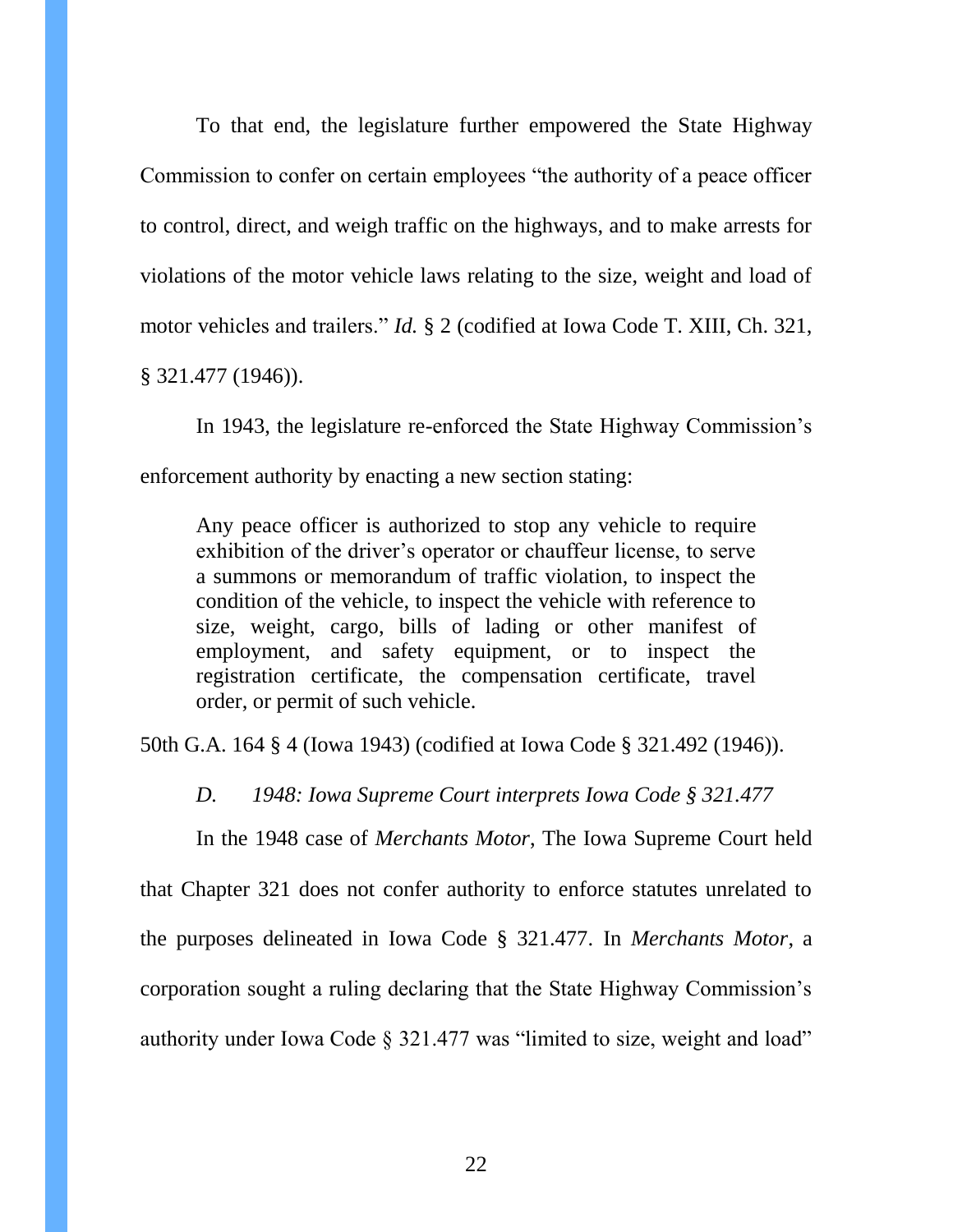and enjoining the State Highway Commission from "acting beyond that limitation." *Merchants Motor*, 239 Iowa at 890.

The Iowa Supreme Court found in favor of the corporation on both issues and affirmed the district court's holding that Iowa Code § 321.477 limited the State Highway Commission's enforcement authority to size, weight and load. *Id.* at 890, 896. The Iowa Supreme Court also upheld the district court's grant of an injunction prohibiting the State Highway Commission from acting outside that authority. *Id.*

In doing so, the Court highlighted in *Merchants Motor* that Iowa Code § 80.22 (1946) prohibits non-DPS departments from exercising police powers and that Iowa Code § 321.2 reserves enforcement of traffic laws to the DPS. *Id.* at 891. The Court specifically rejected the argument that the definition of "peace officer" in Iowa Code  $\S$  321.1 expands the grant of authority in Iowa Code § 321.477:

Section 321.1(45) defines a peace officer for the purposes of the chapter to mean 'every officer authorized to direct or regulate traffic or to make arrests for violations of traffic regulations in addition to its meaning in section 748.3.' . . . To say that, when the legislature conferred on certain highway commission employees 'the authority of peace officers to control, direct, and weigh traffic on the highways' it intended to vest them with the authority conferred by Section 321.1(45) . . . is without merit. The authority of the defendants, under the motor vehicle statutes, is limited to size, weight and load of vehicles and the trial court was correct in so holding.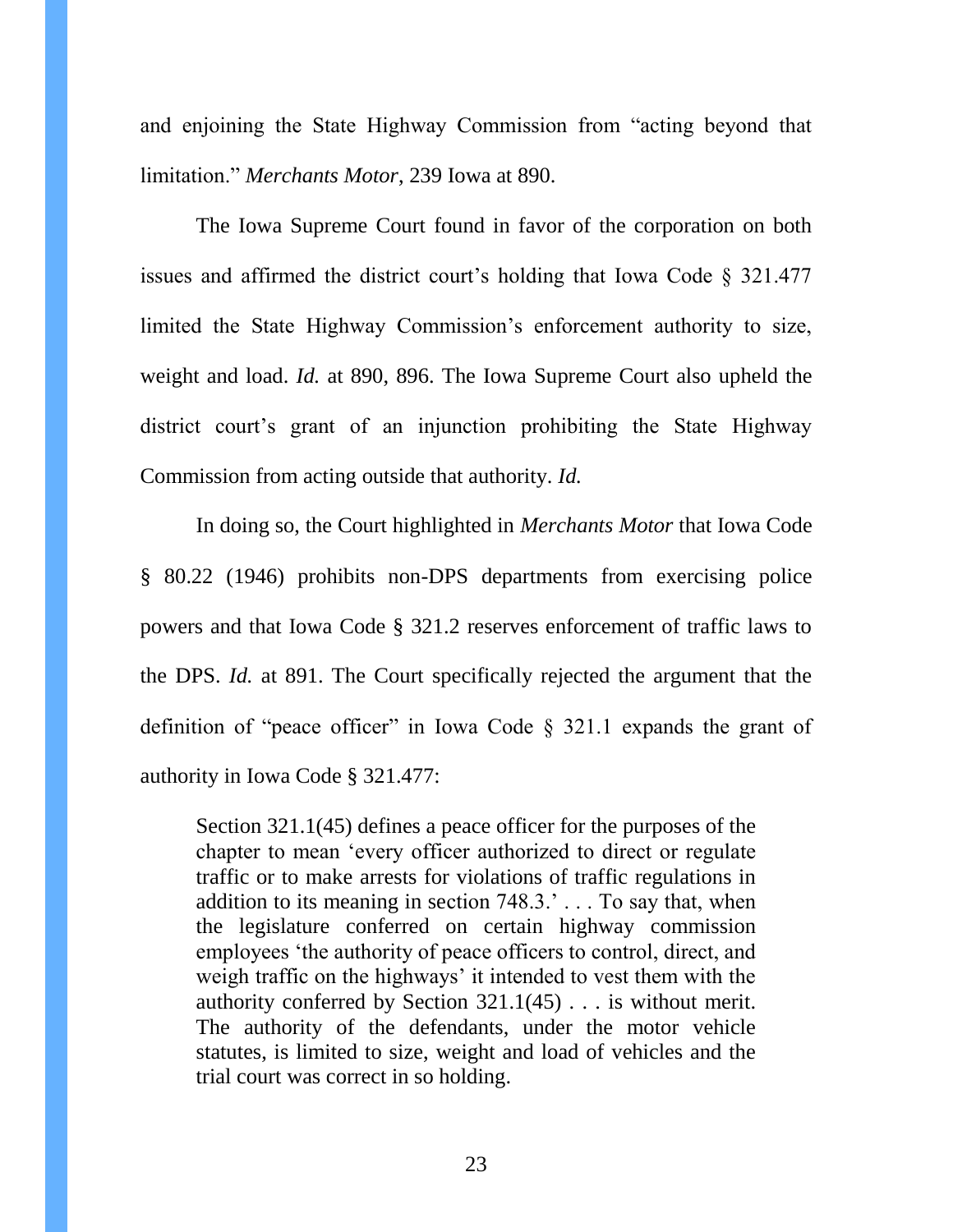*Merchants Motor*, 239 Iowa at 893.

 $\overline{a}$ 

The *Merchants Motor* Court further recognized the State Highway Commission's argument that "under Section 321.492, its employees, designated in Section 321.477, are given specific authority to act in regard to registration and licenses," but explained that "the fallacy of [the State High Way Commission's] position lies in the fact that [its] employees are not peace officers." *Id.* at 893. Iowa Code § 321.477<sup>6</sup> thus limits Iowa Code § 321.492.

50th G.A. 164 § 4 (codified at Iowa Code § 321.492 (1946)). Iowa Code § 321.492 remains nearly unchanged in the current code, which states:

A peace officer is authorized to stop a vehicle to require exhibition of the driver's license of the driver, to serve a summons or memorandum of traffic violation, to inspect the condition of the vehicle, to inspect the vehicle with reference to size, weight, cargo, log book, bills of lading or other manifest of employment, tires, and safety equipment, or to inspect the registration certificate, the compensation certificate, travel order, or permit of the vehicle.

Iowa Code § 321.492 (2016).

<sup>6</sup> At the time of *Merchants Motor*, Iowa Code § 321.492 stated:

Any peace officer is authorized to stop any vehicle to require exhibition of the driver's operator or chauffeur license, to serve a summons or memorandum of traffic violation, to inspect the condition of the vehicle, to inspect the vehicle with reference to size, weight, cargo, bills of lading or other manifest of employment, and safety equipment, or to inspect the registration certificate, the compensation certificate, travel order, or permit of such vehicle.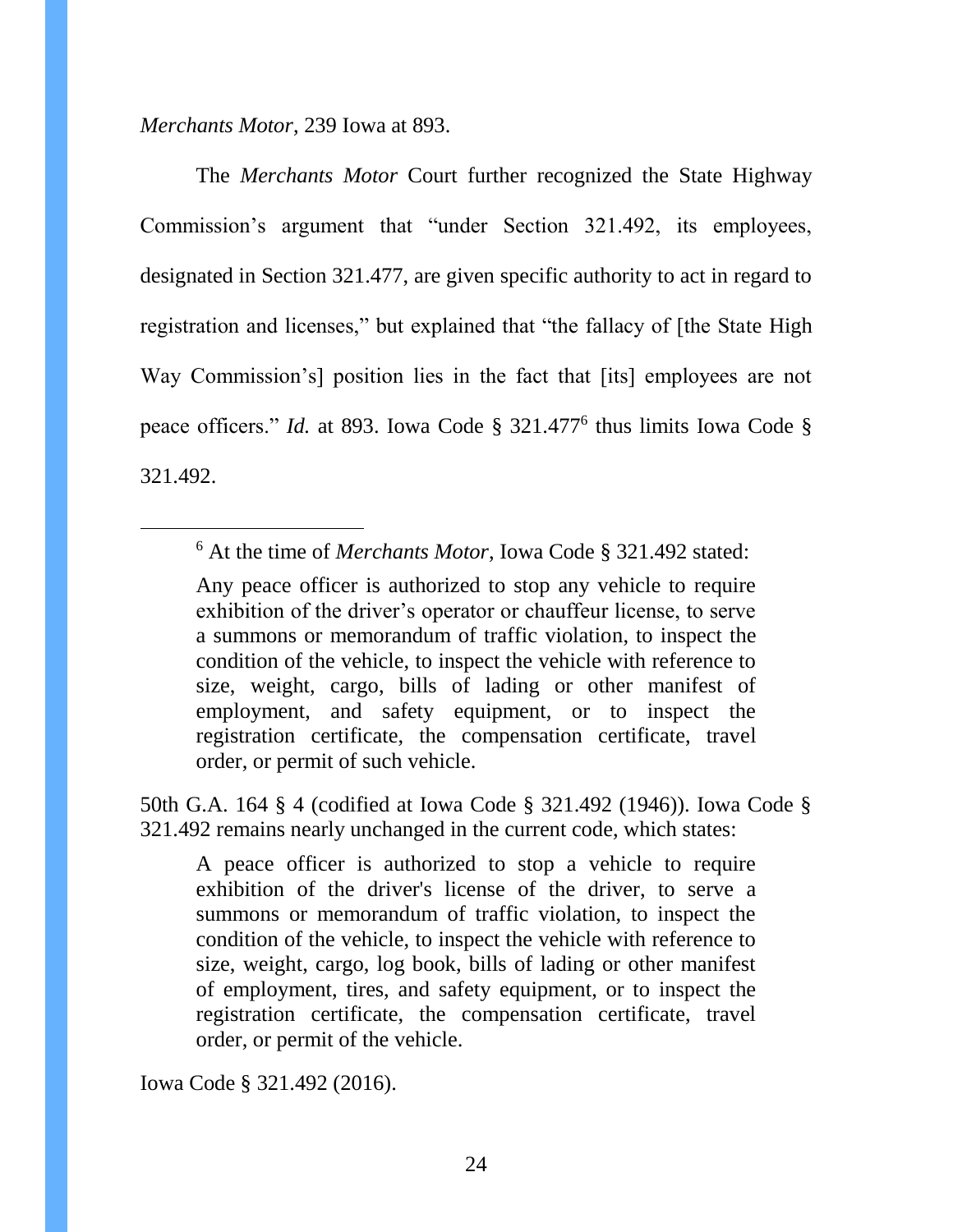The *Merchants Motor* Court also rejected the argument that the ability to "control" traffic, *see* Iowa Code § 321.477, expands the authority of a Chapter 321 peace officer. *Id.* at 892. The Court explained: "the word 'control' as here used, applies not to the authority to act, but to enforcement of that authority." 239 Iowa at 892. The Court likewise rejected the argument that the State Highway Commission's enforcement of laws outside the scope of § 321.477 could be justified as a citizen's arrest. *Id.* at 893.

*E. 1951: Non-substantive Change to Iowa Code § 321.477*

Prior to 1951, Iowa Code § 321.477 granted the State Highway Commission authority to "control, direct, and weigh traffic on the highways." In 1951, the legislature reworded this section to state: "to control and direct traffic and weigh vehicles." 54th G.A. 458 § 2 (Iowa 1951). The 1951 amendment was part of a bill that added language to Iowa Code § 321.476 stating:

Authority is also hereby granted to subject to weighing and inspection vehicles which have moved from a highway onto private property under circumstances which indicate that the load of the vehicle, if any, is substantially the same as the load which the vehicle carried before moving onto the private property.

54th G.A. 458 § 2 (Iowa 1951); H.F. 458, 54th G.A. (Iowa 1951).

The bill explanation states: "This bill provides for the weighing of a vehicle to determine whether it is overloaded when such vehicle has left the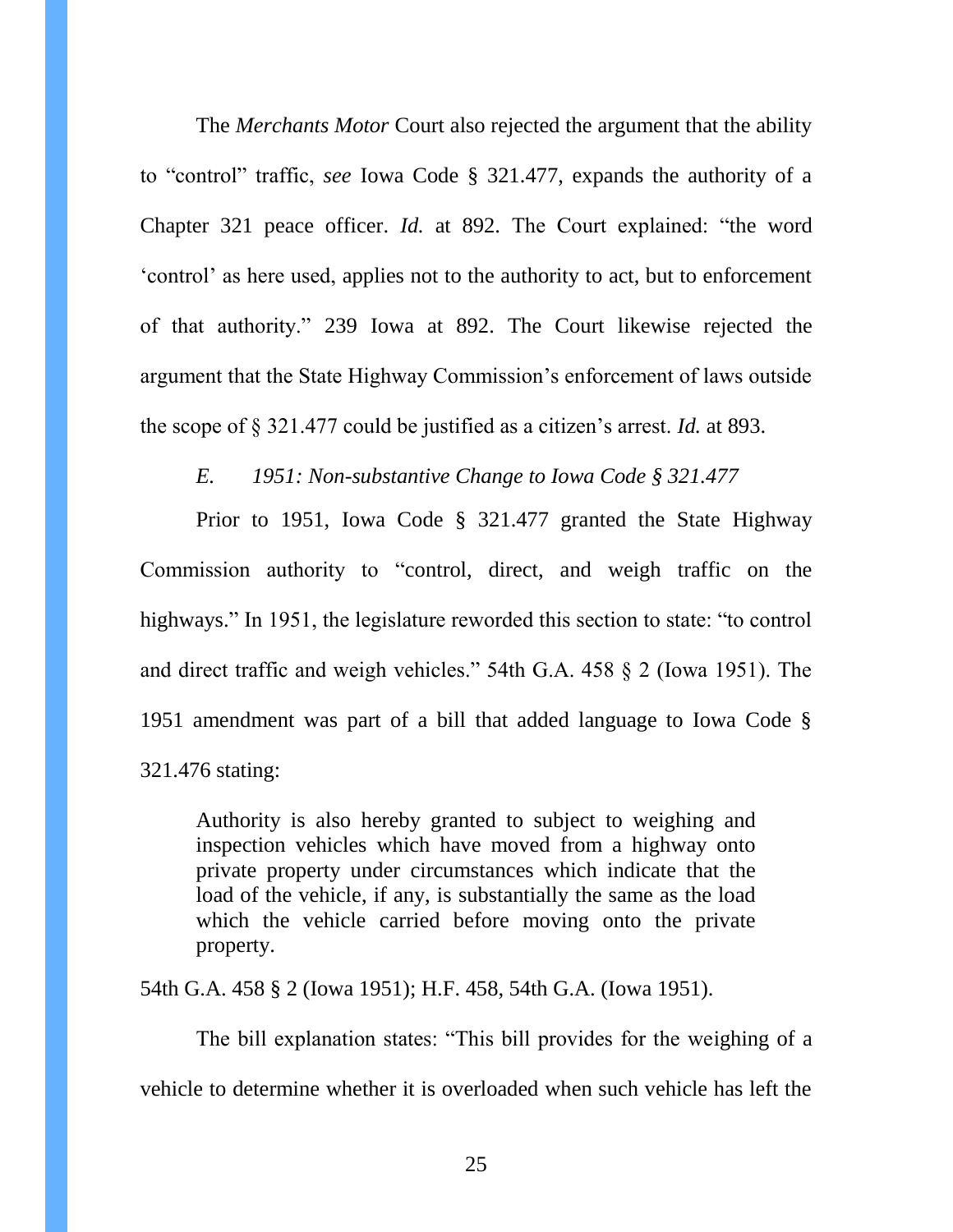highway before it could be apprehended." H.F. 458 Explanation, 54th G.A. (Iowa 1951). Accordingly, the 1951 amendment to Iowa Code § 321.477 was merely intended to remove the language that limited State Highway Commission employees' authority to investigate weight violations to only violations that occurred on the highway.

### *F. 1974: IDOT Established*

In 1974, the legislature created the IDOT and transferred certain duties of the State Highway Commission and DPS's Motor Vehicle Department to that new department. 65th G.A. 1180 (Iowa 1974). In essence, the 1974 legislation consolidated all transportation-related administrative functions into one department, the IDOT. As the new legislation stated, "There is created a state department of transportation which shall be responsible for the plan, development, regulation, and improvement of transportation in the state as provided by law." 65th G.A. 1180 § 2 (Iowa 1974) (codified at Iowa Code § 307.2); *see also* 65th G.A. 1180 § 27 (Iowa 1974) (codified at Iowa Code § 307.27) (listing the IDOT administrator's responsibilities).

The 1974 legislation transferred the DPS Motor Vehicle Department's responsibilities to the IDOT. Prior to the 1974 legislation, Iowa Code § 321.2 stated: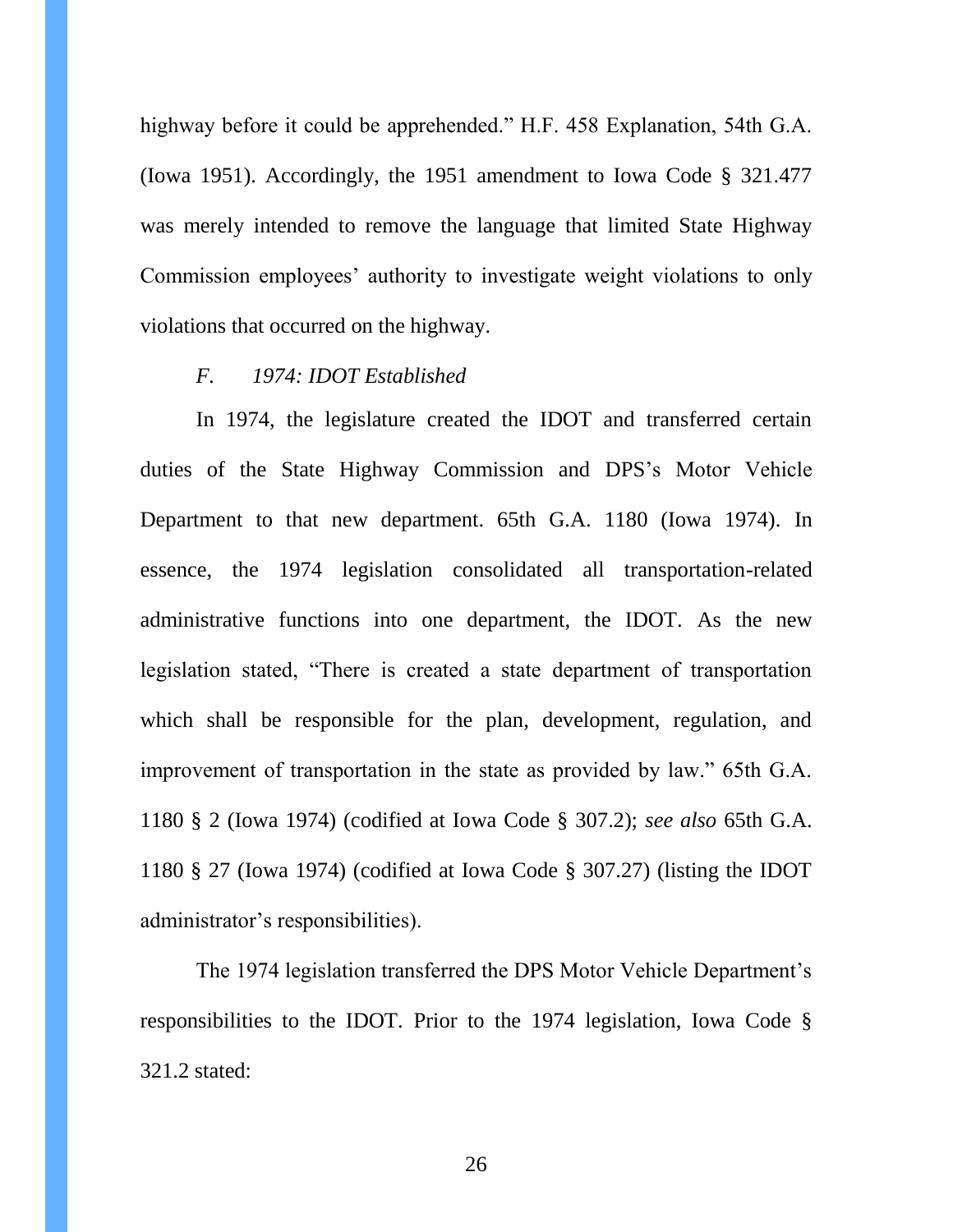The department of public safety, under the commissioner thereof, shall constitute the motor vehicle department for the administration and enforcement of [Chapter 321, Motor Vehicles and Law of the Road.]

Iowa Code § 321.2 (1971). In other words, the Motor Vehicle Department was within the DPS and was responsible for enforcing Chapter 321. The 1974 legislation deleted that language in § 321.2 and replaced it with: "The state department of transportation shall administer and enforce the provisions of this chapter." 65th G.A. 1180 § 101 (Iowa 1974). In effect, then, the DPS Motor Vehicle Department was replaced by the IDOT.

But the general power to enforce the *traffic laws* of Chapter 321 remained with the DPS Division of Highway Safety Patrol. The 1974 legislation provided:

The division of the highway safety patrol of the department of public safety shall enforce the provisions of [Chapter 321, Motor Vehicles and Law of the Road] relating to traffic on the public highway of the state, including those relating to the safe and legal operation of passenger cars, motorcycles, motor trucks, and buses, and to see that proper safety rules are observed.

*Id.* (codified at Iowa Code § 321.2 (1975)).

The only police authority granted to the IDOT was the authority formerly granted to the State Highway Commission via §§ 321.476 and 321.477. *Id.* §§ 107, 113. The 1974 legislation changed the language of Iowa Code §§ 321.476 and 321.477 by deleting "state highway commission" and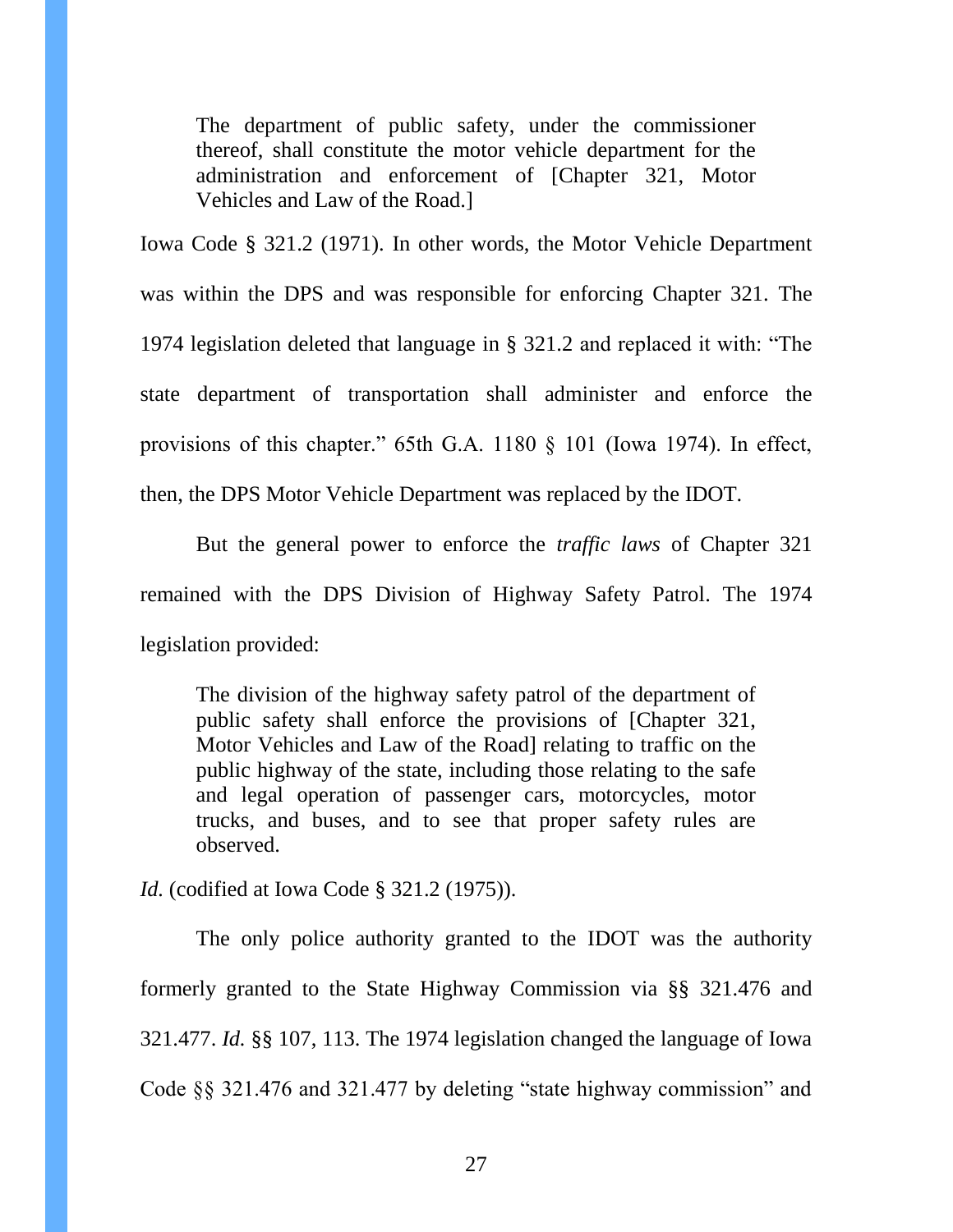replacing that language with "department." *Id.* The IDOT thus subsumed the State Highway Commission and all of its authority.

The 1974 legislation also slightly expanded the IDOT's police power by authorizing it to confer on its employees the authority of a peace officer:

to control and direct traffic and weigh vehicles, and to make arrests for violations of the motor vehicle laws relating to the *operating authority, registration,* size, weight, and load of motor vehicles and trailers *and registration of a motor carrier's interstate transportation service*.

*Id.* § 107 (emphasis on added language) (codified at Iowa Code § 321.477 (1975)).

#### *G. 1987: Iowa Supreme Court Reaffirms* Merchants Motor

After *Merchants Motor*, the Iowa Supreme Court did not again apply Iowa Code § 321.477 until the 1987 decision of *State v. A-1 Disposal*, 415 N.W.2d 595 (Iowa 1987). In that case, the defendants challenged convictions for operating overweight vehicles, arguing they had been illegally stopped. The case turned on the Court's interpretation of Iowa Code §§ 321.465 and 321.476 and whether stops authorized by Iowa Code § 321.476 nevertheless ran afoul of the constitutional right to be free of unreasonable searches and seizures.

The Court concluded § 321.476 stops are constitutional and, in doing so, emphasized the regulatory purpose of the IDOT. *Id.* at 599. The Iowa

28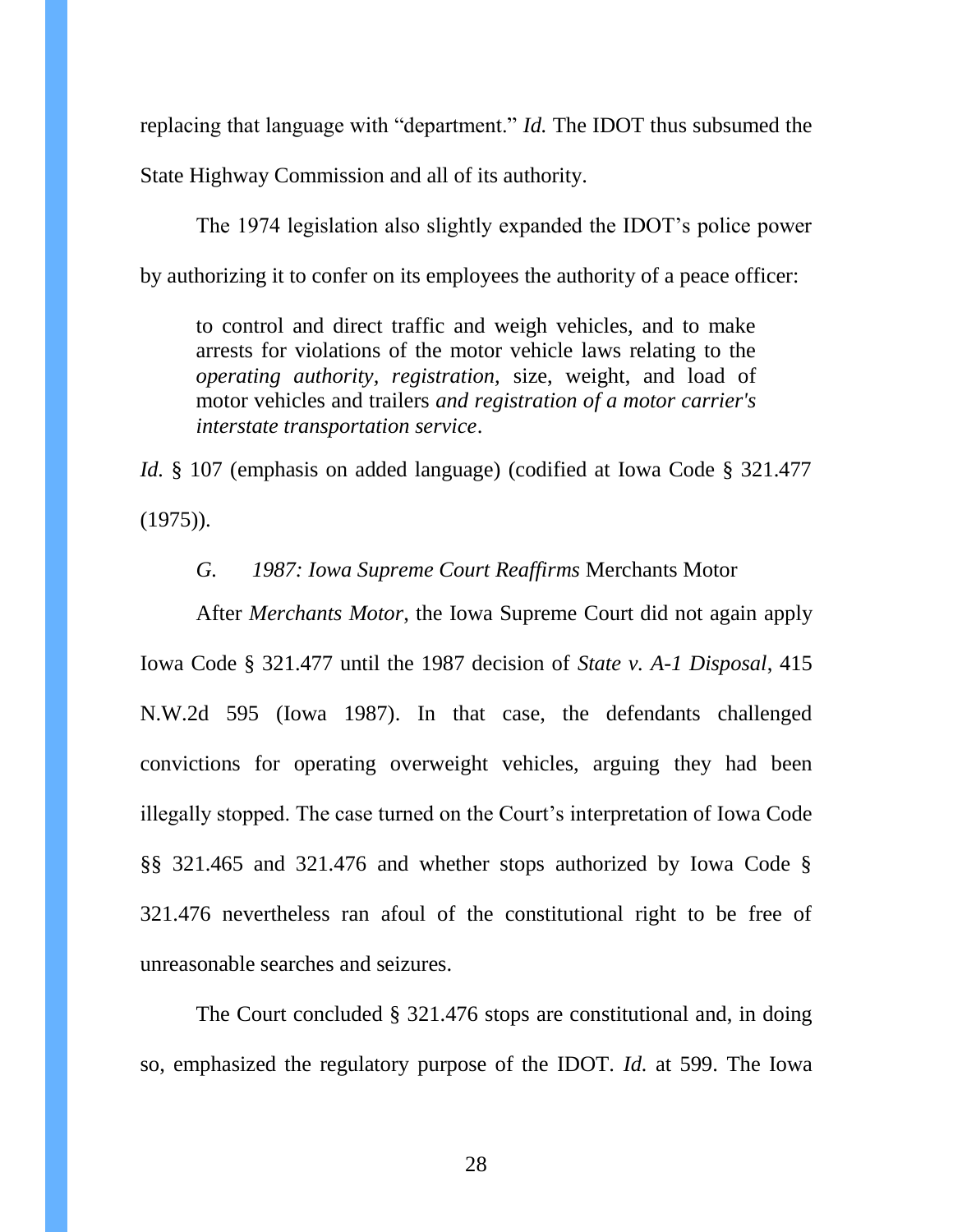Supreme Court reiterated the holding of *Merchants Motor*: "DOT officers' power to intrude on individuals is strictly limited by the Iowa Code to inspecting for registration, weight, size, load and safety violations. Iowa Code §§ 321.476, 321.477, 321.492." *Id.* The Court found the stops in that case to be proper because the IDOT officers "were stopping only commercial trucks over five tons to check vehicle registrations, inspect for safety violations and weigh each vehicle as allowed by statute." *Id.* 

## *H. 1990: Attorney General Opinion regarding Iowa Code § 321.477*

In 1990, the Director of the IDOT posed a series of questions to the Iowa Attorney General relating to IDOT peace officers' authority to enforce laws unrelated to operating authority, registration, size, weight, and load. 1990 Iowa Op. Att'y Gen. 100, 1990 WL 484921 (1990). The IDOT Director asked if IDOT peace officers are empowered by the general arrest provisions of Iowa Code § 804.7 or limited to the specific arrest powers enumerated in Iowa Code § 321.477. *Id.* at \*1.

Citing *Merchants Motor* and *A-1 Disposal*, the Attorney General opined that IDOT peace officers do *not* have general arrest powers but are instead limited to the arrest powers enumerated in Iowa Code §§ 321.477 and 321.492. *Id.* at \*2. The Attorney General summarized the reasoning for its conclusion: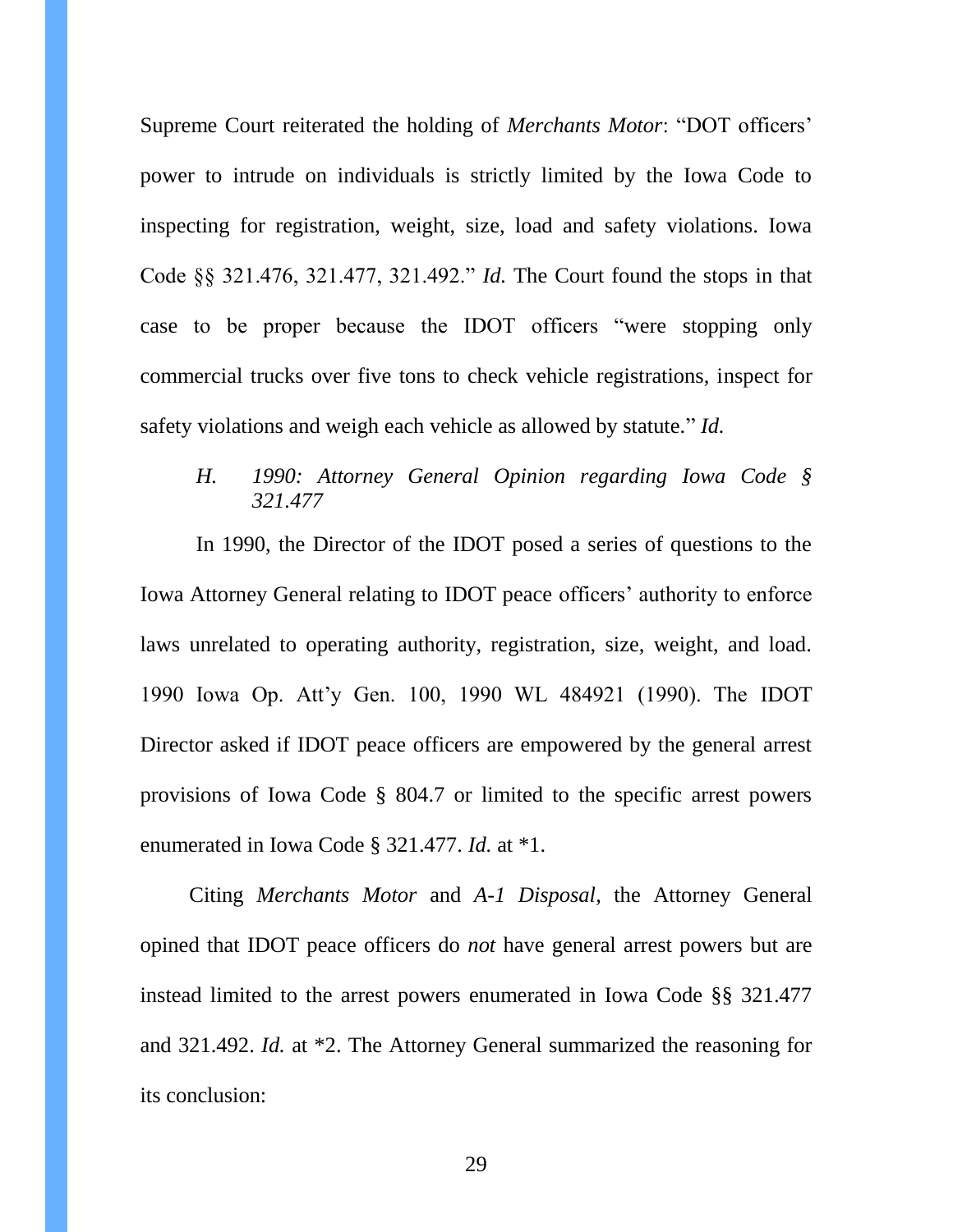In resolving this apparent statutory conflict, we employ several rules of statutory construction and reached the following consistent results: (1) that sections 321.477 and 321.492 are special provisions that prevail as exceptions to the general provisions, (2) that the express mention of certain conditions of entitlement under sections 321.477 and 321.492 implies the exclusion of others, and (3) that such a reading gives effect to sections 321.477, 321.492, and 804.7.

*Id.* at \*2.

 $\overline{a}$ 

The Attorney General also recognized that the "limitation on the power of arrest also, of course, would apply to other aspects of the enforcement power of DOT peace officers, i.e., the issuance of citations, the execution of warrants, and the seizure of evidence." *Id.* n.1 at \*2.

# <span id="page-29-0"></span>*2.* **Merchants Motor** *and the Plain Language of Iowa Code § 321.477 Govern this Case*

*Merchants Motor's* interpretation of Iowa Code § 321.477 controls this case. Though the IDOT has subsumed the State Highway Commission, the applicable statutes did not otherwise materially change between the *Merchants Motor* opinion and Mr. Werner's stop. 7 It is the State Patrol that is responsible for enforcing the provisions of Chapter 321 "relating to traffic on the public highways of the state, including those relating to the safe and legal operation of passenger cars, motorcycles, motor trucks and buses, and

 $<sup>7</sup>$  A chart comparing the relevant statutes as they existed at the time of</sup> *Merchants Motor* and as they existed in 2016 is provided at the end of this brief.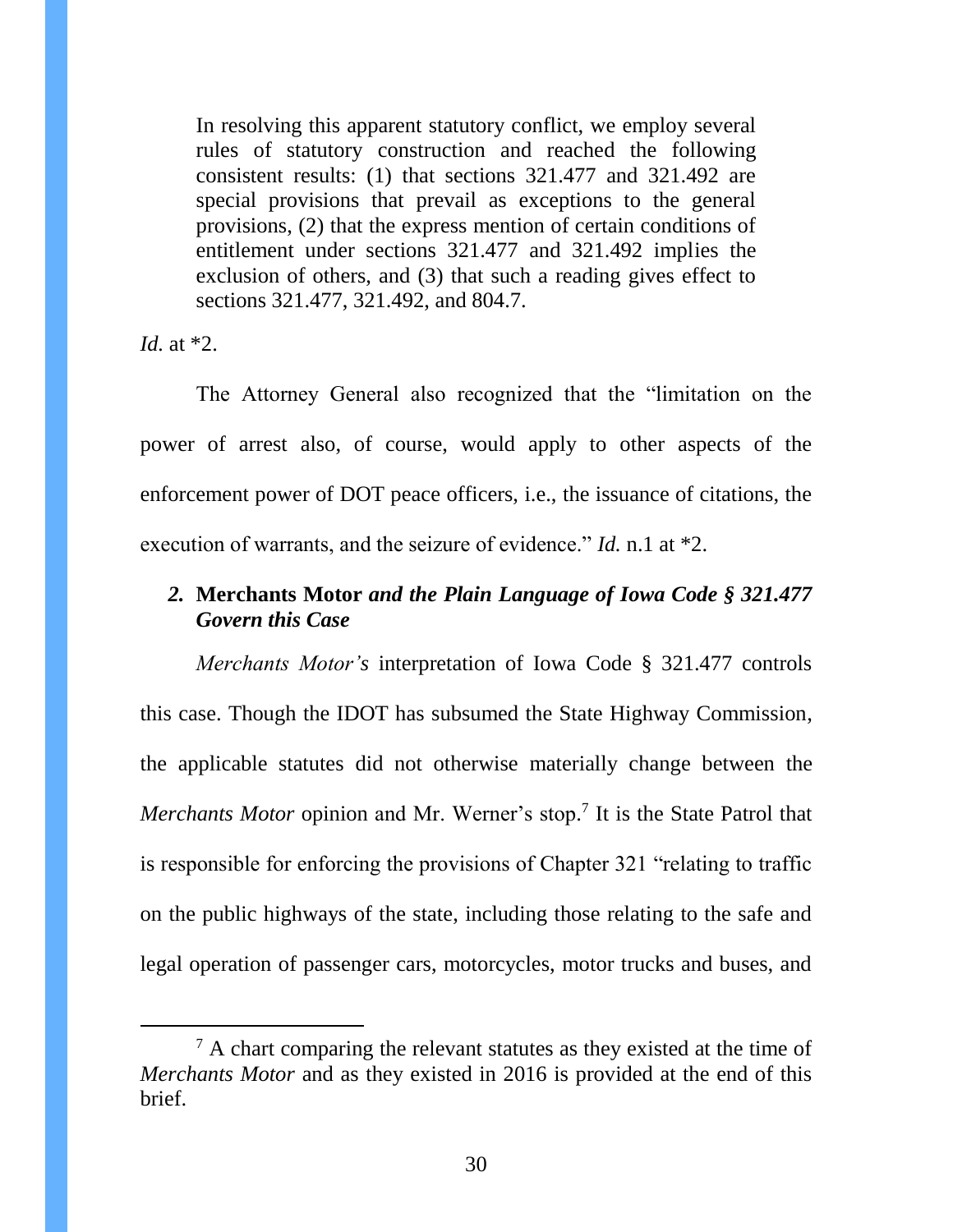to see that proper safety rules are observed." *Id.* § 321.2 (2016). The State Patrol is still situated within the DPS. Iowa Code § 80.9 (2016). Departments other than the DPS—which would include the IDOT—are expressly prohibited from exercising general police powers. *Id.* § 80.22  $(2016).$ <sup>8</sup>

While the scope of Iowa Code § 321.477 is broader than it was in 1948, none of the additions to that statute authorize enforcement of speed restrictions. Iowa Code § 321.477 (2016) grants Chapter 321 peace officers enforcement authority "relating to the *operating authority, registration*, size, weight, and load of motor vehicles and trailers *and registration of a motor carrier's interstate transportation service with the department*." Iowa Code § 321.477 (2016) (additional scope of authority emphasized). General traffic enforcement, including enforcement of speed restrictions, remains outside the scope of § 321.477.

The definition of "peace officer" in Iowa Code  $\S$  321.1 also remains materially unchanged from the time of *Merchants Motor*. At the time of *Merchants Motor*, Iowa Code § 321.1 defined "peace officer" as "every officer authorized to direct or regulate traffic or to make arrests for

 $\overline{a}$ 

<sup>8</sup> Iowa Code §§ 80.1A, 80.15, 97A.1, and 804.11(c) (2016) all provide the definition of peace officer for purposes of the DPS.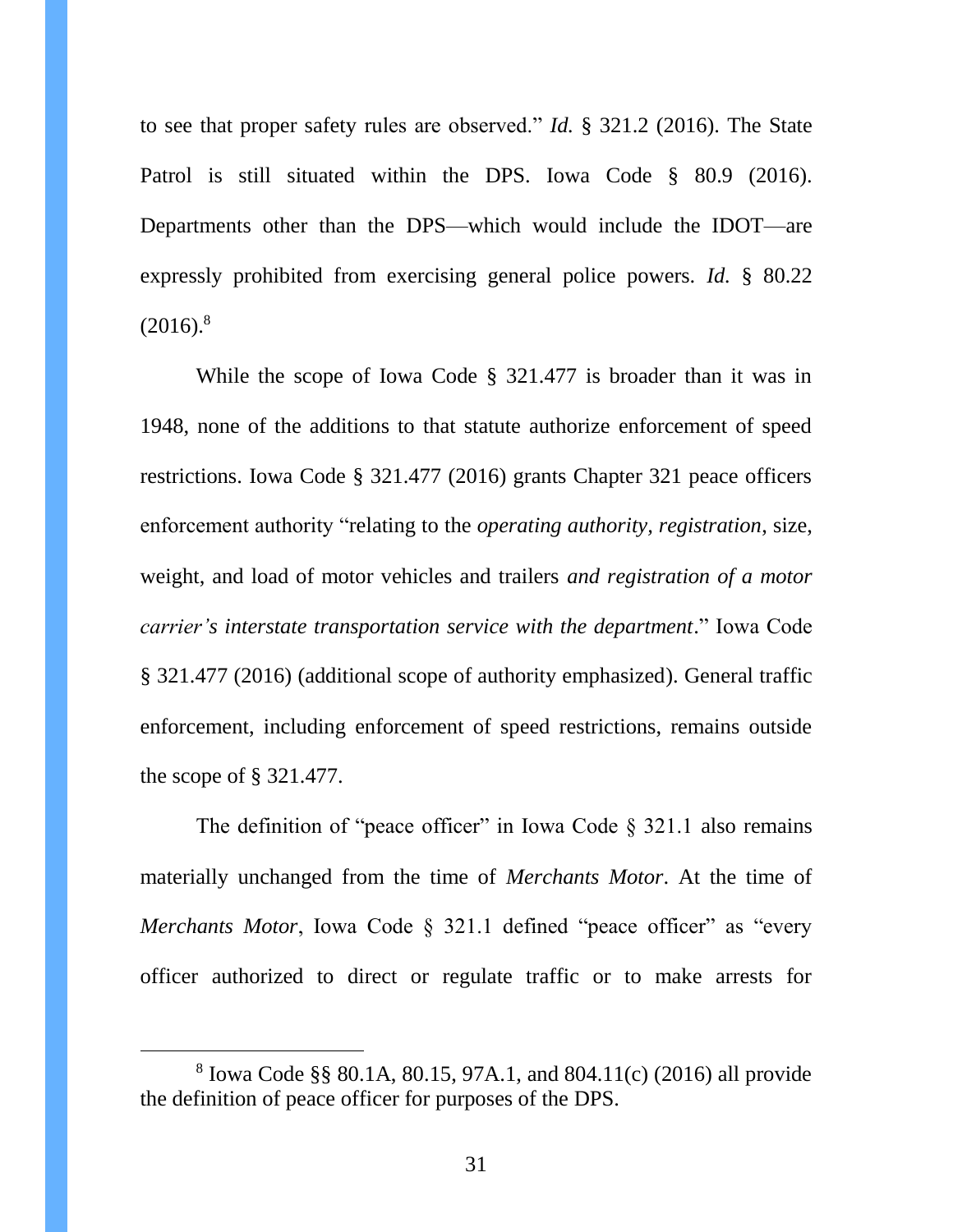violations of traffic regulations in addition to its meaning in section 748.3." Iowa Code § 321.1 (1946). Iowa Code § 748.3, situated in the Iowa Code Chapter governing criminal procedure, defined "peace officers" as (1) sheriffs and sheriffs' deputies, (2) constables, (3) marshals and policemen of cities and towns, (4) special agents working for the DPS, and (5) other individuals as designated by law. Iowa Code § 748.3 (1946). The definition of "peace officer" is now found at Iowa Code § 321.1(50) (2016) and the criminal procedure chapter definition is found at Iowa Code § 801.4(11) (2016). The list of individuals considered peace officers under Iowa Code § 801.4(11) (2016) is more expansive than the 1946 code—but none of the additions impact the IDOT's enforcement authority. *See* Iowa Code § 801.4(11) (2016) (now listing parole officers, probation officers, security officers working for the board of regents, aviation authority officers, and conservation officers).

The recognition in Iowa Code § 801.4(11)(h) that certain IDOT employees may be designated as peace officers does not abrogate the *Merchants Motor* holding. As the district court recognized, Iowa Code § 801.4(11) now explicitly acknowledges IDOT-designated peace officers as "peace officers" for purposes of Chapter 801, Criminal Procedure. But Iowa Code  $\S$  801.4(11)(h) defines "peace officer" to include "[s]uch employees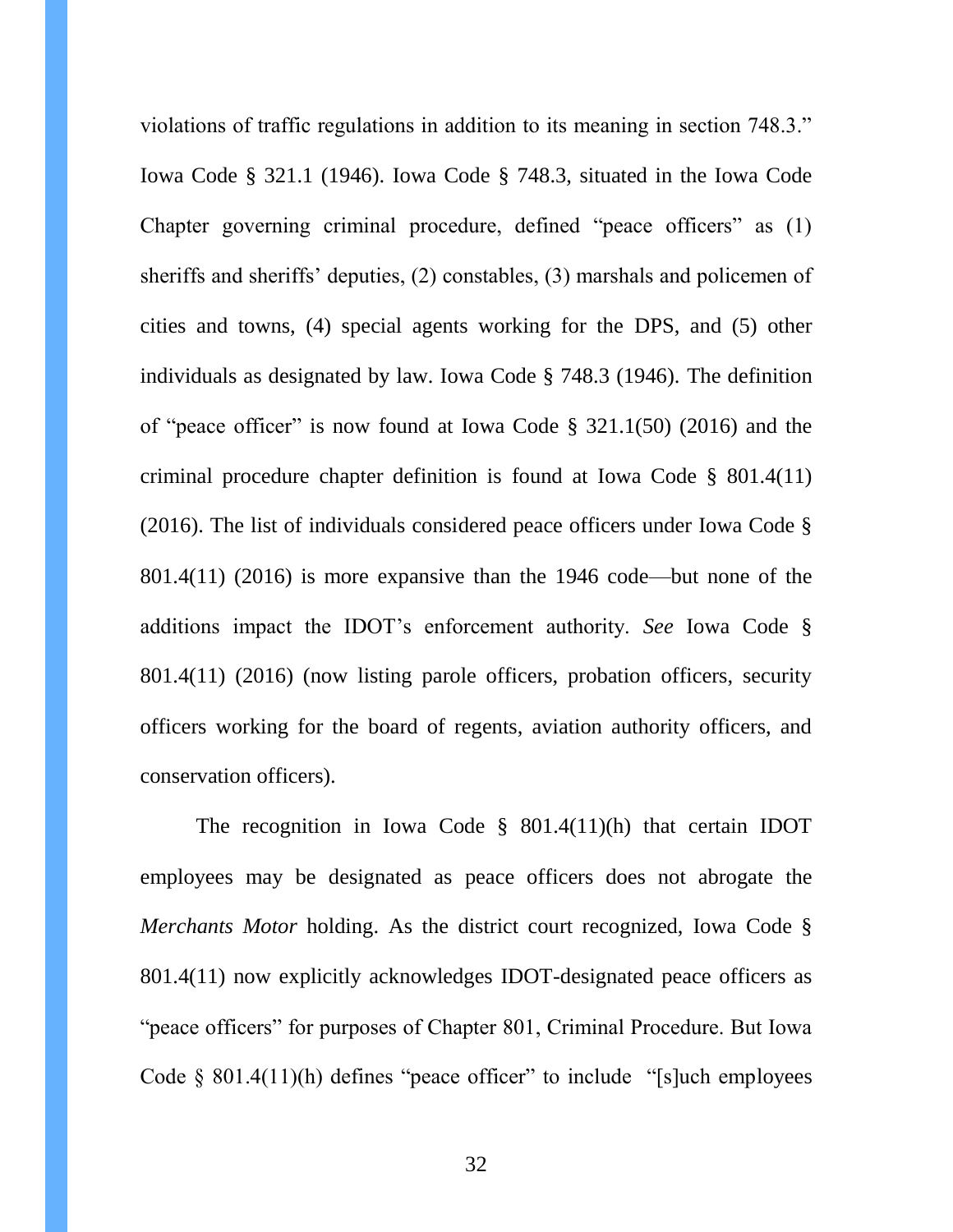of the department of transportation as are designated 'peace officers' by resolution of the department under section 321.477." (Emphasis added). So, we find ourselves back at § 321.477, which by its plain language (confirmed by the *Merchants Motor* Court) grants only limited enforcement powers to the IDOT.

This is where the district court went awry: the district court did not acknowledge that § 801.4(11)(h) is limited by § 321.477. This failure led the district court to incorrectly conclude Iowa Code § 801.4(11)(h) authorized IDOT Officer Glade to stop Mr. Werner for speeding. Indeed, the district court's interpretation of § 801.4(11)(h) would render superfluous § 801.4(11)(h)'s reference to § 321.477. *See Petition of Chapman*, 890 N.W.2d 853, 857 (Iowa 2017) ("[W]e apply the fundamental rule of statutory construction that we should not construe a statute to make any part of it superfluous.").

The district court also suggested that the definition of "peace officer" in Iowa Code § 321.1(50) authorized IDOT Officer Glade to stop Mr. Werner for speeding. The district court failed to recognize that the *Merchants Motor* Court specifically rejected the argument that the definition of "peace officer" in Iowa Code § 321.1 expands the grant of authority for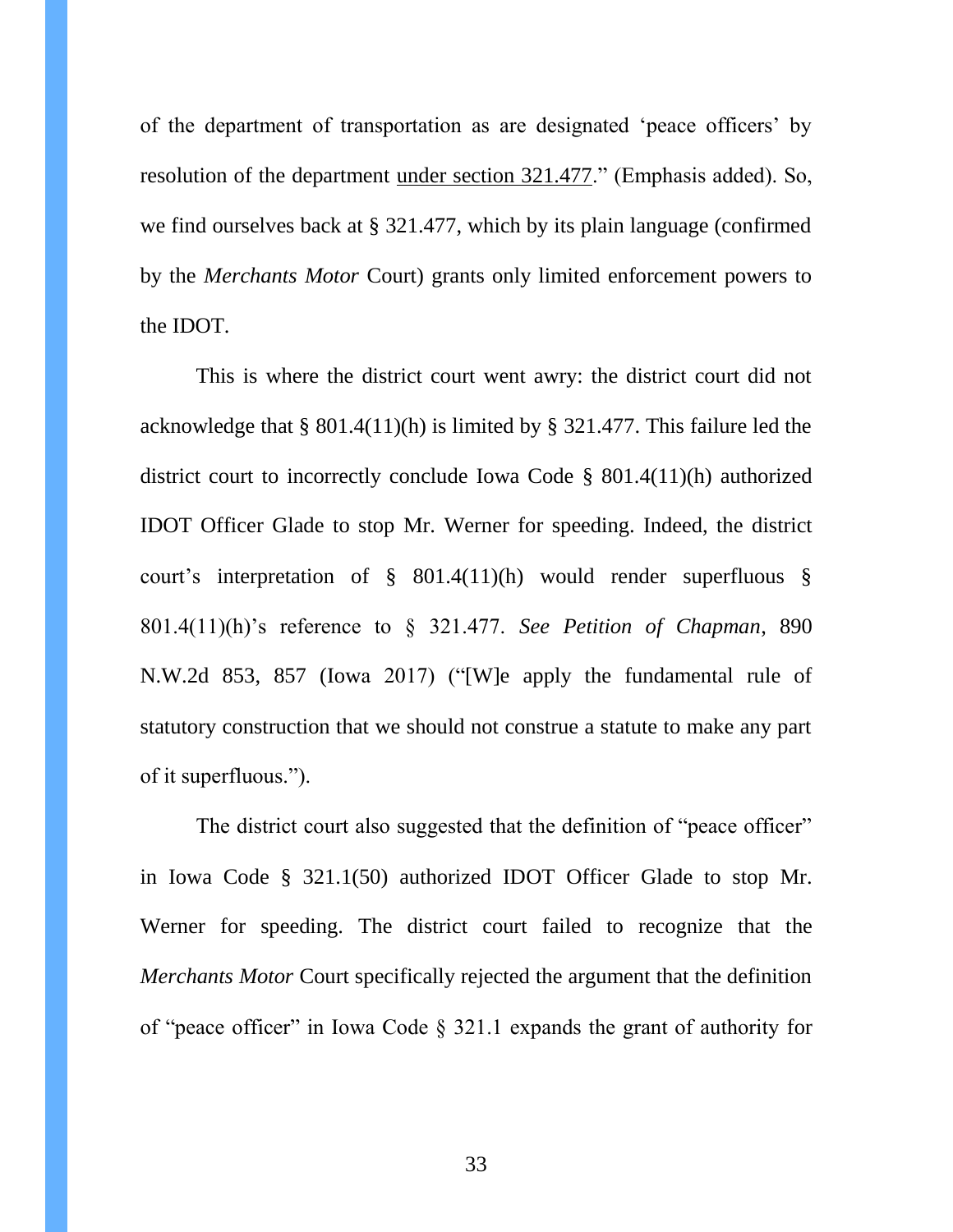IDOT peace officers beyond the scope of Iowa Code § 321.477. 239 Iowa at 892–93.

In sum, *Merchants Motor* and the plain language of Iowa Code § 321.477 govern. Because the IDOT assumed the enforcement authority of the State Highway Commission in 1974 and has been granted no additional enforcement authority for speed violations, the analysis of *Merchants Motor*  remains controlling. The Iowa Supreme Court explained in *Merchants Motor* why and how Iowa Code § 321.477 limits the IDOT's authority and why Iowa Code §§ 321.1, 321.476, and 321.492 are all limited by Iowa Code § 321.477. The district court failed to appreciate the primacy of Iowa Code § 321.477 and the impact of *Merchants Motor*. To uphold the district court's ruling, this Court would have to ignore not only *Merchants Motor*, but also the plain language of Iowa Code § 321.477 and the opinion of *A-1 Disposal*.

Pursuant to Iowa Code §§ 80.22, 321.2, 321.477, *Merchants Motor Freight*, and *A-1 Disposal*, IDOT Officer Glade did not have authority to stop motorists for violations unrelated to operating authority, registration, size, weight, and load. IDOT Officer Glade thus did not possess authority to stop Mr. Werner on August 18, 2016, for speeding.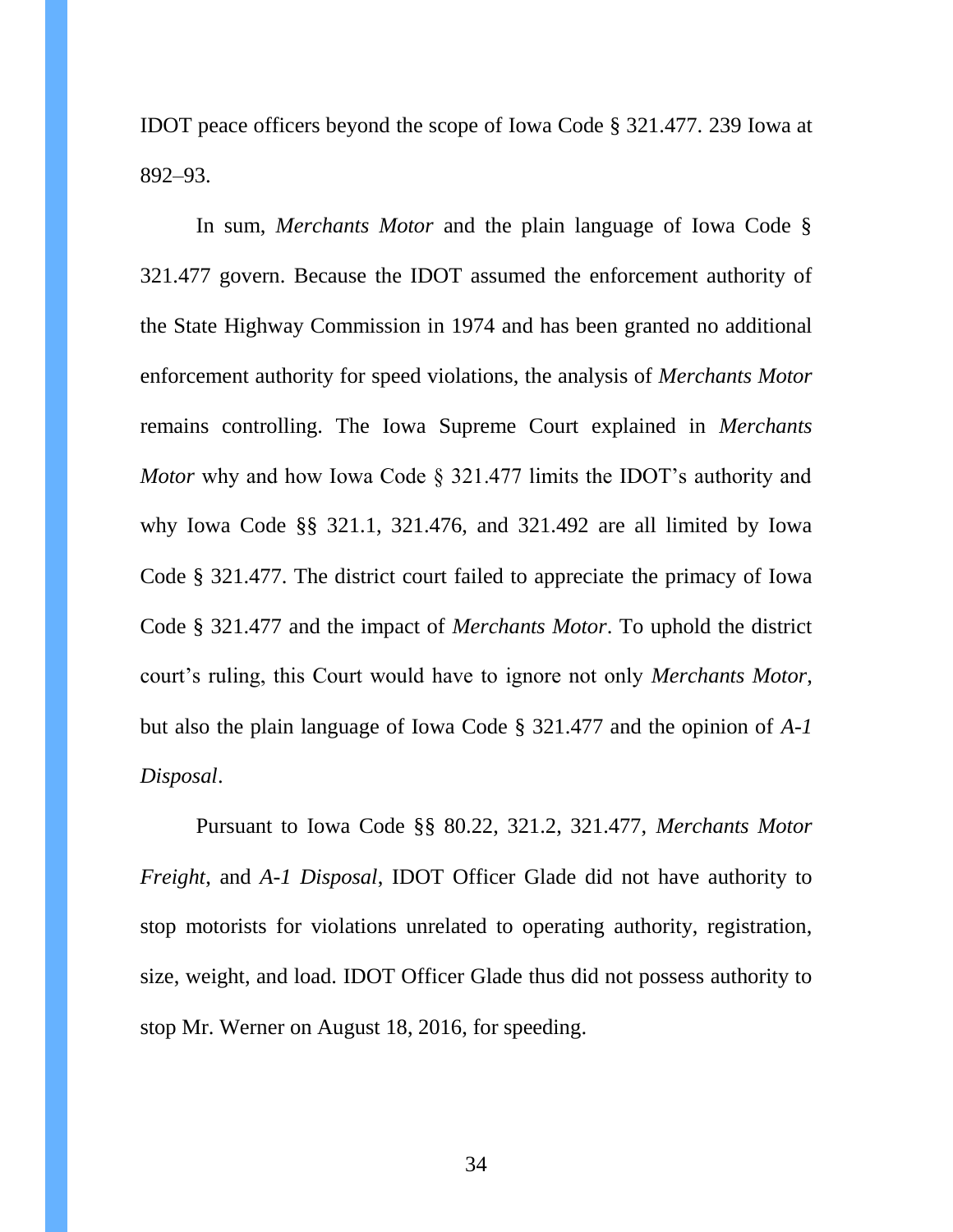## <span id="page-34-0"></span>**III. Iowa Code Chapter 804 Did Not Authorize IDOT Officer Glade's Actions.**

As the State recognized, the question presented is "whether DOT MVE officers acting as such are limited by statute in their traffic violation enforcement authority." (App. 43 (emphasis added)). IDOT Officer Glade was working in his official capacity as an IDOT officer when he stopped Mr. Werner and he used his State-issued equipment to effectuate the stop. Yet the district court alternatively justified IDOT Officer Glade's actions as an exercise of citizen's arrest authority. Iowa Code § 804.9 cannot legitimize the stop of Mr. Werner because IDOT Officer Glade was acting in his official capacity pursuant to an IDOT policy.

## <span id="page-34-1"></span>*1. Plain Language of Chapter 804 Did Not Authorize IDOT Officer Glade's Actions*

Iowa Code Chapter 804 differentiates between an arrest by a private person, Iowa Code § 804.9, and arrest by a peace officer, Iowa Code § 804.7. Iowa Code § 804.9 provides:

A private person may make an arrest:

1. For a public offense committed or attempted in the person's presence.

2. When a felony has been committed, and the person has reasonable ground for believing that the person to be arrested has committed it.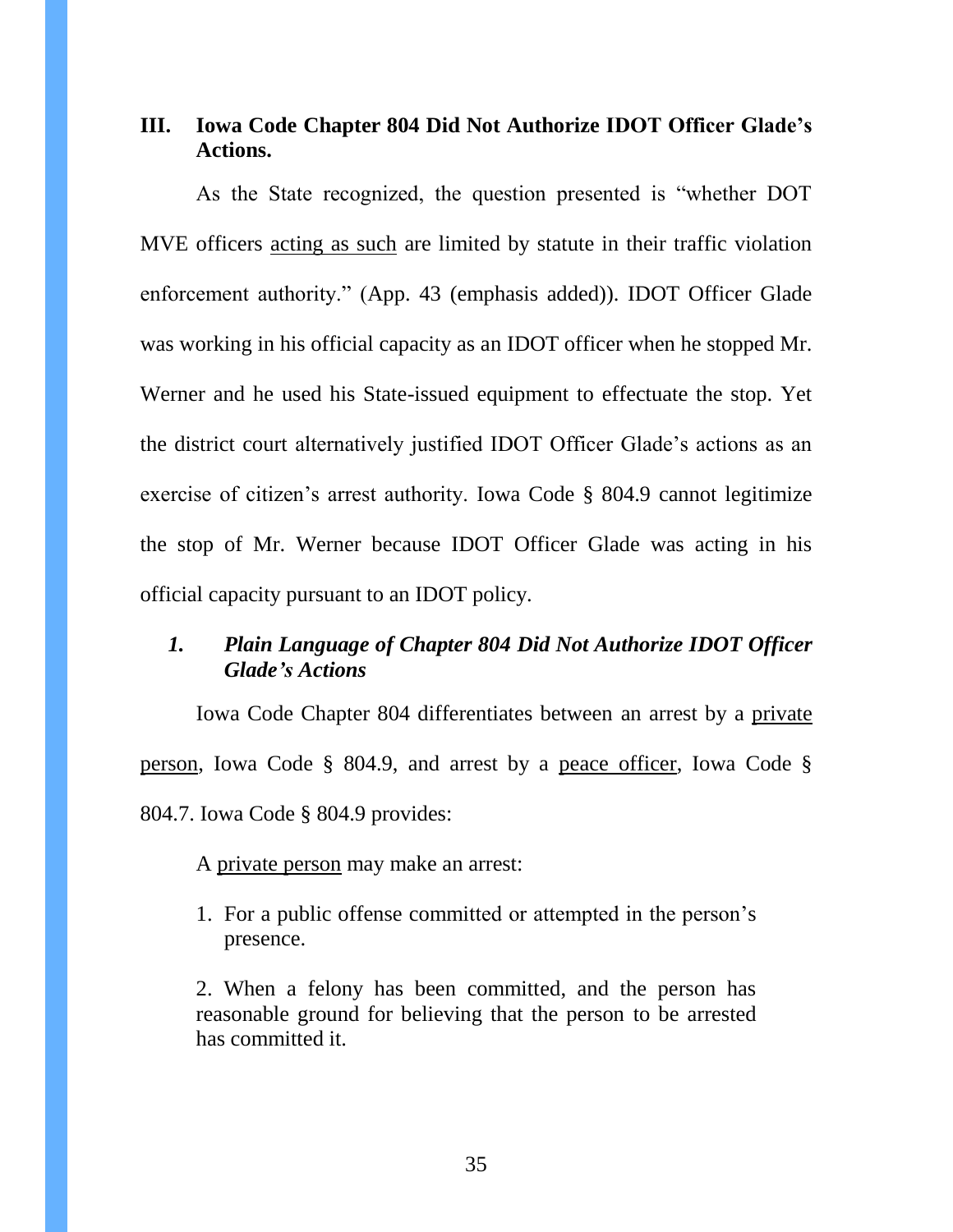Iowa Code § 804.9 (emphasis added). This is commonly referred to as a citizen's arrest. Under Iowa Code § 804.24, "[a] private citizen who has arrested another for the commission of an offense must, without unnecessary delay, take the arrested person before a magistrate, or deliver the arrested person to a peace officer, who may take the arrested person before a magistrate, but the person making the arrest must also accompany the officer before the magistrate." Iowa Code § 804.24; *see also Rife v. D.T. Corner, Inc.*, 641 N.W.2d 761, 770 (Iowa 2002) (recognizing the necessity of compliance with Iowa Code § 804.24).

IDOT Officer Glade ran afoul of these statutes in two ways. One, IDOT Officer Glade was not acting as a "private person" when he pulled Mr. Werner over for speeding. IDOT Officer Glade was on patrol, acting in his official capacity as an officer of the IDOT. IDOT Officer Glade used State-issued equipment—uniform, badge, radar detector, marked vehicle, flashing overhead lights, and siren—and asserted the authority of the State when he detained and cited Mr. Werner. A citizen who observed a violation of a traffic law would not have the ability to pull another motorist over and run that motorist's license and registration through a law enforcement database. *See State v. Lloyd*, 513 N.W.2d 742, 745 (Iowa 1994) ("Although a private citizen would have had the authority to arrest [a motorist] for the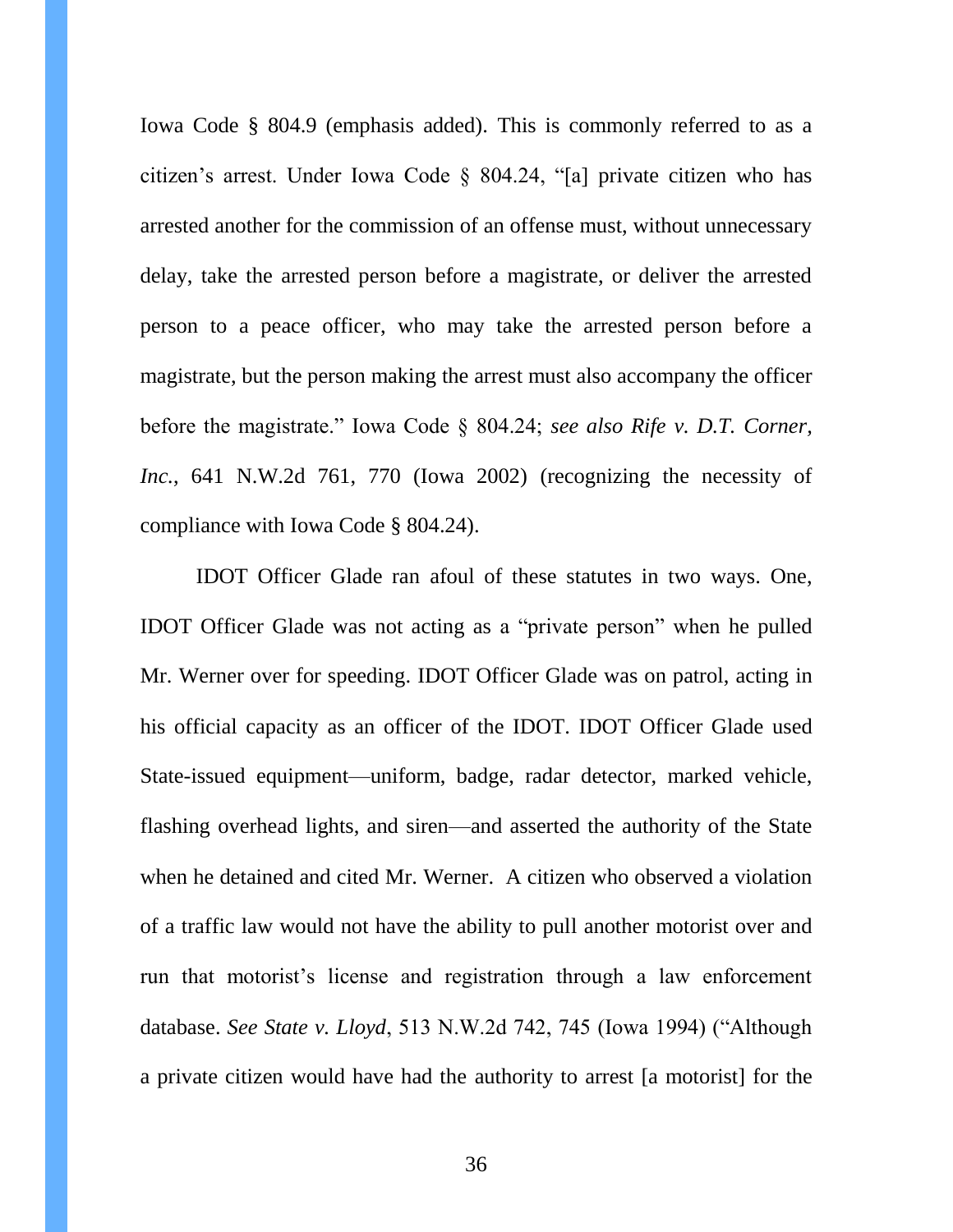public offense of driving with defective taillights, such a private citizen would have lacked the means to flag [a motorist] down and ensure that the violation be sanctioned."); *see also* Iowa Code § 321.433 (prohibiting sirens on unauthorized vehicles); *cf. People v. Lahr*, 147 Ill. 2d 379, 383 (1992) ("We believe it is generally true that the use of radar guns for monitoring the speed of traffic is limited to police officers. Therefore, despite the fact that this type of radar equipment is not strictly limited to police officers, we believe its use in this case was an assertion of the officer's police authority."). Iowa Code § 804.9 thus does not apply.

Two, IDOT Officer Glade did not take Mr. Werner before a magistrate or deliver Mr. Werner to a peace officer and accompany the peace officer before the magistrate. IDOT Officer Glade dropped Mr. Werner at the Iowa County Jail and filed a Complaint and Affidavit with the clerk of court. (8/18/16 Complaint). This is a power not granted to private persons, which illustrates that IDOT Officer Glade did not act as a private person. IDOT Officer Glade's failure to comply with Iowa Code § 804.24 alone invalidates any citizen's arrest defense.

### <span id="page-36-0"></span>*2.* **Merchants Motor** *Rejected Citizen's Arrest Defense*

The citizen's arrest defense was explicitly rejected by the Iowa Supreme Court in *Merchants Motor* for exactly the reasons above. In

37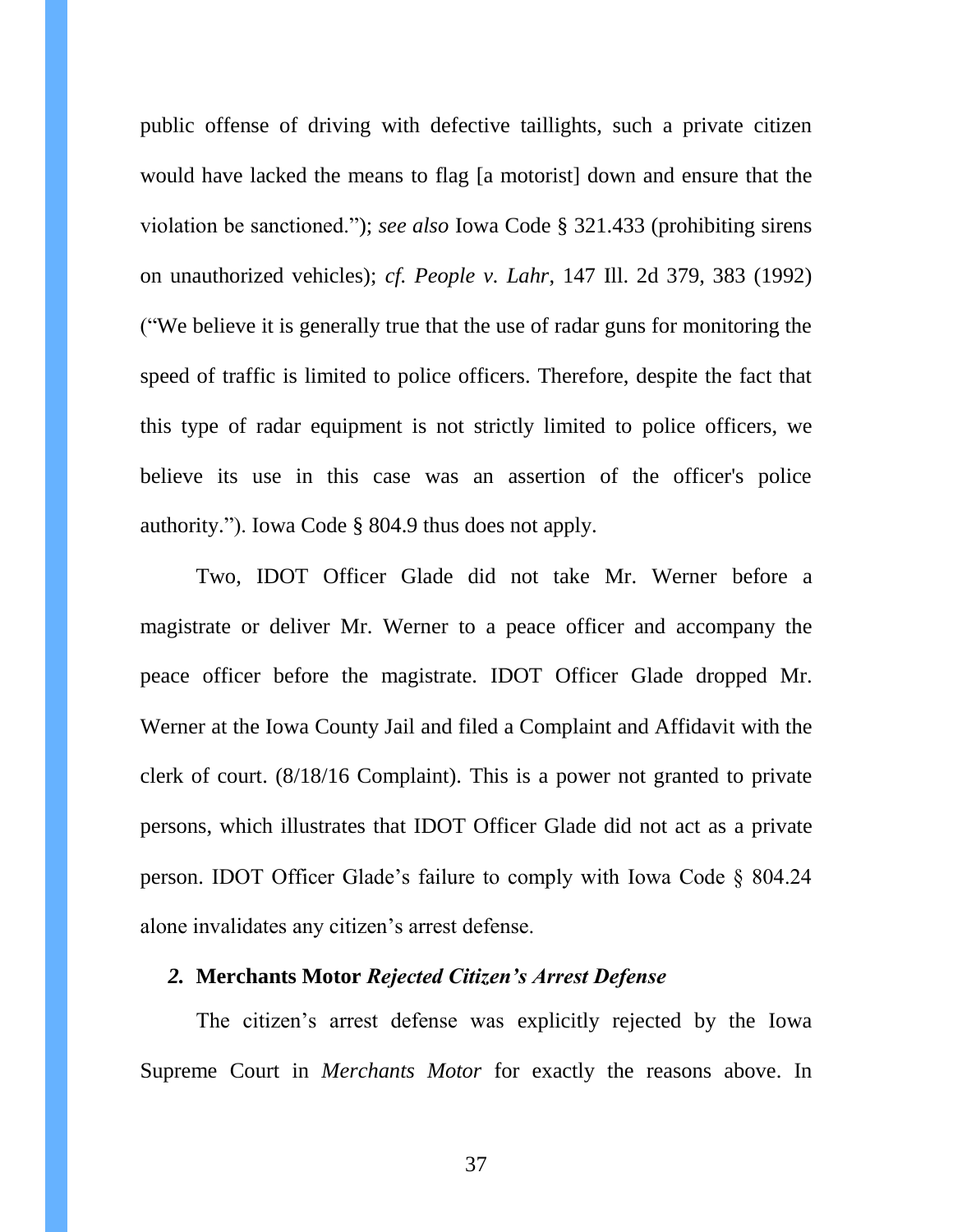*Merchants Motor*, the State Highway Commission argued that their actions

were justified as a citizen's arrest. The Supreme Court disagreed:

Appellants state that even though no statutory authorization exists for enforcing the motor vehicle laws, as to license and registration, a violation thereof constitutes a misdemeanor, Section 321.17. That when committed in his presence any person may arrest, and the fact that the defendants are clothed with the authority of peace officers, does not prevent them from acting as individuals. This no doubt is true, but is not a question presented here for determination. The record clearly shows that defendants acted, and in the future will act, officially and under orders from the Highway Commission. Furthermore, the appellants do not threaten arrests and have not arrested. They have issued summonses which are not authorized by Section 755.5.<sup>9</sup> There is not merit in this contention.

32 N.W.2d at 776.

 $\overline{a}$ 

To summarize, *Merchants Motor* rejected the citizen's arrest defense because 1) the State Highway Commission's employees were acting in an official capacity—not as private citizens; 2) the State Highway Commission's employees did not arrest or threaten arrests, which is the only thing authorized by the citizen's arrest statute; and 3) the State Highway Commission's employees were issuing citations, which are not authorized by the citizen's arrest statute.

<sup>&</sup>lt;sup>9</sup> Iowa Code § 755.5 (1946) was the citizen's arrest code section. That code section is identical to the current Iowa Code § 804.9 (2016), except for the gendered pronouns. Iowa Code § 755.14 (1946) is also identical to Iowa Code § 804.24 (2016).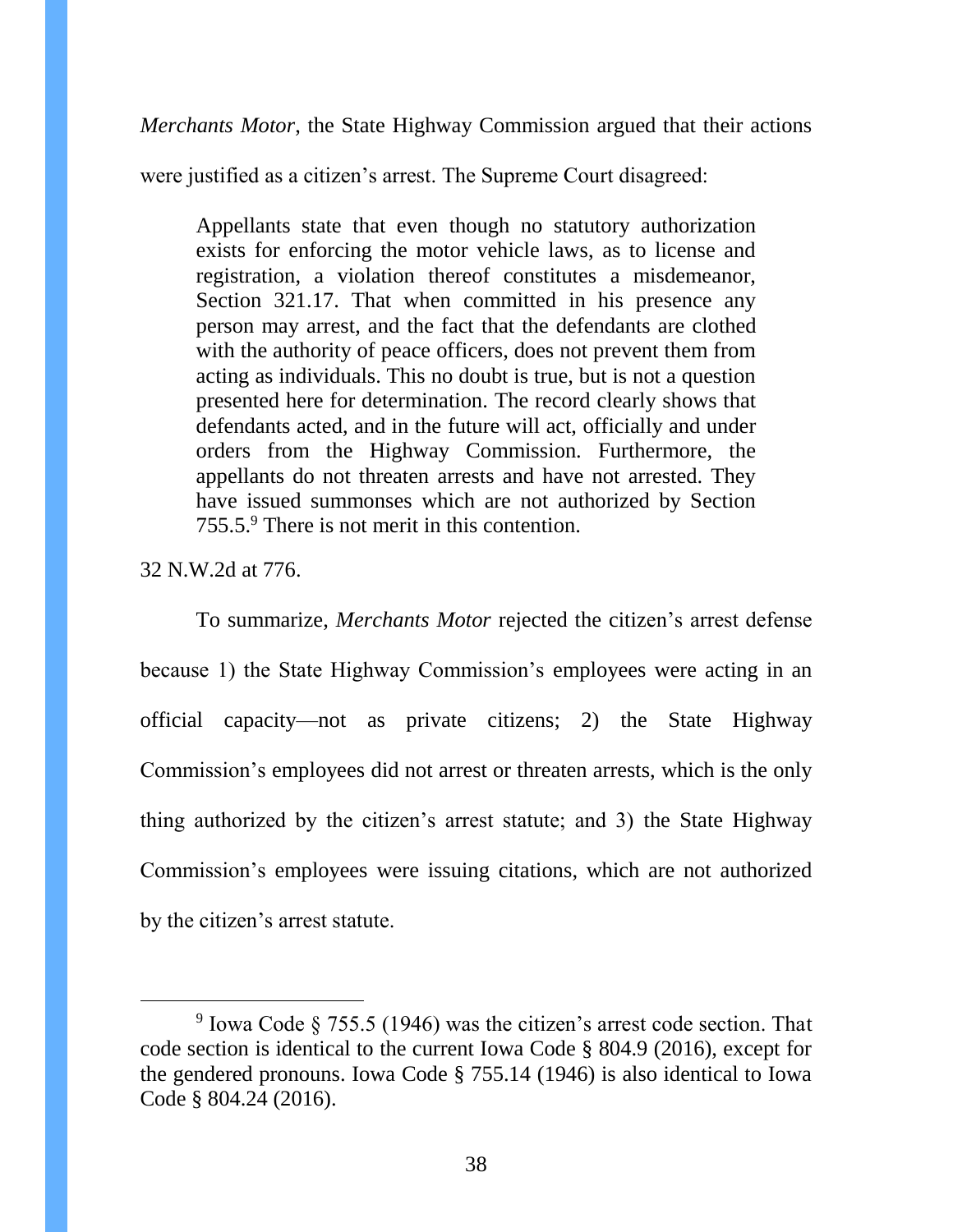The same is true in this case. IDOT Officer Glade acted in his official capacity and he did not comply with the citizen's arrest statute.

#### <span id="page-38-0"></span>*3.* **State v. Lloyd** *Does Not Abrogate* **Merchants Motor**

*State v. Lloyd*, 513 N.W.2d 742, 743 (Iowa 1994) does not abrogate the holding of *Merchants Motor*. In *Lloyd*, a South Dakota officer attempted to stop the defendant's vehicle in South Dakota because the vehicle lacked lighted taillights. *Id.* at 742. The defendant did not stop but instead crossed over the state line, into Iowa. *Id.* at 742–43. The South Dakota officer followed the defendant into Iowa, completed the stop there, and issued the defendant a warning and ticket for equipment violations. *Id.* at 743. The South Dakota officer also called an Iowa officer to the scene and the Iowa officer charged the defendant with operating while intoxicated. *Id.* 

The defendant subsequently attacked the stop based on the South Dakota officer's lack of jurisdiction and asked the court to suppress the evidence gathered as a result of the stop. *Id.* The State could not justify the South Dakota officer's actions under the Uniform Fresh Pursuit Law because the violation that motivated the South Dakota officer to stop the defendant was not a felony, *see id.* at 744, but the State raised citizen's arrest as a defense to the officer's lack of jurisdiction. *Id.*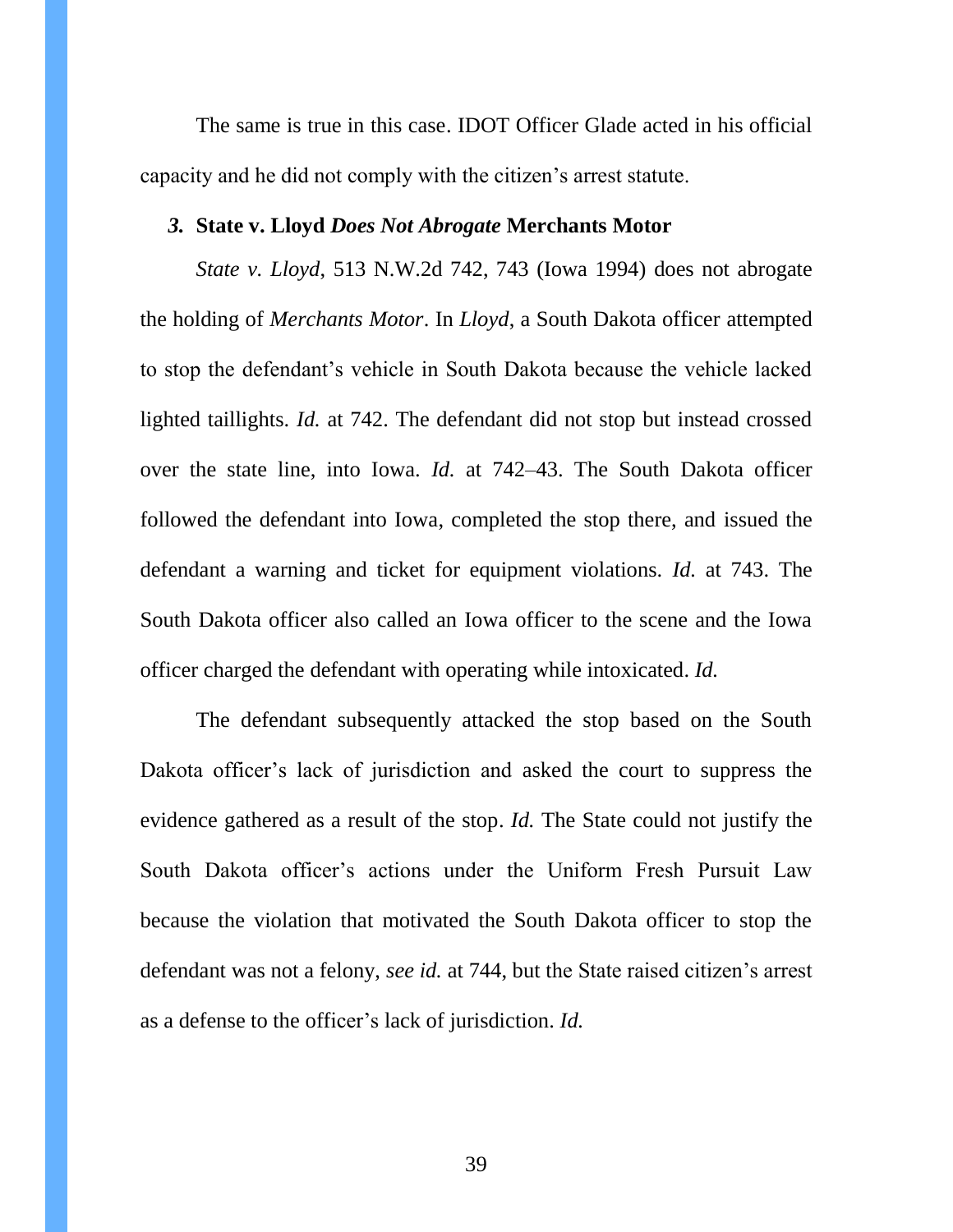The Iowa Supreme Court held that the South Dakota officer's restraint of the defendant was valid as a citizen's arrest even though the officer did not ultimately arrest the defendant. *Id.* The Iowa Supreme Court commented that the South Dakota officer's "decision to detain Lloyd while he called in an Iowa officer for the suspected OWI violation constituted prudent and commendable conduct, not an unlawful detention or arrest." *Id.* at 744. The Iowa Supreme Court further rejected the defendant's argument that "[w]hen the officer takes police action as a private citizen . . . he must act like a private citizen," finding such a restriction "would impose a needless impediment on the police in their routine enforcement of motor vehicle regulations." *Id.* at 745.

*Lloyd* does not govern here for four key reasons. First, the South Dakota officer possessed the authority to stop the *Lloyd* defendant when the officer initiated the interaction. Though the defendant's travel into Iowa eliminated the South Dakota officer's jurisdiction, the initial pursuit was lawful. In contrast, IDOT Officer Glade never possessed any legal authority to enforce Iowa's speed laws. At no point was IDOT Officer Glade acting within the scope of Iowa Code § 321.477.

Second, *Lloyd* did not involve an official law enforcement policy of citizen's arresting to avoid statutory restrictions on power. One isolated

40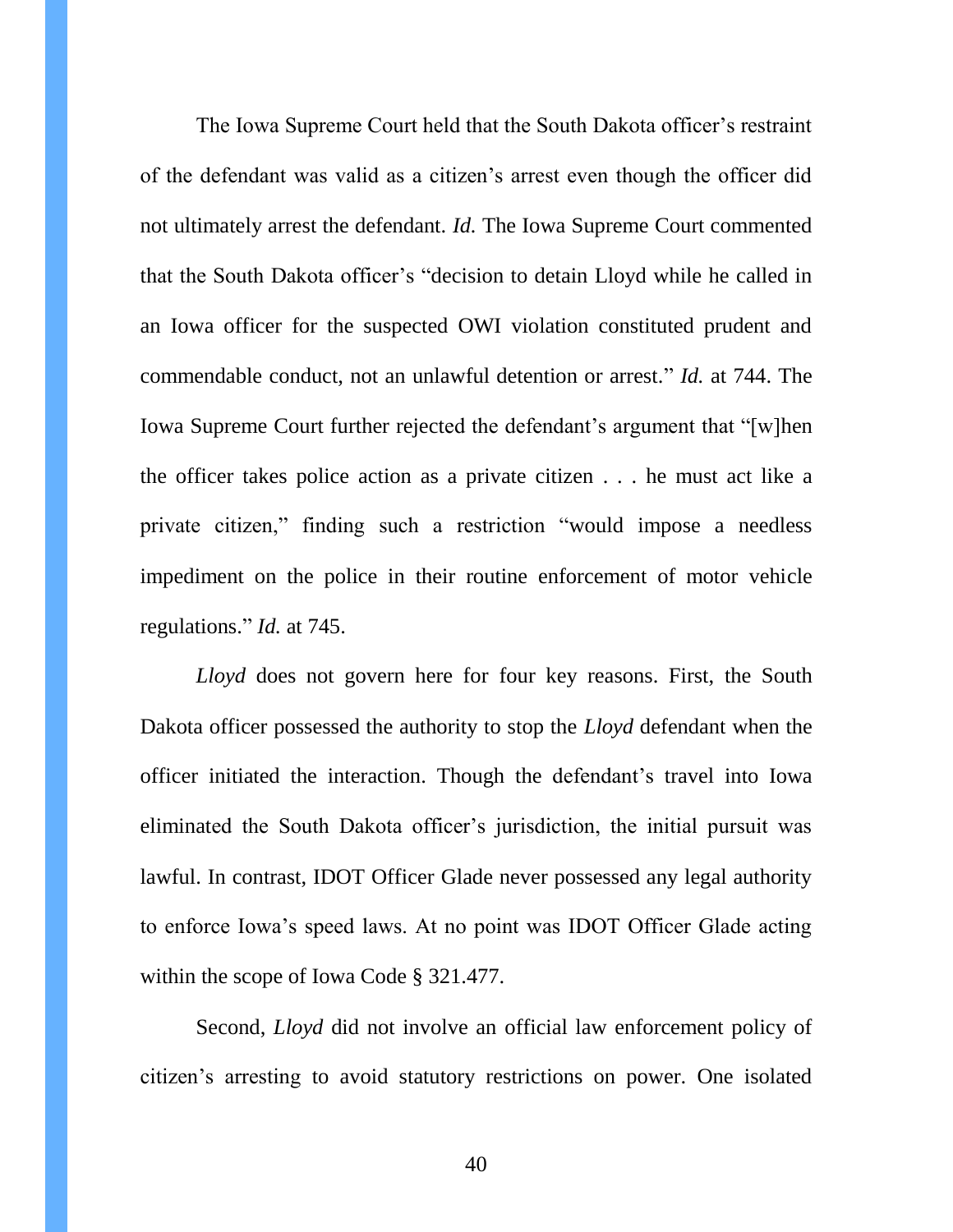incident where an officer was in fresh pursuit over state lines is miles apart from the facts of this case, where official policy led to the stop of Mr. Werner, and Mr. Atzen, and Mr. Roeder, etc. As recognized in the materials provided to the district court, the IDOT adopted an "internal, administrative policy to allow its motor vehicle enforcement officers to enforce all traffic laws, irrespective of the type of vehicle." (App. 26-27). *Lloyd* viewed the officer's actions as "routine enforcement of motor vehicle regulations." *Id.*  The issue is quite different when the officer's action is "routine illegal enforcement of motor vehicle regulations."

Third, *Lloyd* never confronted Iowa Code § 80.22, which prohibits departments other than the DPS from exercising general police powers, or Iowa Code § 804.24, which requires a person conducting a citizen's arrest to present the individual to a magistrate. There is no discussion in *Lloyd* of either Iowa Code § 804.24 or Iowa Code § 80.22, likely because the officer who acted outside his authority was a South Dakota officer. There was no issue in *Lloyd* of one department usurping the authority of another, as there is here. For this same reason, there is no discussion in *Lloyd* of *Merchants Motor*'s rejection of similar citizen's arrest arguments. *Lloyd* is a classic example of strange facts making bad law. *Lloyd* should be limited to the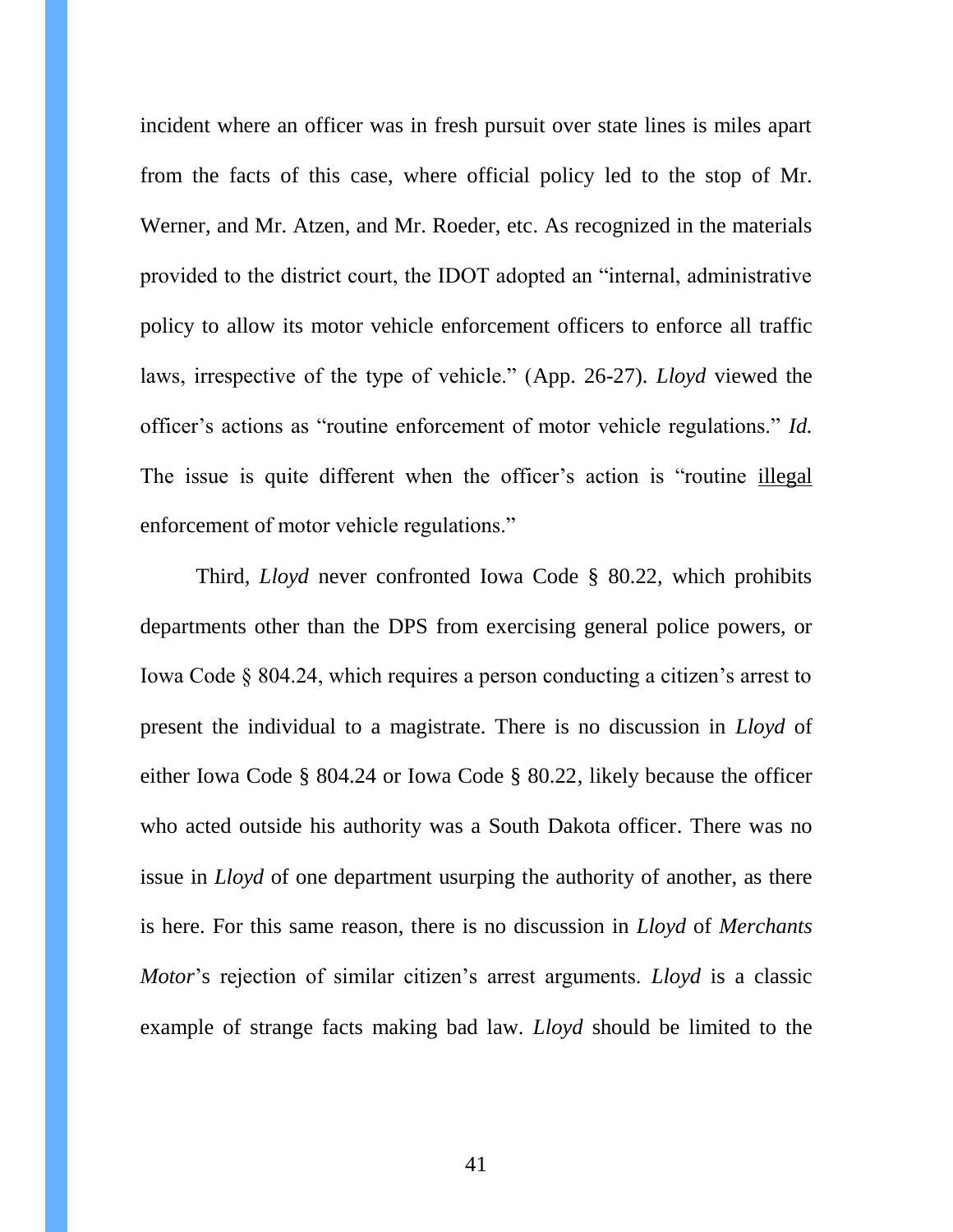unique facts presented in that case. Applying *Lloyd* to the facts of *this* case would render both Iowa Code § 804.24 and Iowa Code § 80.22 superfluous.

Finally, and most importantly, *Lloyd* does not govern because *Merchants Motor* does. *Merchants Motor* is directly on point, while *Lloyd* does not involve an Iowa officer effectuating an illegal policy to act outside his or her statutory authority. Between *Merchants Motor* and *Lloyd*, *Merchants Motor* is unquestionably the controlling case. *Merchants Motor* dealt with the exact same issue facing this Court: a departmental policy to exceed the scope of the authority granted by Iowa Code § 321.477. *Lloyd*, on the other hand, represents a fact-specific consideration of one event where the precipitating citation did not arise from any wrong-doing of an Iowa officer acting pursuant to departmental policy.

## <span id="page-41-0"></span>*4. IDOT's Interpretation of Chapter 804 Renders Superfluous Multiple Statutes*

If the State is allowed to justify IDOT Officer Glade's actions beyond the scope of § 321.477 under citizen's arrest authority, the exception entirely swallows the rule. *See State v. Gaskins*, 866 N.W.2d 1, 13 (Iowa 2015) (rejecting State's argument because it would create an exception that would swallow the rule). It is a "fundamental rule of statutory construction that [a court] should not construe a statute to make any part of it superfluous." *Chapman*, 890 N.W.2d at 857. The procedure advocated by the State renders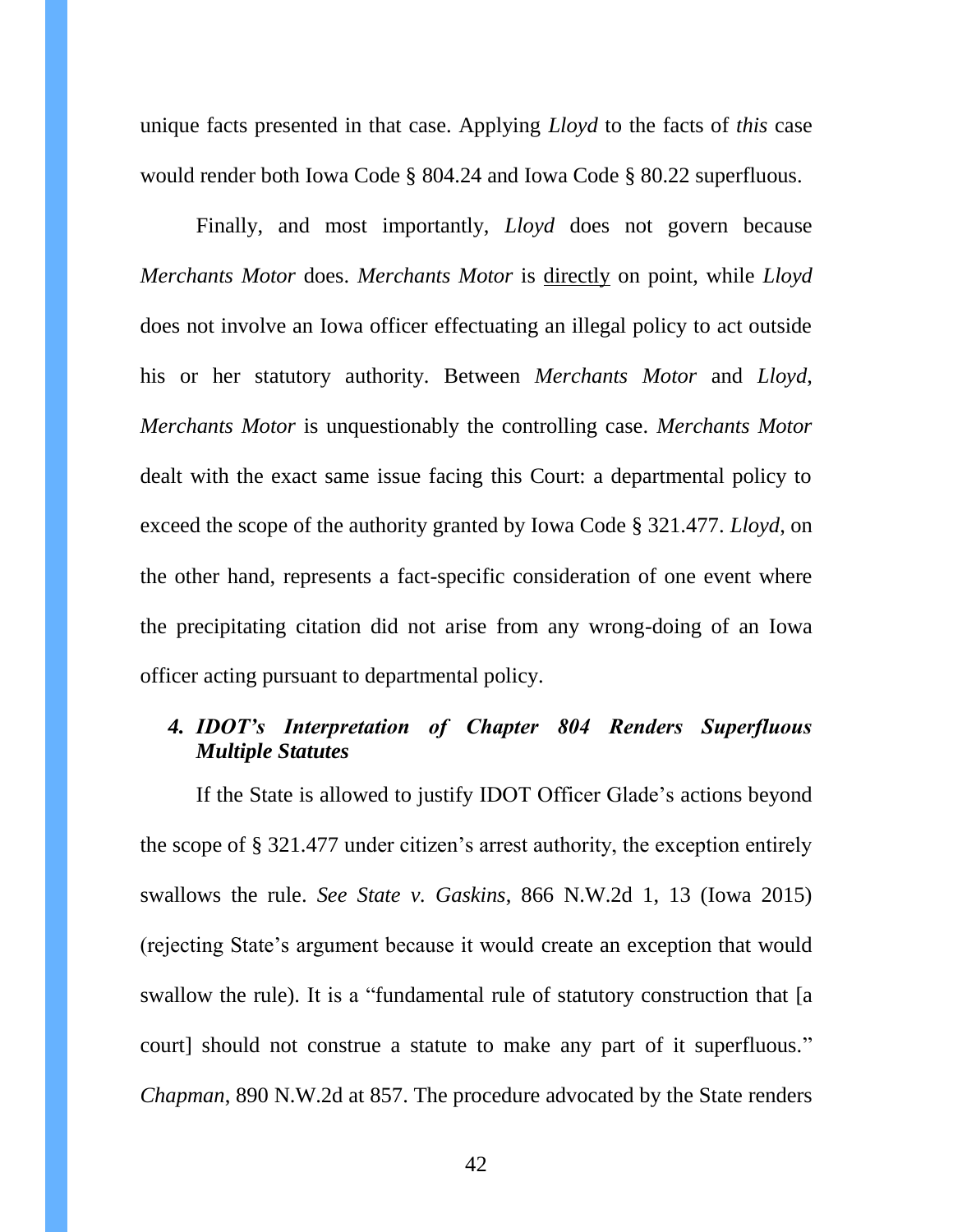the limitation stated in § 321.477 entirely superfluous. It also renders superfluous the requirement in § 804.24 that an arresting citizen must take the detainee before a magistrate. Finally, it renders superfluous the statutory scheme whereby the enforcement of traffic laws is vested solely in the DPS. *See* Iowa Code § 80.22; *id.* § 321.2. It is the State Patrol's responsibility to enforce noncommercial traffic laws—not the IDOT's responsibility:

The division of state patrol of the department of public safety shall enforce the provisions of this chapter relating to traffic on the public highways of the state, including those relating to the safe and legal operation of passenger cars, motorcycles, motor trucks and buses, and to see that proper safety rules are observed.

Iowa Code § 321.2(2); *see also Lahr*, 589 N.E.2d at 542 ("[U]pholding the arrest as a valid citizen's arrest . . . 'would allow police authorities to establish extraterritorial radar surveillance for speeding violations in any location within this State outside of the respective police authorities' area of jurisdiction.' Such a far reaching result would virtually abolish the general rule regarding an officer's power outside of his jurisdiction.").

This is a separation of powers issue. The legislature delineated the separate roles of IDOT and DPS. By its interpretation of the citizen's arrest statutes, the State attempts to expand the IDOT's role far beyond what the legislature contemplated. This would create a huge loophole that was not intended by the legislature. Several states have refused to allow such a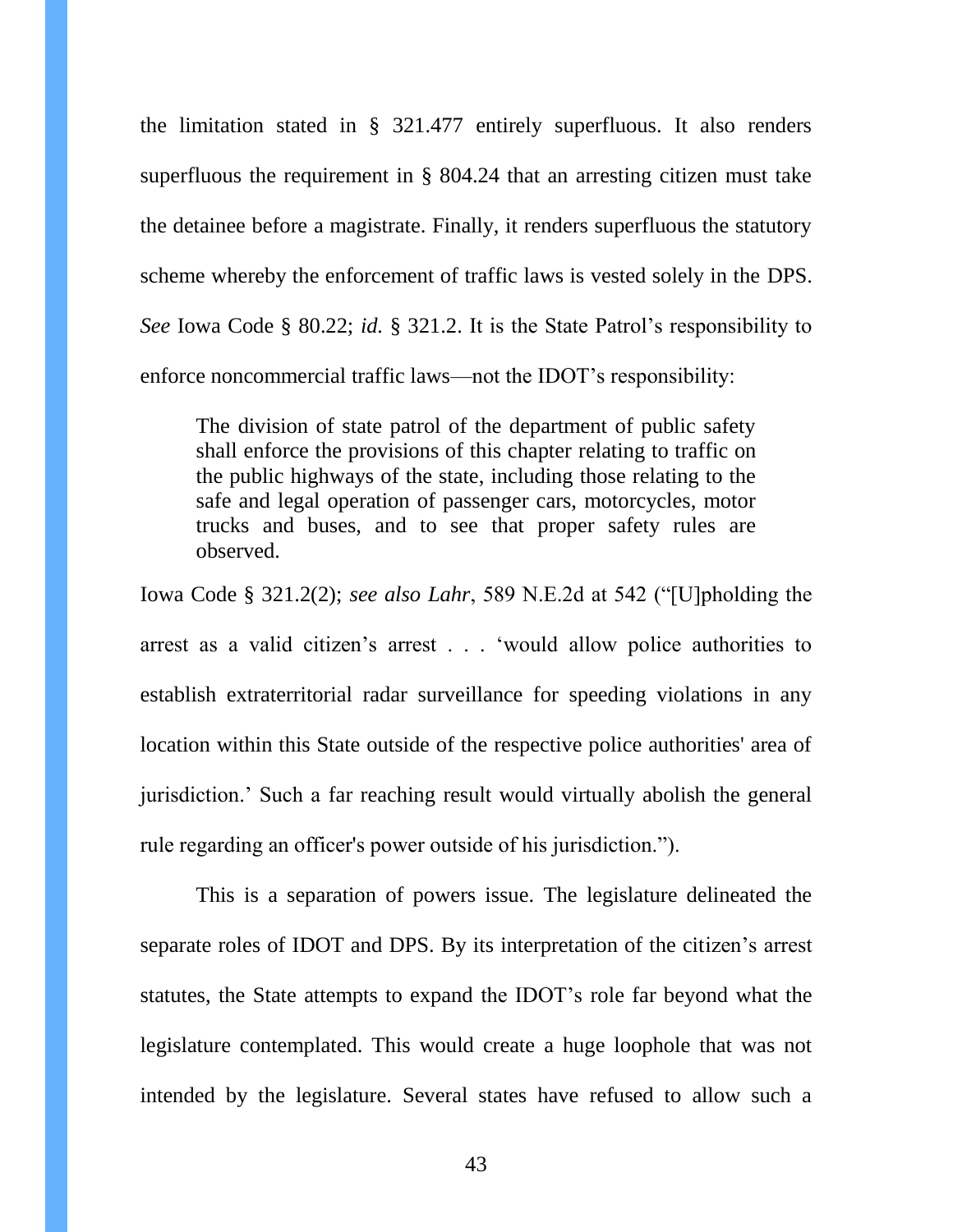loophole. *See State v. Brown*, 39 N.E.3d 496, 502 (Ohio 2015) ("A traffic stop for a minor misdemeanor made outside a police officer's statutory jurisdiction or authority violates the guarantee against unreasonable searches and seizures established by Article I, Section 14 of the Ohio Constitution."); *People v. Williams*, 829 N.E.2d 1203 (N.Y. 2005) (holding a peace officer who acts under color of law and with all the accouterments of official authority cannot [effect a citizen's arrest]"); *Lahr*, 589 N.E.2d at 540 ("[W]hen outside his jurisdiction, a police officer's right to arrest is no greater than that of a private citizen. Therefore, an extraterritorial arrest will not be upheld if in making the arrest the officer uses the powers of his office to obtain evidence not available to private citizens.").

At bottom, "[t]he polestar of all statutory construction is the search for the true intention of the legislature." *State v. Dann*, 591 N.W.2d 635, 638 (Iowa 1999). When the legislature created the DPS and IDOT, it intended those departments to have separate roles. Simply because the State thinks it would be good policy for the IDOT to usurp the DPS's role does not override the governing statutes.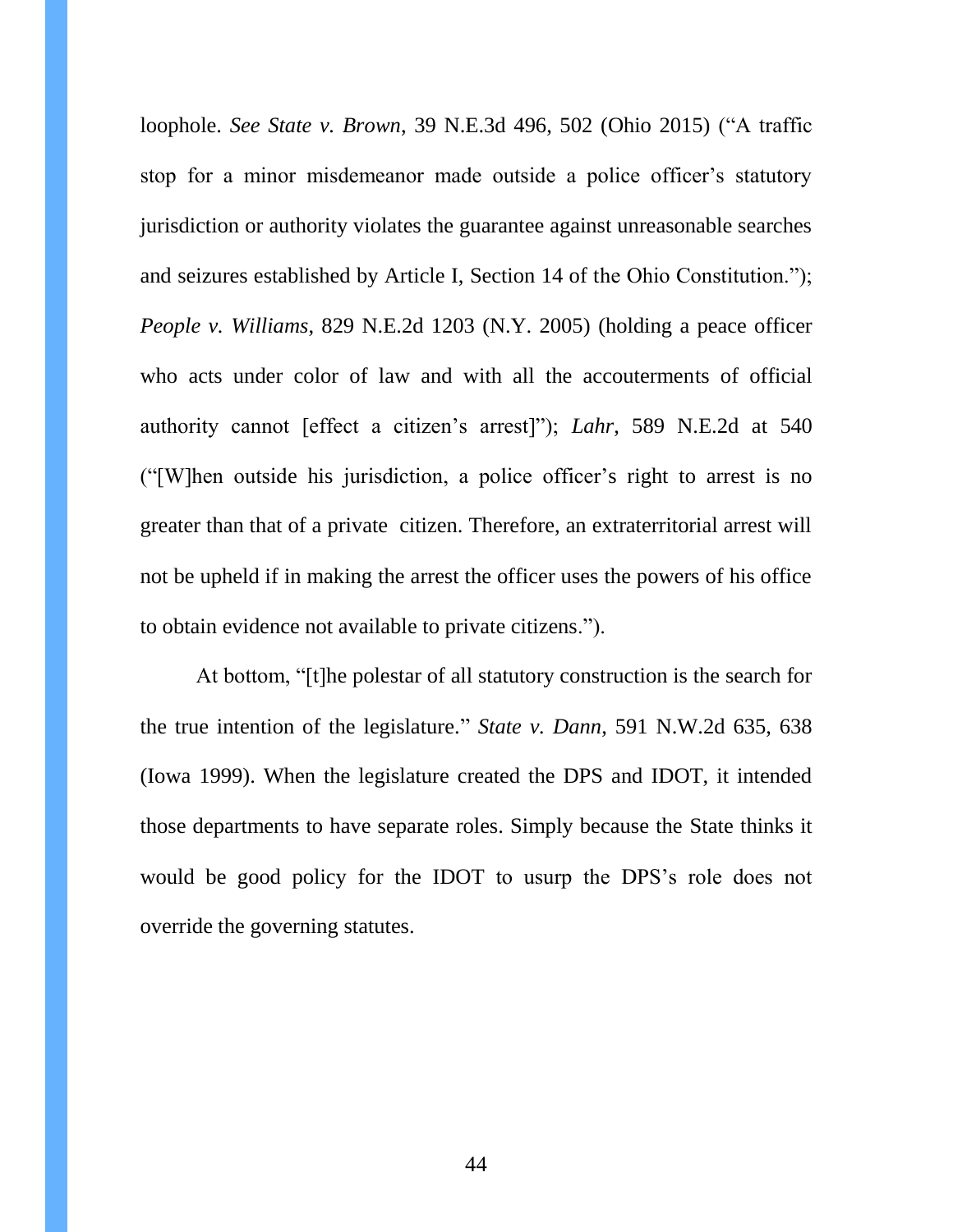# <span id="page-44-0"></span>*5. Recent Amendment of Iowa Code § 321.477 Demonstrates IDOT Officer Glade Lacked Authority*

In the wake of the *Atzen* ruling, the issue of whether the IDOT was acting outside its authority was widely publicized in Iowa.<sup>10</sup> *See* History of enactment process, 2A Sutherland Statutory Construction § 48:4 (7th ed.). ("Events immediately prior to the time an act becomes law can be a useful source to learn about legislative intent."). The legislature responded to this issue by amending the Iowa Code to give IDOT employees authority to enforce *all* state laws, for a period of one year.<sup>11</sup> H.F. 463, 87 G.A. (Iowa 2017). House File 463 amended Iowa Code § 321.477 to state:

<sup>10</sup> *See, e.g.*, Jason Clayworth, Lawsuit seeks refund of 20,000-plus Iowa traffic tickets, Des Moines Register (Nov. 22, 2016), *available at*  [http://www.desmoinesregister.com/story/news/crime-and-](http://www.desmoinesregister.com/story/news/crime-and-courts/2016/11/22/lawsuit-seeks-refund-20000-plus-iowa-traffic-tickets/94286348/)

[courts/2016/11/22/lawsuit-seeks-refund-20000-plus-iowa-traffic-](http://www.desmoinesregister.com/story/news/crime-and-courts/2016/11/22/lawsuit-seeks-refund-20000-plus-iowa-traffic-tickets/94286348/)

 $\overline{a}$ 

[http://www.desmoinesregister.com/story/news/investigations/2017/04/20/io](http://www.desmoinesregister.com/story/news/investigations/2017/04/20/iowa-dot-accused-using-scare-tactics-so-can-issue-tickets/305775001/) [wa-dot-accused-using-scare-tactics-so-can-issue-tickets/305775001/;](http://www.desmoinesregister.com/story/news/investigations/2017/04/20/iowa-dot-accused-using-scare-tactics-so-can-issue-tickets/305775001/) Jason Clayworth, Second judge says Iowa DOT can't issue tickets, Des Moines Register (Mar. 1, 2017), *available at*

[http://www.desmoinesregister.com/story/news/investigations/2017/03/01/sec](http://www.desmoinesregister.com/story/news/investigations/2017/03/01/second-judge-says-iowa-dot-cant-issue-tickets/98593988/) [ond-judge-says-iowa-dot-cant-issue-tickets/98593988/.](http://www.desmoinesregister.com/story/news/investigations/2017/03/01/second-judge-says-iowa-dot-cant-issue-tickets/98593988/)

[tickets/94286348/;](http://www.desmoinesregister.com/story/news/crime-and-courts/2016/11/22/lawsuit-seeks-refund-20000-plus-iowa-traffic-tickets/94286348/) Jason Clayworth, Iowa DOT accused of using 'scare tactics' so it can issue tickets, Des Moines Register (April 20, 2017), *available at*

<sup>&</sup>lt;sup>11</sup> House File 463 is set to automatically repeal on July 1, 2018. H.F. 463 § 4. Changing the law for a one-year period, "gives the state a year to more fully review whether and how a separation of powers and duties between various peace officers of the state is appropriate." *See* Jason Clayworth and William Petroski, Lawmakers grant DOT one-year speeding ticket authority, Des Moines Register (Apr. 21, 2017), *available at*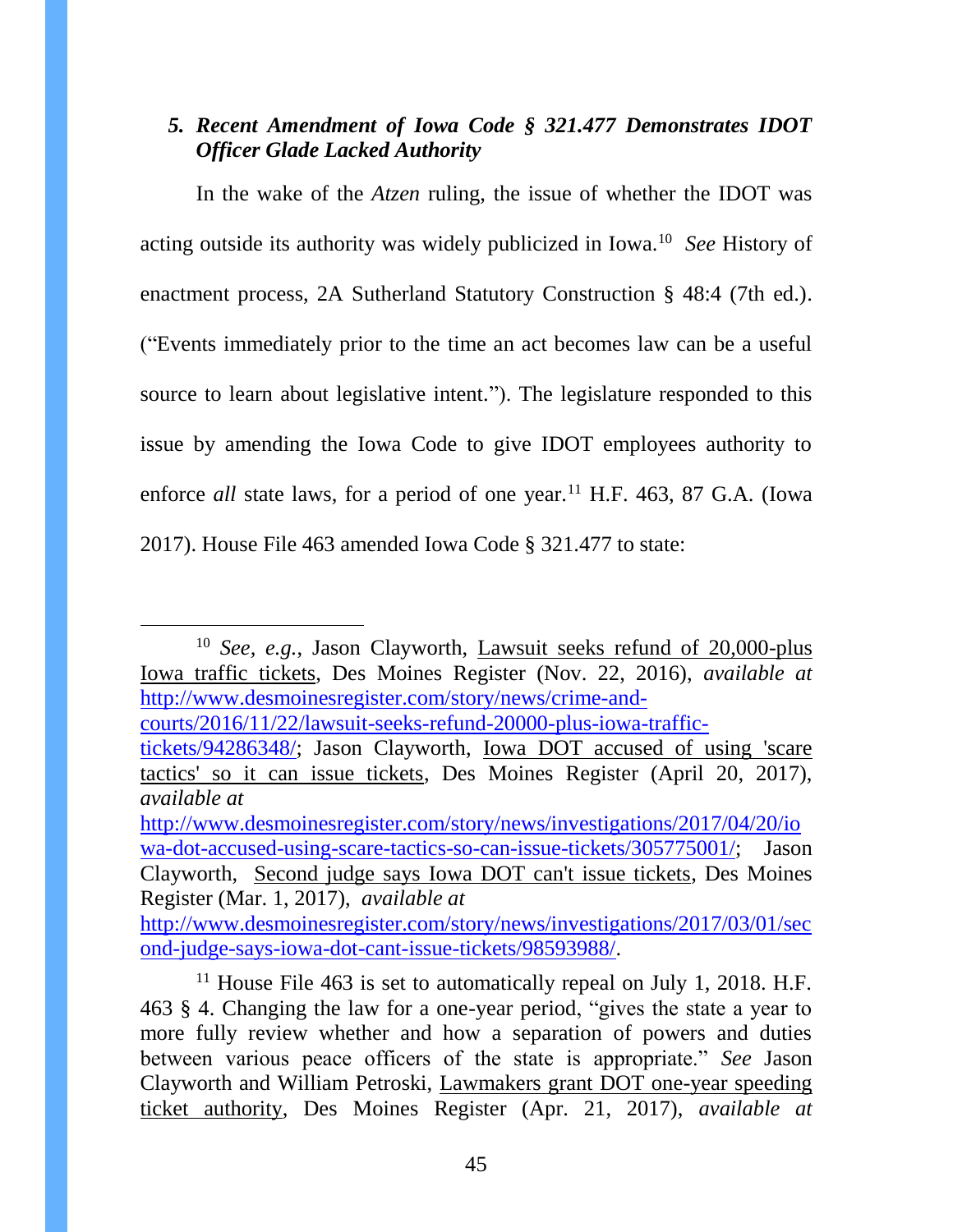The department may designate by resolution certain of its employees upon each of whom there is hereby conferred the authority of a peace officer to control and direct traffic and weigh vehicles, and to make arrests for violations of enforce all laws of the state including but not limited to the rules and regulations of the department. Employees designated as peace officers pursuant to this section shall have the same powers conferred by law on peace officers for the enforcement of all laws of this state and the apprehension of violators.

H.F. 463 § 3 (alterations in original; underlying indicates newly added

language). House File 463 also added a new subsection to § 321.477 stating:

The limitations specified in [an earlier, newly added] subsection shall in no way be construed as a limitation on the power of employees designated as peace officers pursuant to this section when a public offense is being committed in their presence.

H.F. 463 § 3 (underlying indicates newly added language). This legislation

was signed into law on May 11, 2017 and became effective upon enactment.

H.F. 463 § 5.

 $\overline{a}$ 

The fact that the legislature recently amended § 321.477 to grant IDOT employees general law enforcement authority confirms that the IDOT did not previously possess that authority, either by its enabling statutes or by the citizen's arrest provisions. "[W]hen the legislature amends a statute, it raises a presumption that the legislature intended a change in the law." *Star* 

[http://www.desmoinesregister.com/story/news/politics/2017/04/21/lawmake](http://www.desmoinesregister.com/story/news/politics/2017/04/21/lawmakers-grant-dot-one-year-speeding-ticket-authority/305877001/) [rs-grant-dot-one-year-speeding-ticket-authority/305877001/.](http://www.desmoinesregister.com/story/news/politics/2017/04/21/lawmakers-grant-dot-one-year-speeding-ticket-authority/305877001/)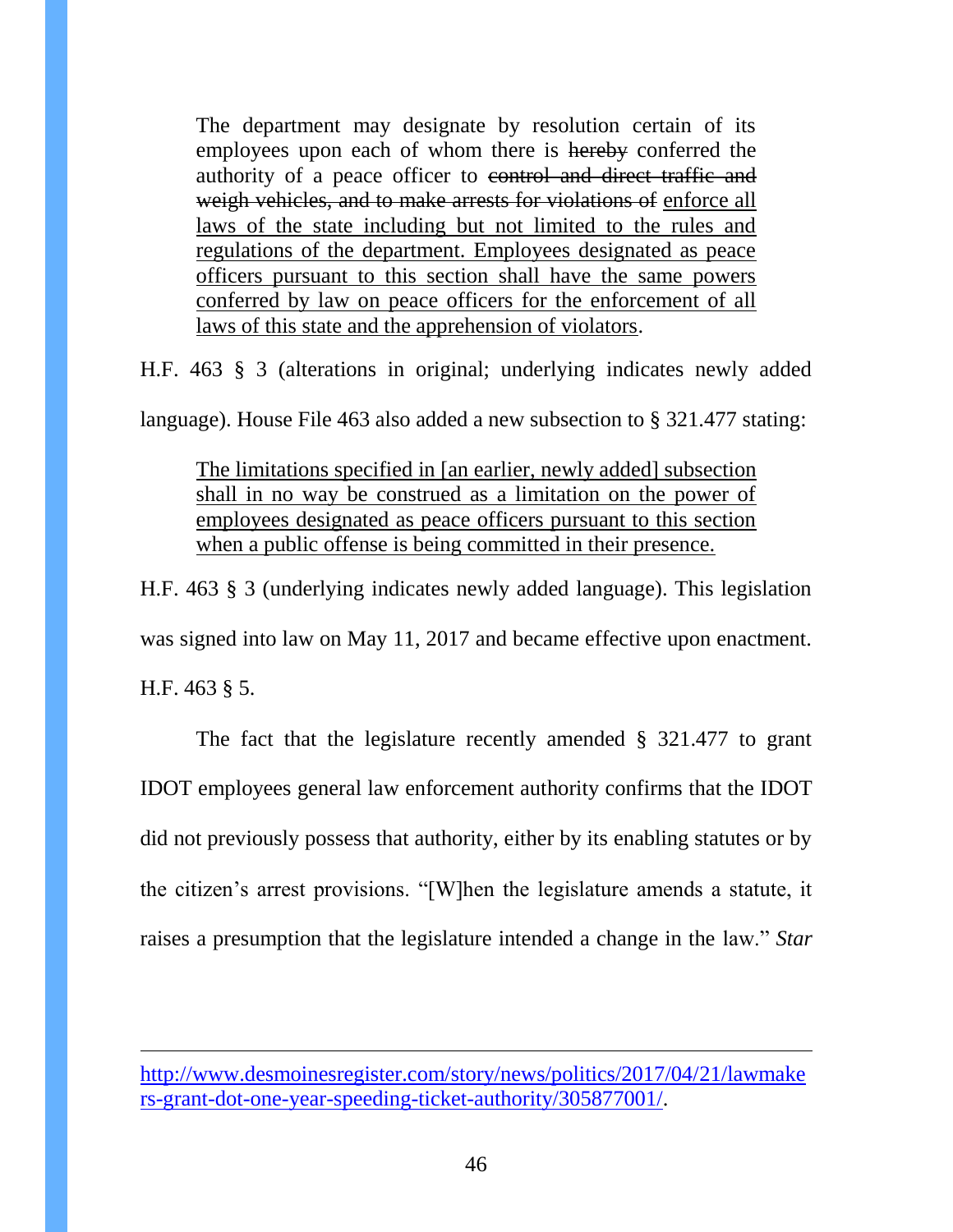*Equip., Ltd. v. State, Iowa Dep't of Transp.*, 843 N.W.2d 446, 455 (Iowa 2014).

A review of the legislative history of House File 473 demonstrates that the legislature understood the IDOT had been operating beyond its authority by issuing citations to noncommercial vehicles and that House File 463 was necessary to grant the IDOT actual authority. Several legislators recognized that the IDOT had made a practice of exceeding its statutory authority:

- Representative Baudler: "They're using [the authority] but they don't have it." Representative Baudler, Iowa House of Representatives public comment on House File 473 at 06:16:20 (March 27, 2017).<sup>12</sup>
- Senator Danielson: "The problem with [Former IDOT Director Trombino's adoption of policy of ticketing noncommercial vehicles] is that it has created a resulting court case where two district courts have ruled that the motor vehicle enforcement officers do not have the express statutory authority to do that. That's why the senate fix to that problem is the bill that is before us. . . . I consider the director's actions to be irresponsible given the language of the code. He should have come and asked us for permission to expand the mission of the DOT enforcement officers. He did not do that. He made a unilateral decision."

 $\overline{a}$ 

<sup>12</sup> *Available at* 

[http://www.legis.state.ia.us/dashboard?view=video&chamber=H&clip=H20](http://www.legis.state.ia.us/dashboard?view=video&chamber=H&clip=H20170327163935379&dt=2017-03-27&offset=1911&bill=HF%20463&status=i) [170327163935379&dt=2017-03-](http://www.legis.state.ia.us/dashboard?view=video&chamber=H&clip=H20170327163935379&dt=2017-03-27&offset=1911&bill=HF%20463&status=i) [27&offset=1911&bill=HF%20463&status=i](http://www.legis.state.ia.us/dashboard?view=video&chamber=H&clip=H20170327163935379&dt=2017-03-27&offset=1911&bill=HF%20463&status=i)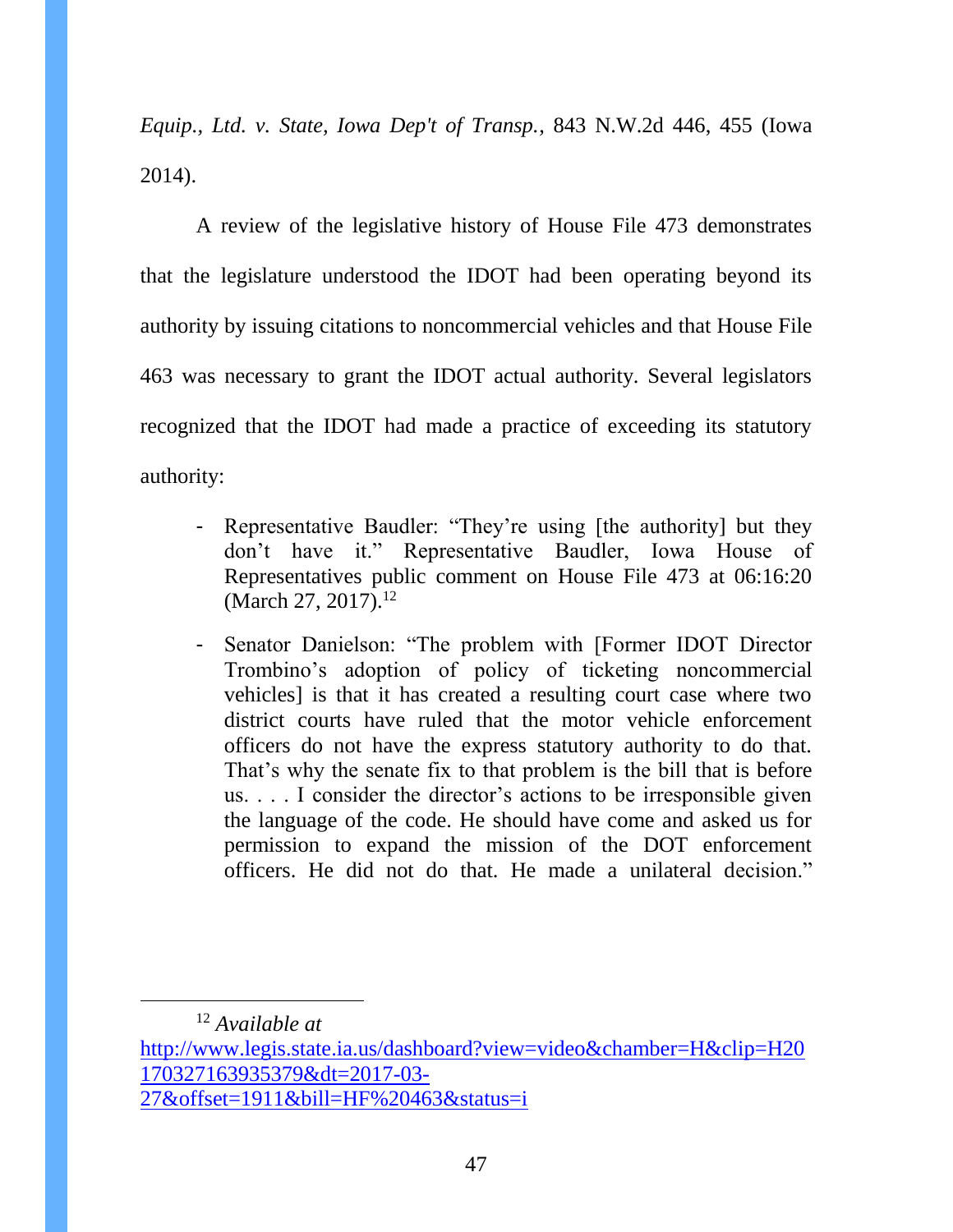Senator Danielson, Iowa Senate public comment on House File 473 at 03:42:25 (April 4, 2017).<sup>13</sup>

- Senator Johnson: "[I]f the [motoring public] get[s] pulled over by DOT enforcement, I sure hope that perhaps they're going to wonder, 'what are they doing out there, parked along the side of the road, waiting for somebody to roll through a stop sign, or checking somebody's speed, waiting for somebody to run a light.' That's not really what they're there for." Senator Johnson, Iowa Senate public comment on House File 473 at 03:52:40 (April 4, 2017).
- Representative Baudler: "If we do this amendment and bill, what we're doing is rewarding illegal behavior. It will start a ticket race and the people that will lose is Iowans." Representative Baudler, Iowa House of Representatives public comment on House File 473 at 06:51:55 (April 20, 2017).<sup>14</sup>
- Representative Gaskill: "I think it was illegal and it was wrong for them to do the behavior that they'd already done and I don't think we should stand behind that behavior." Representative Gaskill, Iowa House of Representatives public comment on House File 473 at 06:53:10 (April 20, 2017).
- Senator Danielson: "I believe the DOT has consistently over the last couple of years, not honored that process [of checks and balances]. And it is going to cost us money. . . . [W]hen we determine the mission of a department and commit the resources to it and hand it off to the executive branch, they do not have carte

<sup>13</sup> *Available at* 

 $\overline{a}$ 

<sup>14</sup> *Available at* 

[http://www.legis.state.ia.us/dashboard?view=video&chamber=S&clip=s201](http://www.legis.state.ia.us/dashboard?view=video&chamber=S&clip=s20170404144554820&dt=2017-04-04&offset=2739&bill=HF%20463&status=r) [70404144554820&dt=2017-04-04&offset=2739&bill=HF%20463&status=r](http://www.legis.state.ia.us/dashboard?view=video&chamber=S&clip=s20170404144554820&dt=2017-04-04&offset=2739&bill=HF%20463&status=r)

[http://www.legis.state.ia.us/dashboard?view=video&chamber=H&clip=H20](http://www.legis.state.ia.us/dashboard?view=video&chamber=H&clip=H20170420184516016&dt=2017-04-20&offset=107&bill=HF%20463&status=r) [170420184516016&dt=2017-04-20&offset=107&bill=HF%20463&status=r](http://www.legis.state.ia.us/dashboard?view=video&chamber=H&clip=H20170420184516016&dt=2017-04-20&offset=107&bill=HF%20463&status=r)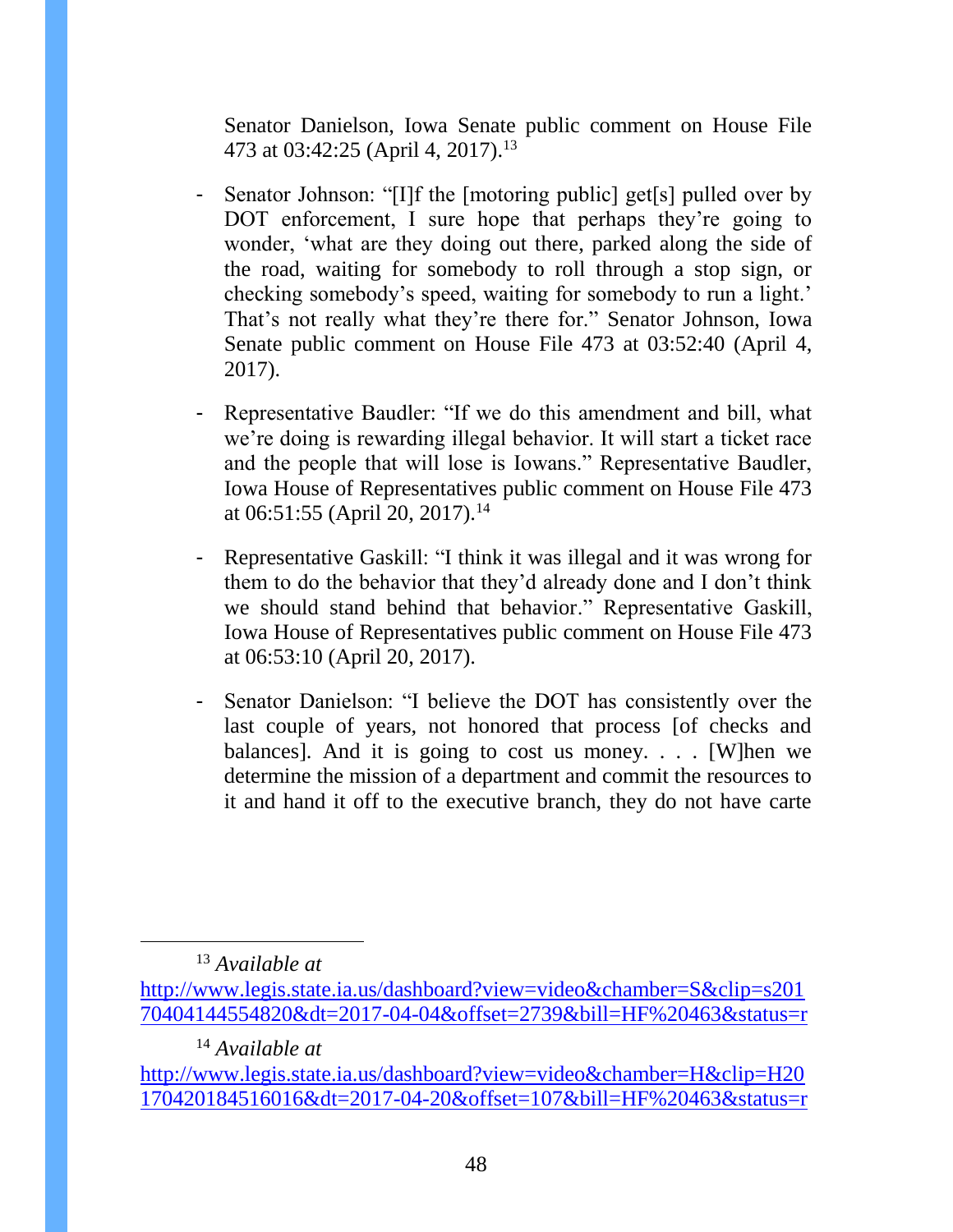blanche to expand it." Senator Danielson, Iowa Senate public comment on House File 473 at 11:08:35 (April 21, 2017).<sup>15</sup>

One version of the bill would have limited the IDOT's ticketing authority to "serious violations" and speeding twenty miles over the limit. Amendment H-1206, *available at* https://www.legis.iowa.gov/legislation/BillBook?ga=87&ba=H-1206. <sup>16</sup> The fact that this amendment was introduced and adopted demonstrates that the IDOT did not already have the power to do so under the citizen's arrest statute.

The Iowa legislature fully recognized the complications that come when one department infringes on the authority of another. Multiple legislators expressed concern with the IDOT's encroachment on the DPS's enforcement authority:

> - Representative Taylor: Noted language of amendment limiting IDOT enforcement to "serious violations" and 20+ MPH speeding "gives some comfort" regarding IDOT and DPS roles and will help to ensure "both agencies stay in their lane."

<sup>15</sup> *Available at* 

l

[http://www.legis.state.ia.us/dashboard?view=video&chamber=S&clip=s201](http://www.legis.state.ia.us/dashboard?view=video&chamber=S&clip=s20170421085655450&dt=2017-04-21&offset=7737&bill=HF%20463&status=r) [70421085655450&dt=2017-04-21&offset=7737&bill=HF%20463&status=r](http://www.legis.state.ia.us/dashboard?view=video&chamber=S&clip=s20170421085655450&dt=2017-04-21&offset=7737&bill=HF%20463&status=r)

<sup>&</sup>lt;sup>16</sup> This amendment was adopted by the House on March 27, 2017 but was later supplanted by another amendment. *See* Bill History for House File 463, *available at*  [https://www.legis.iowa.gov/legislation/billTracking/billHistory?billName=H](https://www.legis.iowa.gov/legislation/billTracking/billHistory?billName=HF%20463&ga=87) [F%20463&ga=87](https://www.legis.iowa.gov/legislation/billTracking/billHistory?billName=HF%20463&ga=87)*.*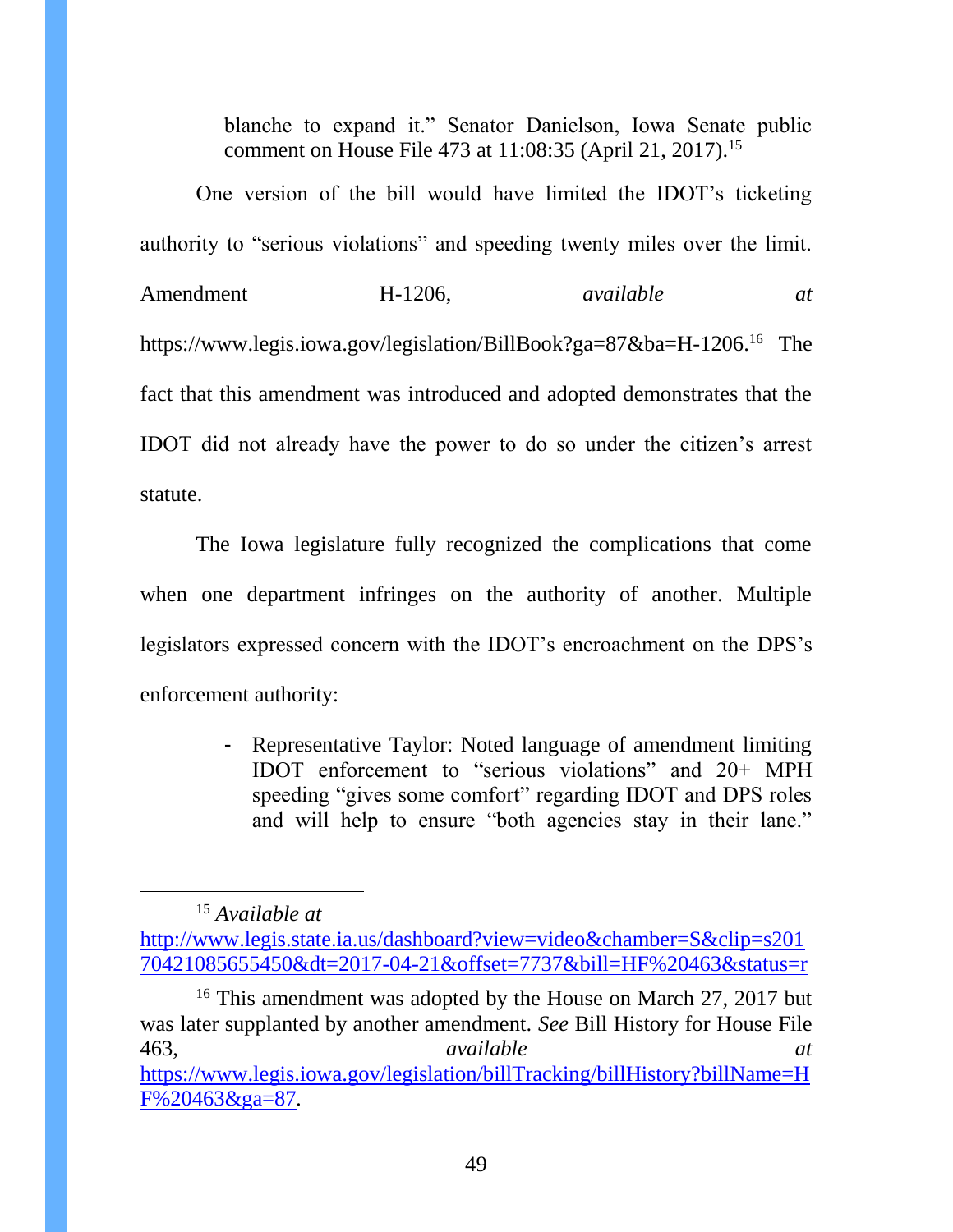Representative Taylor, Iowa House of Representatives public comment on House File 473 at 05:17:10 (March 27, 2017).<sup>17</sup>

- Representative Baudler: "What I feel you're going to create here is the nose of the camel under the tent, and you're going to end up with two state police agencies, with two different contracts, two different salary schedules coming out of the general fund of the road use tax fund, two sets of supervisors. . . . [T]he only way this will improve at any time in the future is if one agency takes over the other and all the supervisors of the agency that is taken over are gone. You can't have two state police agencies." Representative Baudler, Iowa House of Representatives public comment on House File 473 at 05:19:38 (March 27, 2017).
- Senator Johnson: "We don't need two highway patrols in this State." Senator Johnson, Iowa Senate public comment on House File 473 at 03:36:55 (April 4, 2017).<sup>18</sup>
- Senator Danielson: "We have to resolve the missions of these two departments, or it's going to be a very very expensive nondecision, by default if we just let the DOT enforcement officers continue on the current path they are and we never really fund the troopers appropriately." Senator Danielson, Iowa Senate public comment on House File 473 at 03:48:30 (April 4, 2017).
- Senator Breitbach: "I do realize that there are concerns with enforcement issues between the motor vehicle enforcement division and their mission, and the Iowa State Troopers and their mission. Hopefully, over the next year, we can address

<sup>17</sup> *Available at* 

l

[27&offset=1911&bill=HF%20463&status=i](http://www.legis.state.ia.us/dashboard?view=video&chamber=H&clip=H20170327163935379&dt=2017-03-27&offset=1911&bill=HF%20463&status=i)

<sup>18</sup> *Available at* 

[http://www.legis.state.ia.us/dashboard?view=video&chamber=H&clip=H20](http://www.legis.state.ia.us/dashboard?view=video&chamber=H&clip=H20170327163935379&dt=2017-03-27&offset=1911&bill=HF%20463&status=i) [170327163935379&dt=2017-03-](http://www.legis.state.ia.us/dashboard?view=video&chamber=H&clip=H20170327163935379&dt=2017-03-27&offset=1911&bill=HF%20463&status=i)

[http://www.legis.state.ia.us/dashboard?view=video&chamber=S&clip=s201](http://www.legis.state.ia.us/dashboard?view=video&chamber=S&clip=s20170404144554820&dt=2017-04-04&offset=2739&bill=HF%20463&status=r) [70404144554820&dt=2017-04-04&offset=2739&bill=HF%20463&status=r](http://www.legis.state.ia.us/dashboard?view=video&chamber=S&clip=s20170404144554820&dt=2017-04-04&offset=2739&bill=HF%20463&status=r)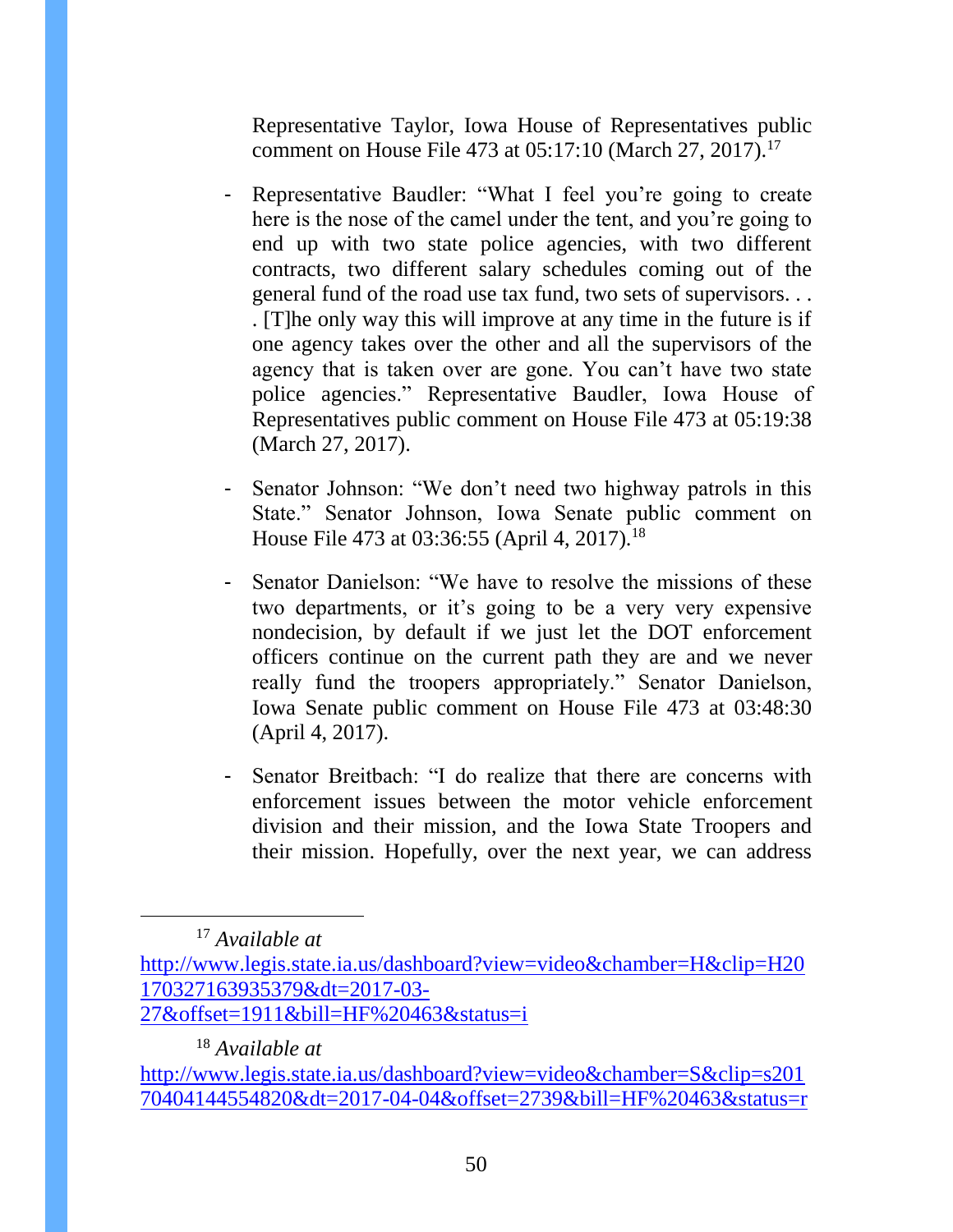those issues. Senator Breitbach, Iowa Senate public comment on House File 473 at 03:54:30 (April 4, 2017).

The legislature therefore adopted the one-year sunset clause and the reporting requirement to ensure that this issue will be addressed next legislative session. *See, e.g.,* Iowa House of Representatives public comment on House File 473 at 06:50:00 (April 20, 2017) (multiple representatives recognizing the legislation was a "temporary band-aid").

The Iowa Supreme Court has rejected the idea that an amendment to a law should be interpreted as "merely [clarifying] the law and remov[ing] any doubt as to its meaning." *Martin v. Waterloo Cmty. Sch. Dist.*, 518 N.W.2d 381, 383 (Iowa 1994). Absent legislative history or an explanation accompanying an amendment, the presumption that amendment intends a change in the meaning of the law applies. *Id.* Here, the record confirms that the legislature intended a change in the law. It follows that, prior to the enactment of House File 463, neither the IDOT's enabling statutes nor citizen's arrest justified IDOT Officer Glade's stop of Mr. Werner.

## <span id="page-50-0"></span>**IV. Suppression Is the Necessary Remedy**

*Merchants Motor* demonstrates courts must enjoin state agents from enforcing statutes when the state agents lack authorization to enforce those statutes. *See* 32 N.W.2d at 777 ("[A]ppellee is not asking for interference with the enforcement of the criminal laws by those authorized to enforce the

51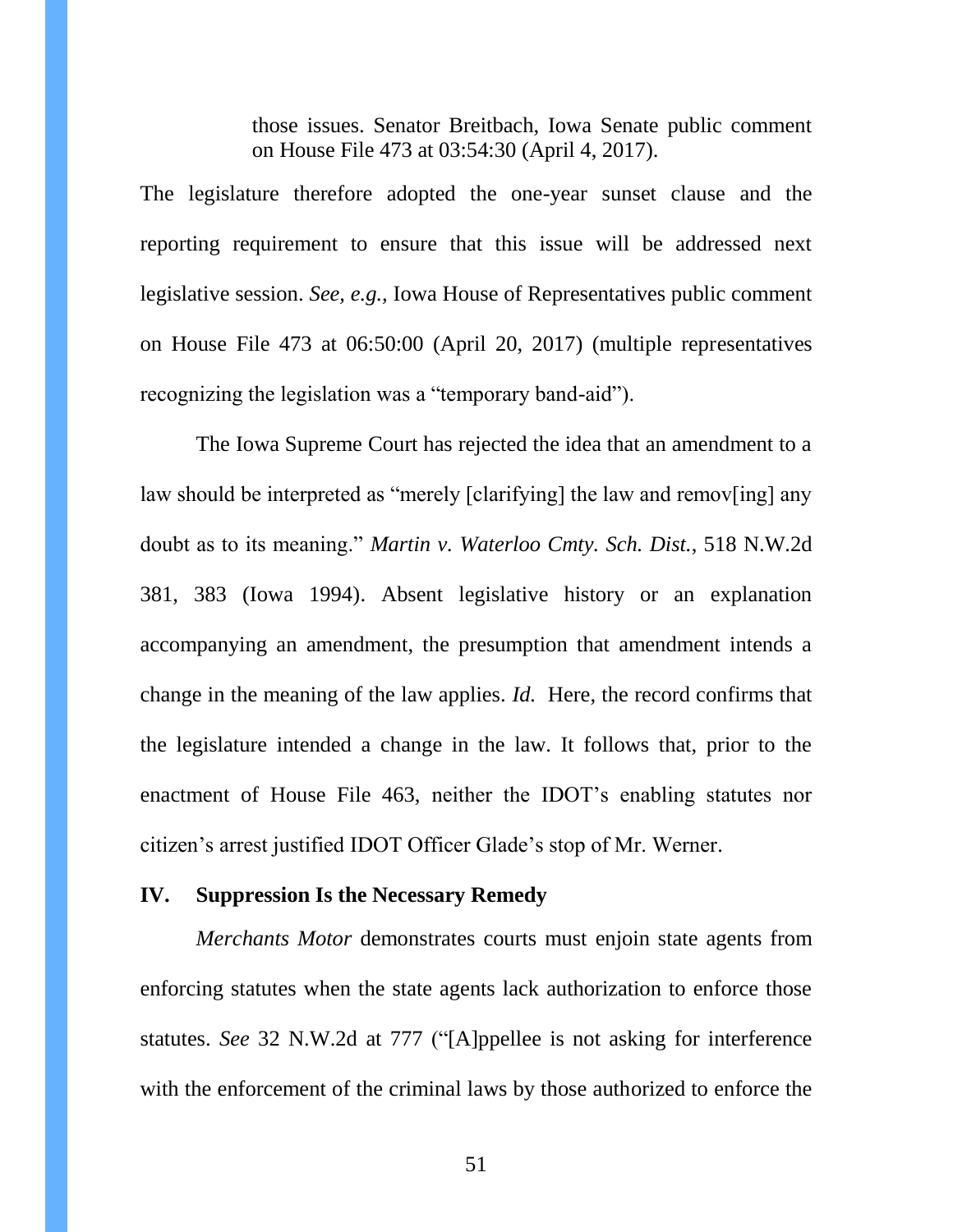same. It merely asks that injunction issue if the [agents] are not authorized to act, and to leave the enforcement in the hands of those charged therewith, under the statutes. That an injunction will issue under such circumstances, see [citations omitted]."). *Merchants Motor* is consistent with the rule in criminal cases that suppression is necessary when state agents violate statutory commands.

Iowa courts have consistently excluded evidence due to statutory violations. Most recently, in *State v. Hellstern*, the Iowa Supreme Court found suppression necessary when the defendant invoked his right to a confidential consultation with his attorney and the law enforcement officer failed to explain the scope of that right, instead denying it. 856 N.W.2d 355, 364 (Iowa 2014). Similarly, in *State v. Lukins*, the Iowa Supreme Court suppressed the results of a Breathalyzer test when law enforcement denied the defendant his statutory right to an independent chemical test. 846 N.W.2d 902, 911 (Iowa 2014). The suppression of evidence due to a statutory violation is not a new rule. *See, e.g., State v. Kjos*, 524 N.W.2d 195, 196 (Iowa 1995) (holding a police officer's false statement about a defendant's choice to take a breathalyzer resulted in exclusion of evidence); *State v. McAteer*, 290 N.W.2d 924, 925 (Iowa 1980) (affirming a district court's suppression of evidence when a detainee was denied her right to call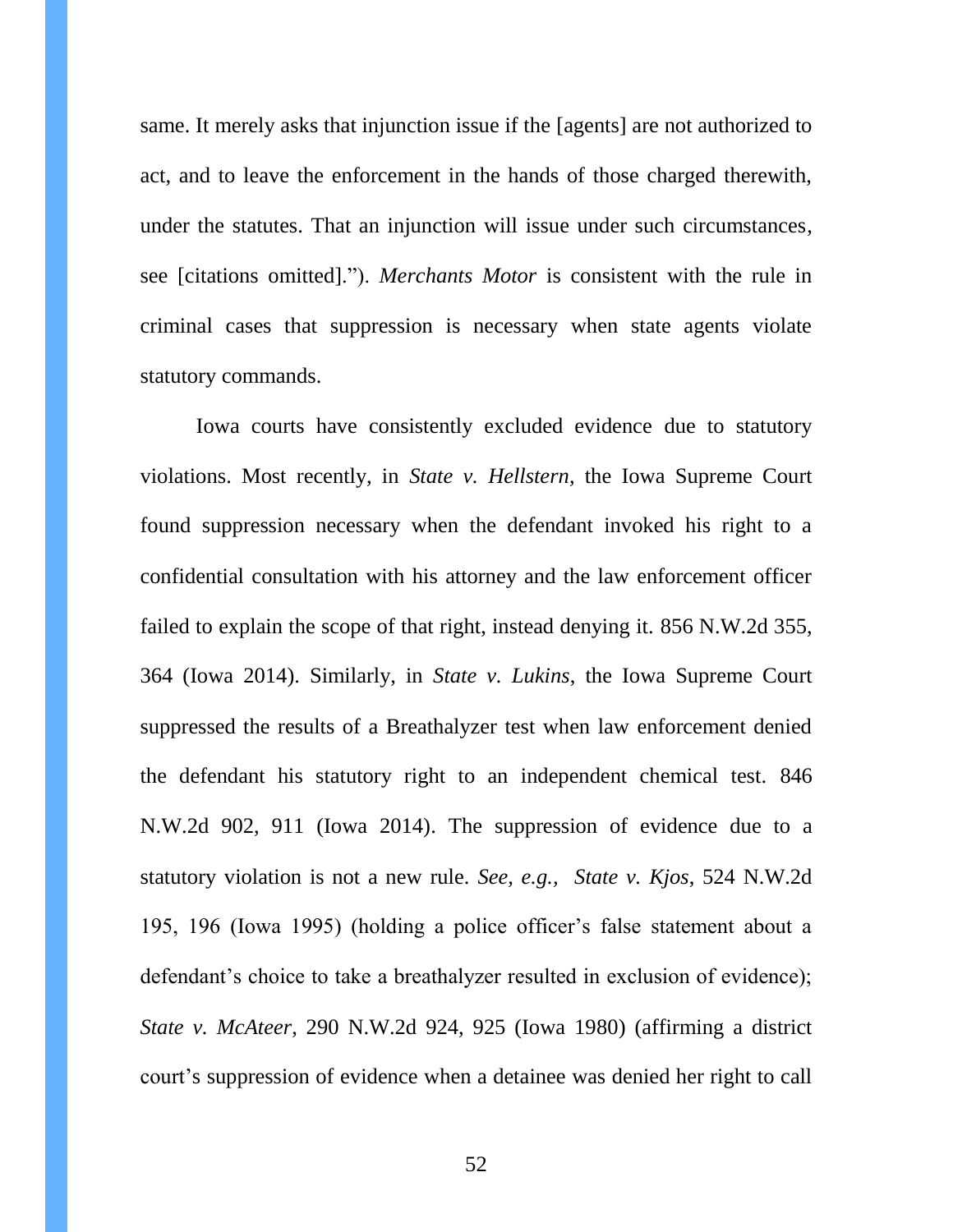a family member); *State v. Vietor*, 261 N.W.2d 828, 832 (Iowa 1978) (holding when a detainee's request to call a lawyer is denied "evidence of his refusal to take a chemical test shall be inadmissible at a later criminal trial").

Only by suppression can the statutory restriction on the IDOT's authority be preserved. *Cf. Kjos*, 524 N.W.2d at 196 ("Only [by suppression] can a defendant's right to refuse a test offered more than two hours after arrest be preserved."). As the Iowa Supreme Court recognized in *Lukins*, declining to suppress evidence obtained due to illegality would permit officers to act with impunity and would render meaningless the governing statutes. 846 N.W.2d 911. "It would make no sense to provide a lesser remedy." *State v. Walker*, 804 N.W.2d 284, 296 (Iowa 2011).

Suppression is also necessary under the Fourth Amendment to the United States Constitution and article I, § 8 of the Iowa Constitution. The Fourth Amendment and article I, § 8 forbid unreasonable searches and seizures. It is unreasonable for a state actor to use the accoutrement of state authority to take actions that are forbidden by statute. It is unreasonable for a fleet of IDOT officers to present themselves as official law enforcement officers authorized by the State of Iowa to enforce speed restrictions when in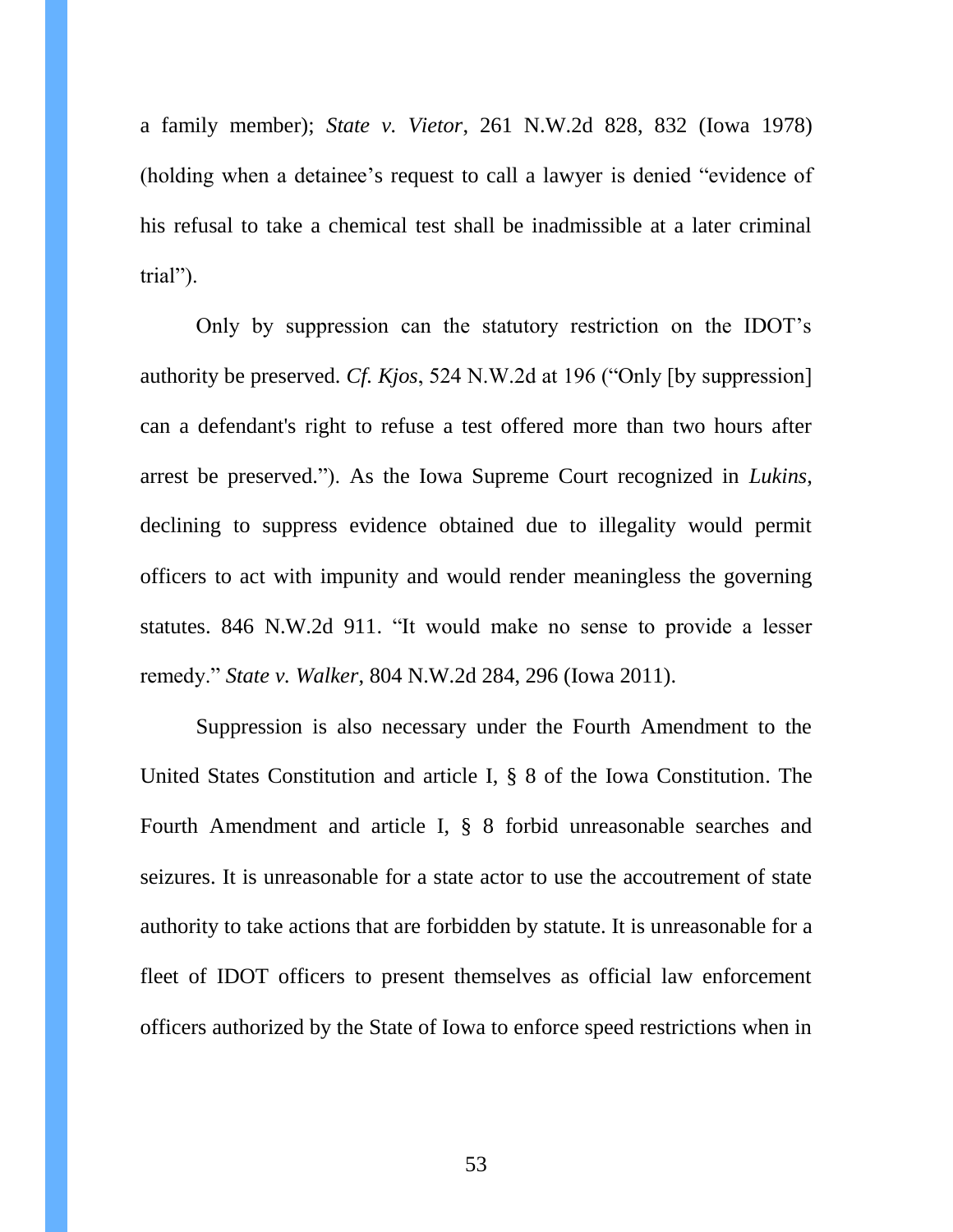fact the Iowa Legislature and the Iowa Supreme Court have explicitly commanded that IDOT officers have no such power.

Evidence obtained as a result of IDOT Officer Glade's illegal stop must be suppressed as a remedy for his statutory violation. The purpose of the stop was not to check registration, weight, load, or authority to operate the automobile. The purpose of the stop was to enforce speed laws, a purpose beyond the scope of Iowa Code § 321.477. Therefore, any evidence from the stop in this case must be excluded from trial. Because this prosecution was initiated by an officer with no authority to do so, the prosecution is defective and must be dismissed. To allow this prosecution would be an affront to the separation of powers upon which our constitutional government is founded.

#### **CONCLUSION**

<span id="page-53-0"></span>IDOT employees' enforcement authority is delineated in and limited by Iowa Code § 321.477 (2016). IDOT Officer Glade violated Iowa Code § 321.477 when, acting in his official capacity, he used his State-issued equipment to stop Mr. Werner for speeding. To remedy the violation of Iowa Code § 321.477, the evidence obtained as a result of IDOT Officer Glade's stop must be suppressed.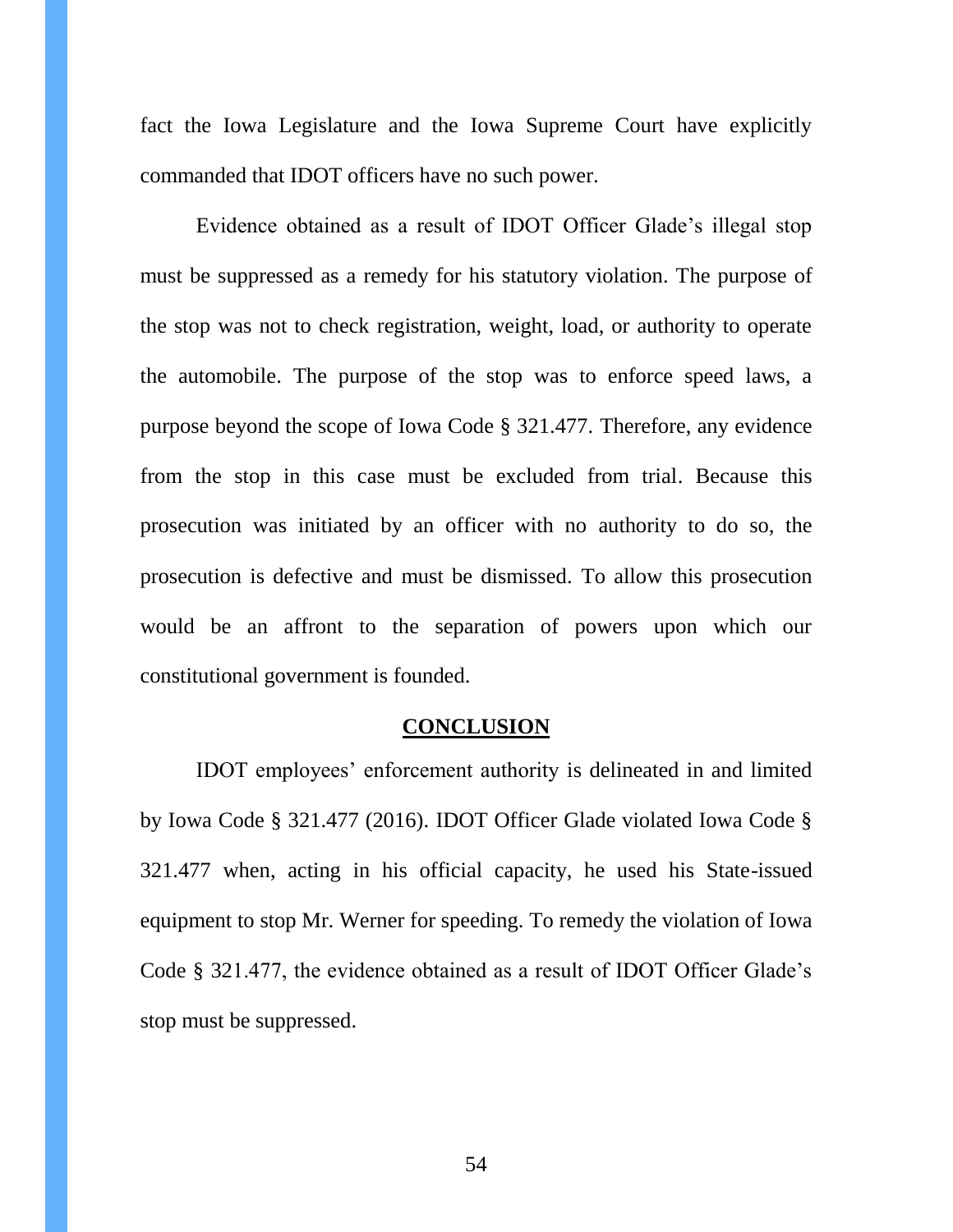## **ORAL ARGUMENT NOTICE**

<span id="page-54-0"></span>Counsel requests oral argument.

## **PARRISH KRUIDENIER DUNN BOLES GRIBBLE GENTRY BROWN & BERGMANN L.L.P.**

By:\_\_/S/ *Brandon Brown*\_\_\_\_\_\_\_\_

Brandon Brown Gina Messamer 2910 Grand Avenue Des Moines, Iowa 50312 Telephone: (515) 284-5737 Facsimile: (515) 284-1704 Email: [bbrown@parrishlaw.com](mailto:bbrown@parrishlaw.com) [gmessamer@parrishlaw.com](mailto:gmessamer@parrishlaw.com)

Peter Riley Tom Riley Law Firm, P.L.C. 4040 First Avenue NE P.O. Box 998 Cedar Rapids, Iowa 52406 Telephone: (319) 363-4040 Fax: (319) 363-9789 Email: [peterr@trlf.com](mailto:peterr@trlf.com) ATTORNEYS FOR DEFENDANT-APPELLANT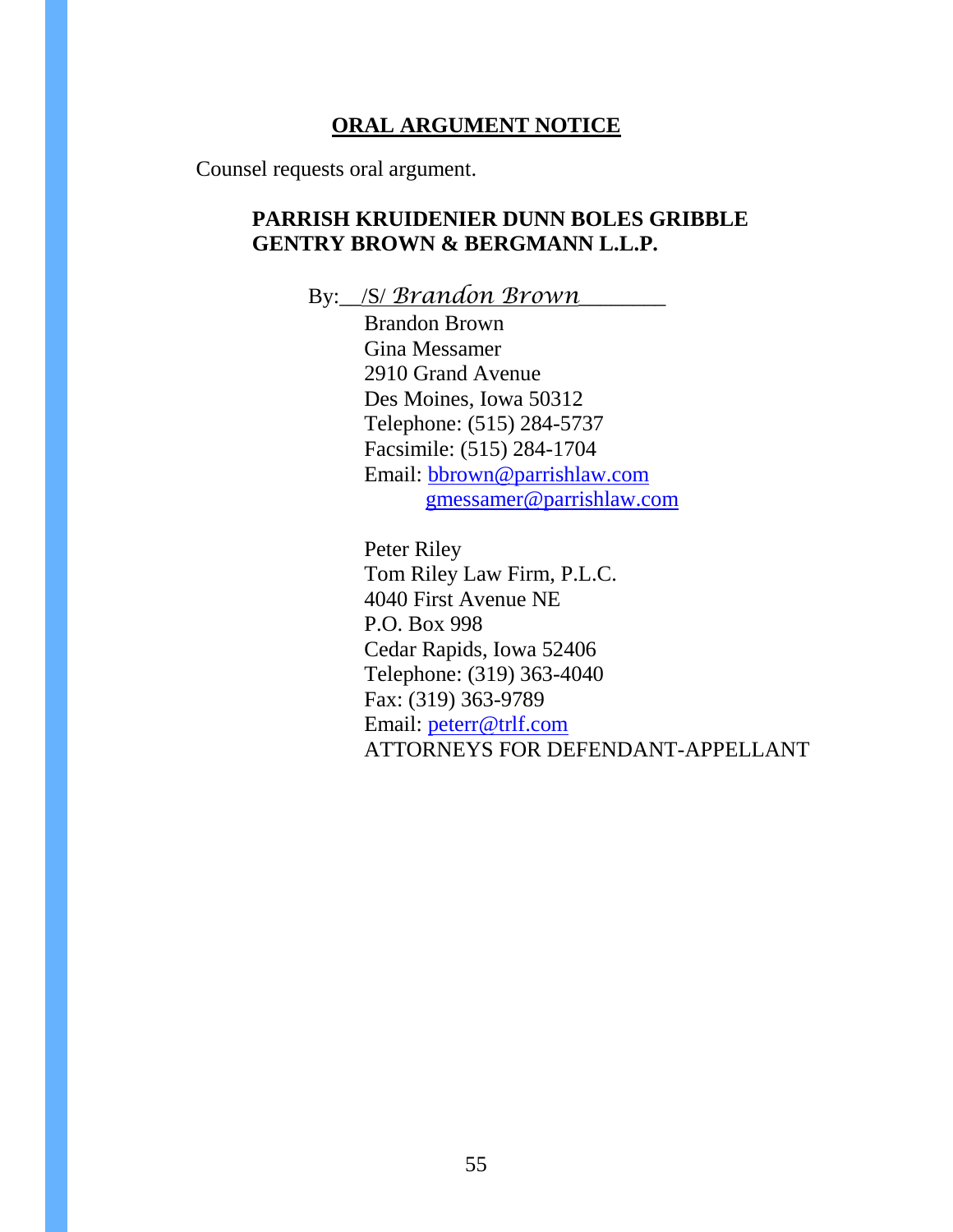# **CHART OF RELEVANT STATUTES**

<span id="page-55-0"></span>

| <b>Merchants Motor - 1946 Iowa Code</b> |                                                                                                                                                                                                                                                                                                               |         | 2016 Iowa Code                                                                                                                                                                                                                                                                                                                                                                                                                                                                                                                                                                                                                                                                                                                                                                        |
|-----------------------------------------|---------------------------------------------------------------------------------------------------------------------------------------------------------------------------------------------------------------------------------------------------------------------------------------------------------------|---------|---------------------------------------------------------------------------------------------------------------------------------------------------------------------------------------------------------------------------------------------------------------------------------------------------------------------------------------------------------------------------------------------------------------------------------------------------------------------------------------------------------------------------------------------------------------------------------------------------------------------------------------------------------------------------------------------------------------------------------------------------------------------------------------|
| 321.2                                   | "The department of public"<br>safety, under the<br>commissioner thereof, shall<br>constitute the motor vehicle<br>department for the<br>administration and<br>enforcement of this chapter."                                                                                                                   | 321.2   | "1. Except as otherwise<br>provided by law, the state<br>department of transportation<br>shall administer and enforce<br>the provisions of this chapter.<br>2. The division of state patrol<br>of the department of public<br>safety shall enforce the<br>provisions of this chapter<br>relating to traffic on the<br>public highways of the state,<br>including those relating to the<br>safe and legal operation of<br>passenger cars, motorcycles,<br>motor trucks and buses, and to<br>see that proper safety rules are<br>observed.<br>3. The state department of<br>transportation and the<br>department of public safety<br>shall cooperate to insure the<br>proper and adequate<br>enforcement of the provisions<br>of this chapter. [subsection 4<br>omitted as irrelevant]" |
| 321.477                                 | Conferred on State Highway<br>Commission peace officers<br>"the authority of a peace"<br>officer to control, direct, and<br>weigh traffic on the<br>highways, and to make arrests<br>for violations of the motor<br>vehicle laws relating to the<br>size, weight and load of<br>motor vehicles and trailers." | 321.477 | Conferred on IDOT peace<br>officers enforcement authority<br>to "make arrests for violations"<br>of the motor vehicle laws<br>relating to the operating<br>authority, registration, size,<br>weight, and load of motor<br>vehicles and trailers and<br>registration of a motor<br>carrier's interstate<br>transportation service with the<br>department."                                                                                                                                                                                                                                                                                                                                                                                                                             |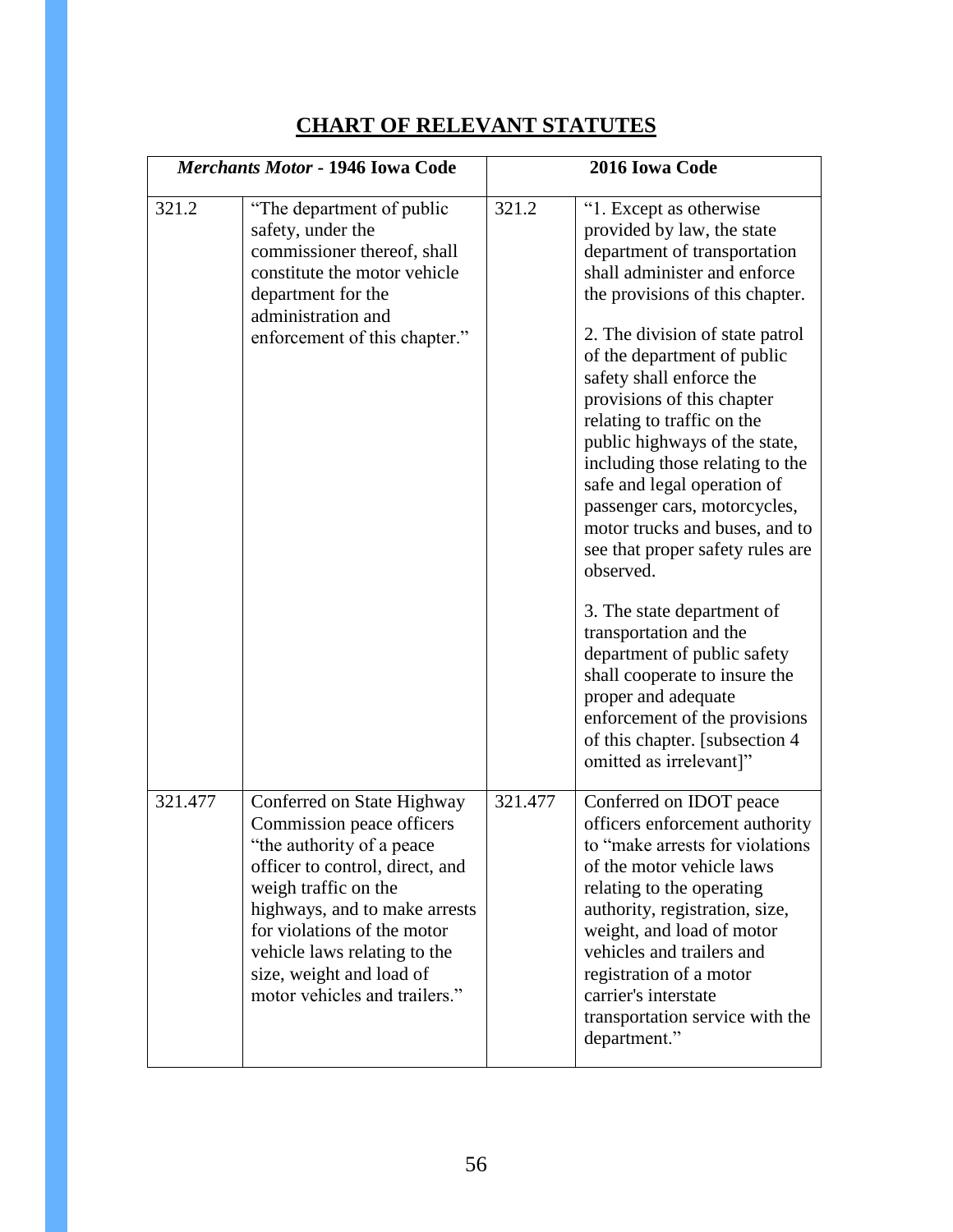| Merchants Motor - 1946 Iowa Code             |                                                                                                                                                                                                                                                                                                          | 2016 Iowa Code |                                                                                                                                                                                                                                                                                                                                         |
|----------------------------------------------|----------------------------------------------------------------------------------------------------------------------------------------------------------------------------------------------------------------------------------------------------------------------------------------------------------|----------------|-----------------------------------------------------------------------------------------------------------------------------------------------------------------------------------------------------------------------------------------------------------------------------------------------------------------------------------------|
| 321.1(45)                                    | "'Peace officer' means<br>every officer authorized to<br>direct or regulate traffic or to<br>make arrests for violations of<br>traffic regulations in addition<br>to its meaning in section<br>748.3."                                                                                                   | 321.1(50)      | "Peace officer' means every<br>officer authorized to direct or<br>regulate traffic or to make<br>arrests for violations of<br>traffic regulations in addition<br>to its meaning in section<br>801.4."                                                                                                                                   |
| 748.3<br>(criminal)<br>procedure<br>chapter) | defined "peace officers" as<br>(1) sheriffs and sheriffs'<br>deputies, $(2)$ constables, $(3)$<br>marshals and policemen of<br>cities and towns, (4) special<br>agents working for the DPS,<br>and (5) other individuals as<br>designated by law                                                         | 801.4(11)      | "Peace officers", sometimes<br>designated "law enforcement<br>officers", include: Such<br>employees of the department<br>of transportation as are<br>designated "peace officers"<br>by resolution of the<br>department under section<br>321.477.                                                                                        |
| 80.22                                        | "All other departments and<br>bureaus of the state are<br>hereby prohibited from<br>employing special peace<br>officers or conferring upon<br>regular employees any<br>police powers to enforce<br>provisions of the statutes,<br>which are specifically<br>reserved by this act to this<br>department." | 80.22          | "All other departments and<br>bureaus of the state are<br>hereby prohibited from<br>employing special peace<br>officers or conferring upon<br>regular employees any police<br>powers to enforce provisions<br>of the statutes which are<br>specifically reserved by 1939<br>Iowa Acts, ch. 120, to the<br>department of public safety." |
| 755.5                                        | Same except for gendered<br>pronouns                                                                                                                                                                                                                                                                     | 804.9          | "A private person may make<br>an arrest:<br>1. For a public offense<br>committed or attempted in<br>the person's presence.<br>2. When a felony has been<br>committed, and the person<br>has reasonable ground for<br>believing that the person to<br>be arrested has committed<br>it."                                                  |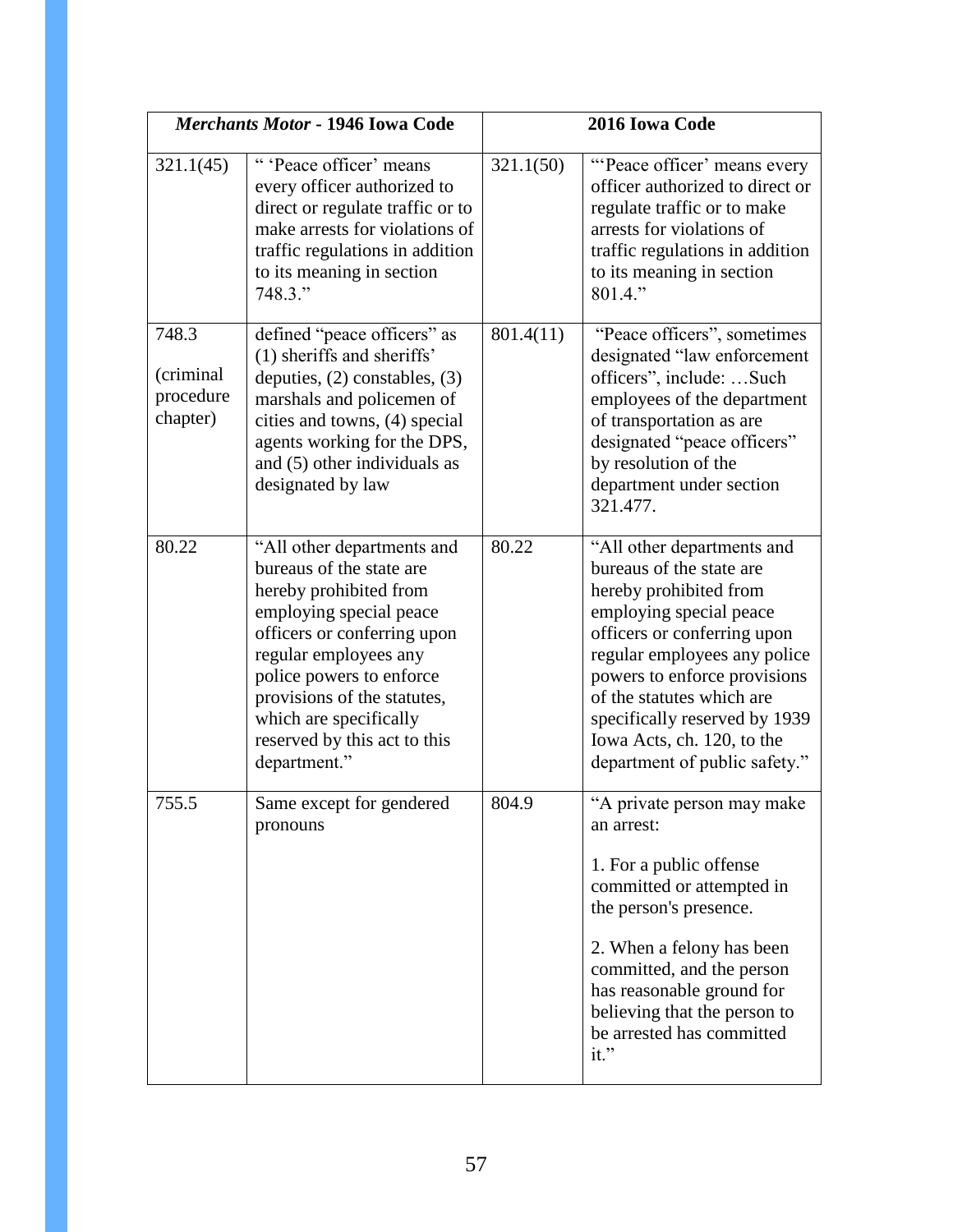| Merchants Motor - 1946 Iowa Code |           | 2016 Iowa Code |                                                                                                                                                                                                                                                                                                                                                                                                      |
|----------------------------------|-----------|----------------|------------------------------------------------------------------------------------------------------------------------------------------------------------------------------------------------------------------------------------------------------------------------------------------------------------------------------------------------------------------------------------------------------|
| 755.14                           | Identical | 804.24         | "A private citizen who has<br>arrested another for the<br>commission of an offense<br>must, without unnecessary<br>delay, take the arrested<br>person before a magistrate,<br>or deliver the arrested person<br>to a peace officer, who may<br>take the arrested person<br>before a magistrate, but the<br>person making the arrest<br>must also accompany the<br>officer before the<br>magistrate." |